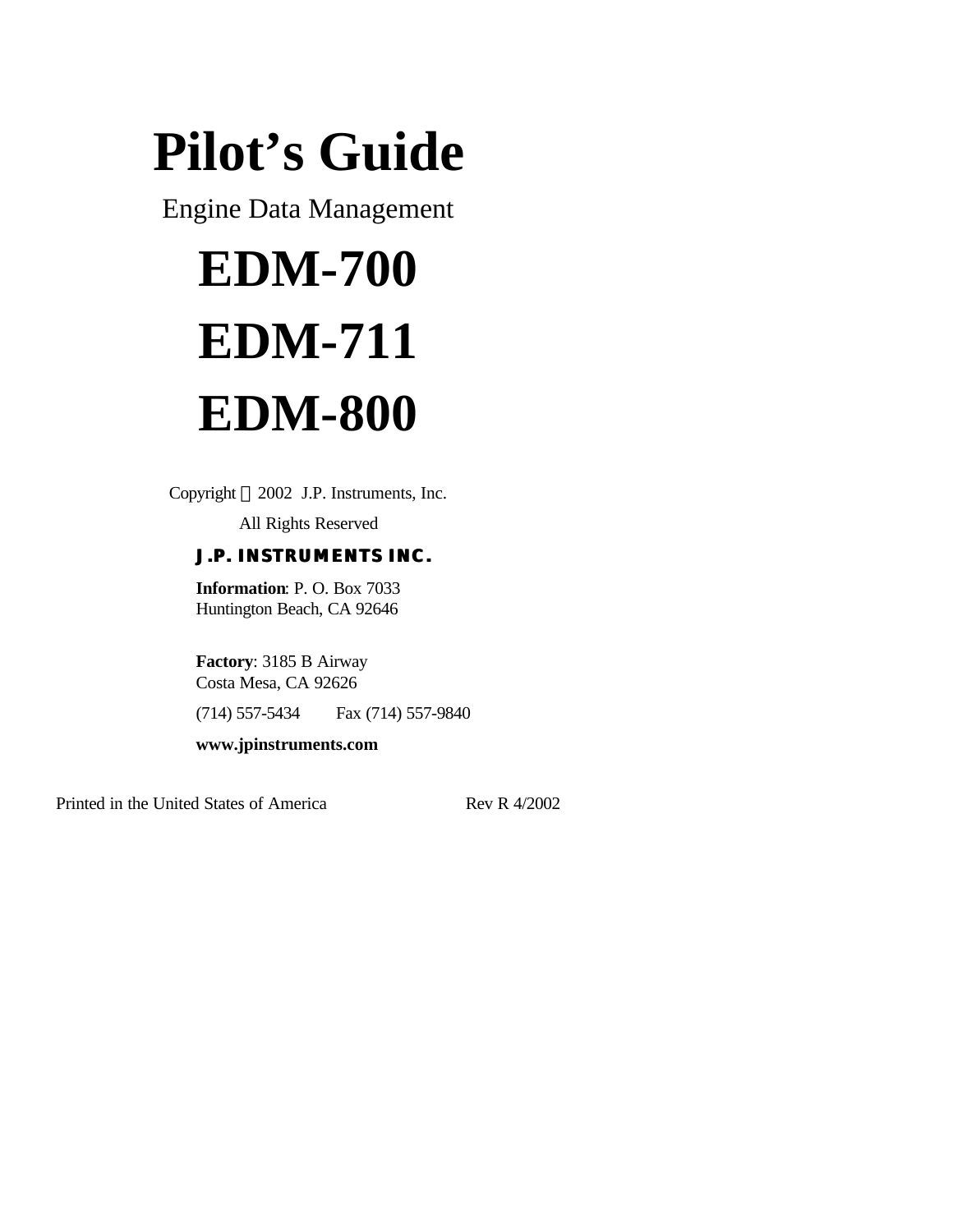# **Table of Contents**

| Section 1 -<br>Introduction                         | $\mathbf{1}$   |
|-----------------------------------------------------|----------------|
| <b>Product Features Chart</b>                       | $\mathbf{1}$   |
| Section 2 -<br><b>Getting Started</b>               | $\overline{c}$ |
| All EDMs with fuel flow                             | $\overline{c}$ |
| All EDMs                                            | 3              |
| <b>EDM-711</b>                                      | 6              |
| <b>EDM-800</b>                                      | 6              |
| Section 3 -<br><b>Interpreting Data</b>             | $\overline{7}$ |
| <b>Typical Normal Parameters</b>                    | 8              |
| <b>Engine Diagnosis Chart</b>                       | 9              |
| Section 4 -<br>LeanFind                             | 11             |
| LeanFind Mode-Leaning Rich of Peak                  | 12             |
| LeanFind Procedure-Detailed Explanation             | 14             |
| True and Delta Rich of Peak                         | 16             |
| Lean Find Mode-Leaning Lean of Peak, GAMI injectors | 17             |
| <b>Turbocharged Engines</b>                         | 17             |
| Section 5 -<br><b>Alarms</b>                        | 18             |
| <b>Alarm Priority</b>                               | 19             |
| Pre-Ignition and Detonation                         | 19             |
| EDM-711 Primary Alarm Display                       | 20             |
| Section 6 -<br>Displays and Controls                | 20             |
| Displays                                            | 21             |
| <b>Buttons</b>                                      | 24             |
| Section 7 -<br>Operation                            | 26             |
| Modes                                               | 26             |
| <b>Automatic Mode</b>                               | 26             |
| Manual Mode                                         | 27             |
| Automatic Primary Scan-EDM-711                      | 27             |
| Parameter Scan-EDMs without Fuel Flow Option        | 28             |
| LeanFind Mode                                       | 28             |
| Section 8 -<br>Fuel Flow Option Operation           | 28             |
| <b>Fuel Management</b>                              | 30             |
| Parameter Scan                                      | 31             |
| Section 9 -<br>Memory and Data Download             | 32             |
| Downloading data to the Palm handheld               | 33             |
| Transferring Data from the EDM to the Palm Handheld | 34             |
| Data Analysis                                       | 35             |
| Section 10 -<br>First Time Setup and Customization  | 36             |
| Pilot Programming                                   | 36             |
| Programming the EDM-800 Horsepower Constant         | 38             |
|                                                     |                |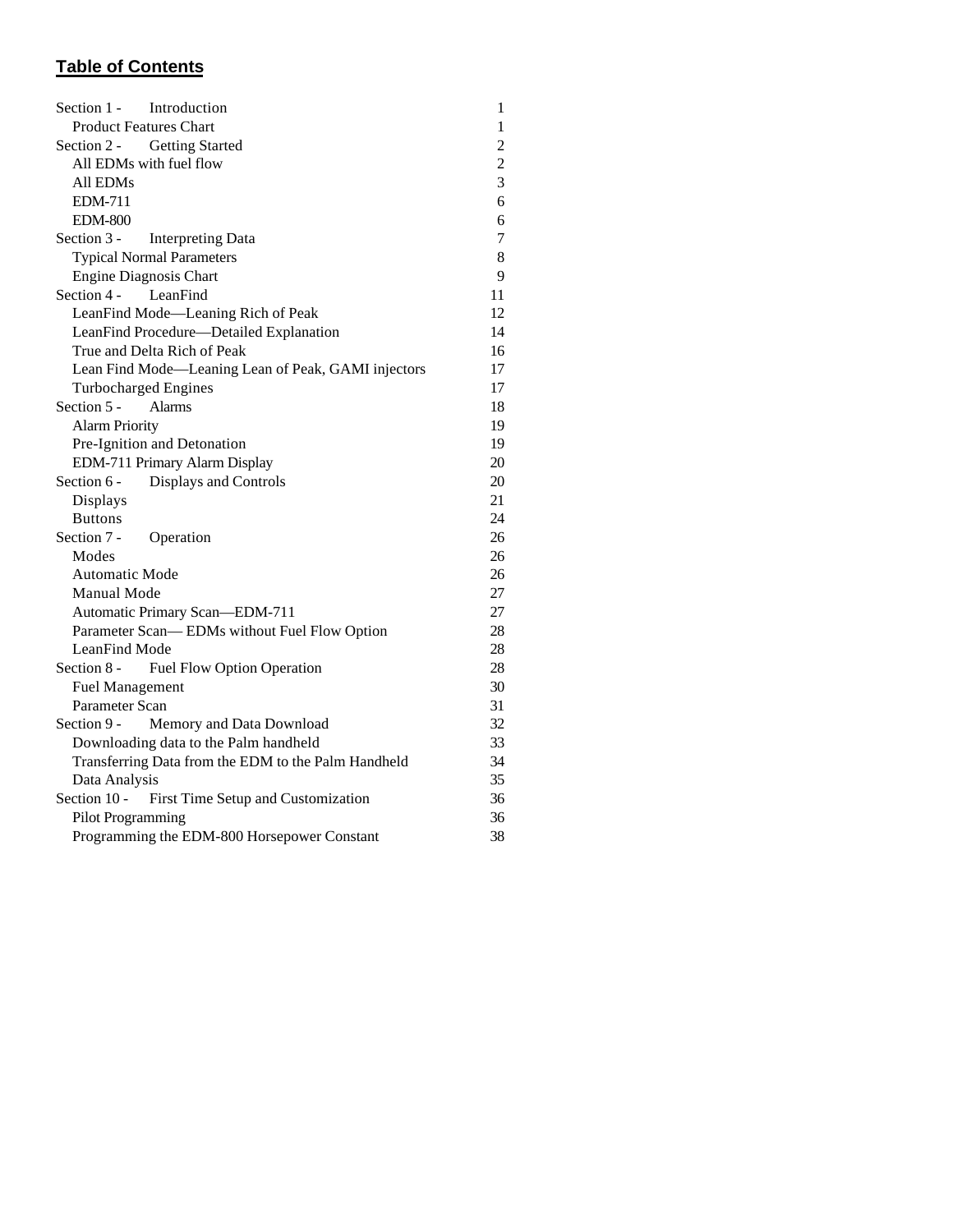| Programming Manifold Pressure (MAP)               | 39 |
|---------------------------------------------------|----|
| Programming use of Factory Original TIT Probe     | 40 |
| Programming the Fuel Flow Option                  | 41 |
| Fuel Flow Option Programming Procedure            | 42 |
| Programming Long Term Data Memory                 | 43 |
| Programming Alarm Limits                          | 44 |
| MAP, Fuel Flow Alarm Limits, Units, Fuel Capacity | 47 |
| Section 11 - Troubleshooting the EDM              | 49 |
| <b>Common Misapplications</b>                     | 49 |
| Diagnostic Testing on Startup and During Flight   | 50 |
| Diagnostic Messages, Fuel Flow                    | 50 |
| Section 12 - Appendices                           | 51 |
| <b>Features and Benefits</b>                      | 51 |
| <b>Shock Cooling</b>                              | 54 |
| <b>Navigation Data Formats</b>                    | 54 |
| Setting GPS-C Fuel Flow Communications Format     | 54 |
| <b>Option Connector Pin Assignments</b>           | 55 |
| Navigation Data Ports for GPS Comm                | 55 |
| Reference Reading                                 | 56 |
| Section 13 - Technical Support                    | 57 |
| Limited Warranty                                  | 58 |
| Index                                             | 59 |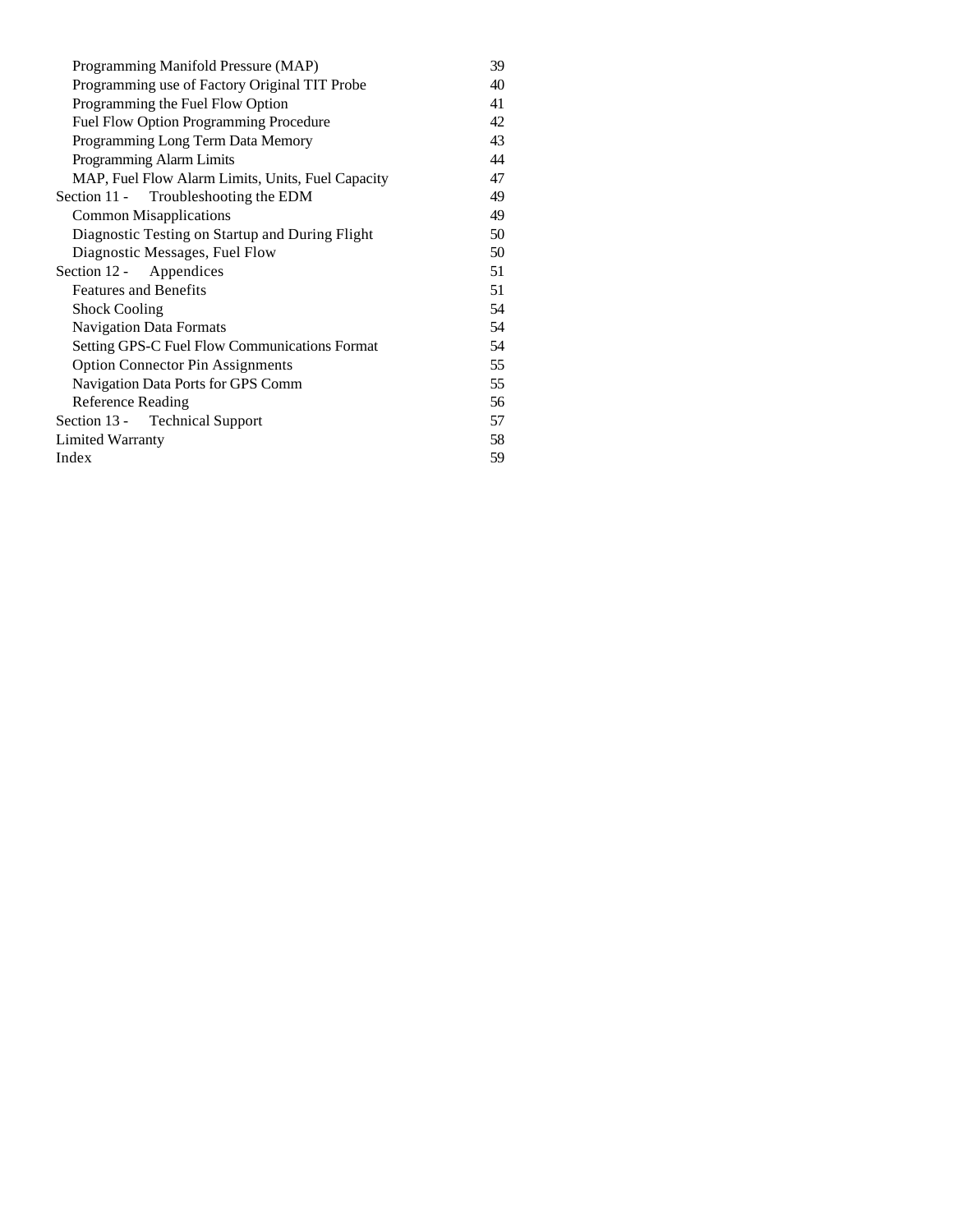

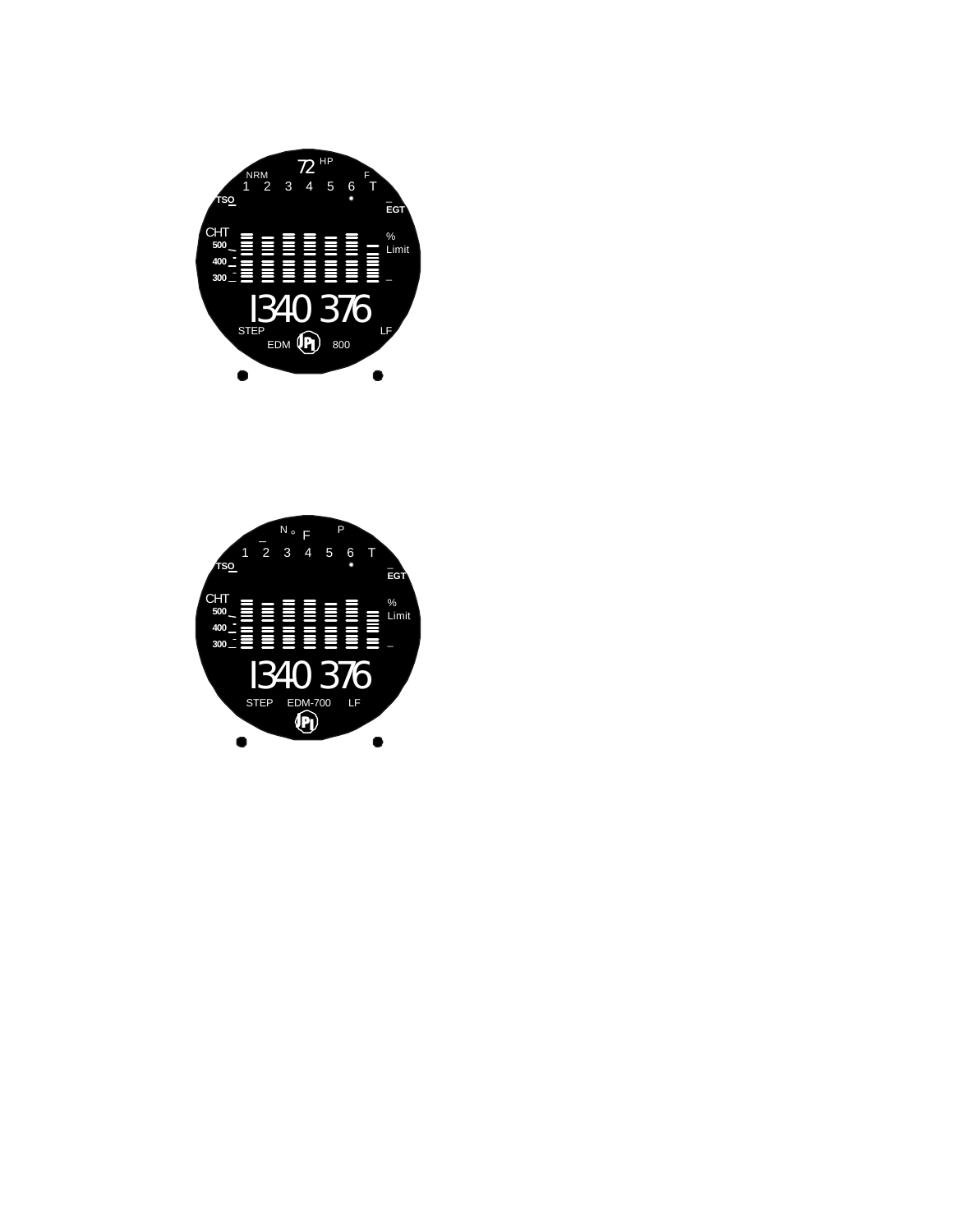# **Section 1 - Introduction**

# **Product Features Chart**

| $\checkmark$ indicates standard feature             | 700    | 711    | 800 |
|-----------------------------------------------------|--------|--------|-----|
| Hands-free, automatic scanning                      | ✓      | ✓      | ✓   |
| All programming done from the Front Panel           | ✓      | ✓      | ✓   |
| LeanFind™ finds the first and last cylinder to peak | ✓      | ✓      |     |
| with true peak detect-eliminates a false peaks      |        |        |     |
| Displays both leaned temperature below peak and     | ✓      |        |     |
| peak                                                |        |        |     |
| Battery voltage with alarm                          | ✓      | ✓      | ✓   |
| 24 Programmable alarm limits                        | ✓      | ✓      | ✓   |
| Normalize view                                      | ✓      | ✓      | ✓   |
| DIF low to high EGT with alarm                      | ✓      | ✓      | ✓   |
| EGTs to stable $1^{\circ}$ F resolution             | ✓      | ✓      | ✓   |
| Shock cooling monitored on every cylinder           | ✓      | ✓      | ✓   |
| User selectable index rate                          | ✓      | ✓      | ✓   |
| Fast response probes                                | ✓      | ✓      | ✓   |
| Non-volatile long term memory                       | ✓      | ✓      | ✓   |
| Records and stores data up to 30 hours              | ✓      | ✓      | ✓   |
| Post-flight data retrieval                          | ✓      | ✓      | ✓   |
| Download to Palm™ Computer                          | ✓      | ✓      |     |
| Data retrieval software                             | ✓      | ✓      | ✓   |
| FAA Approved as primary temperature                 |        | ✓      |     |
| instruments for CHT, OIL, TIT                       |        |        |     |
| Alarm and warning light panel                       |        | ✓      |     |
| Oil temperature                                     | opt    | ✓      | opt |
| Turbine inlet temperature                           | opt    | opt    | opt |
| Outside air temperature                             | opt    | opt    | opt |
| Compressor discharge temperature                    | opt    | opt    | opt |
| Carburetor temperature                              | opt    | opt    | opt |
| <b>Fuel Flow</b>                                    | FF opt | FF opt | ✓   |
| Solid-state rotor fuel flow transducer              | FF opt | FF opt | ✓   |
| Fuel quantity in gallons, kilograms, liters, or     | FF opt | FF opt |     |
| pounds                                              |        |        |     |
| Low fuel quantity alarm                             | FF opt | FF opt |     |
| Low fuel time alarm                                 | FF opt | FF opt | ✓   |
| GPS interface                                       | FF opt | FF opt | ✓   |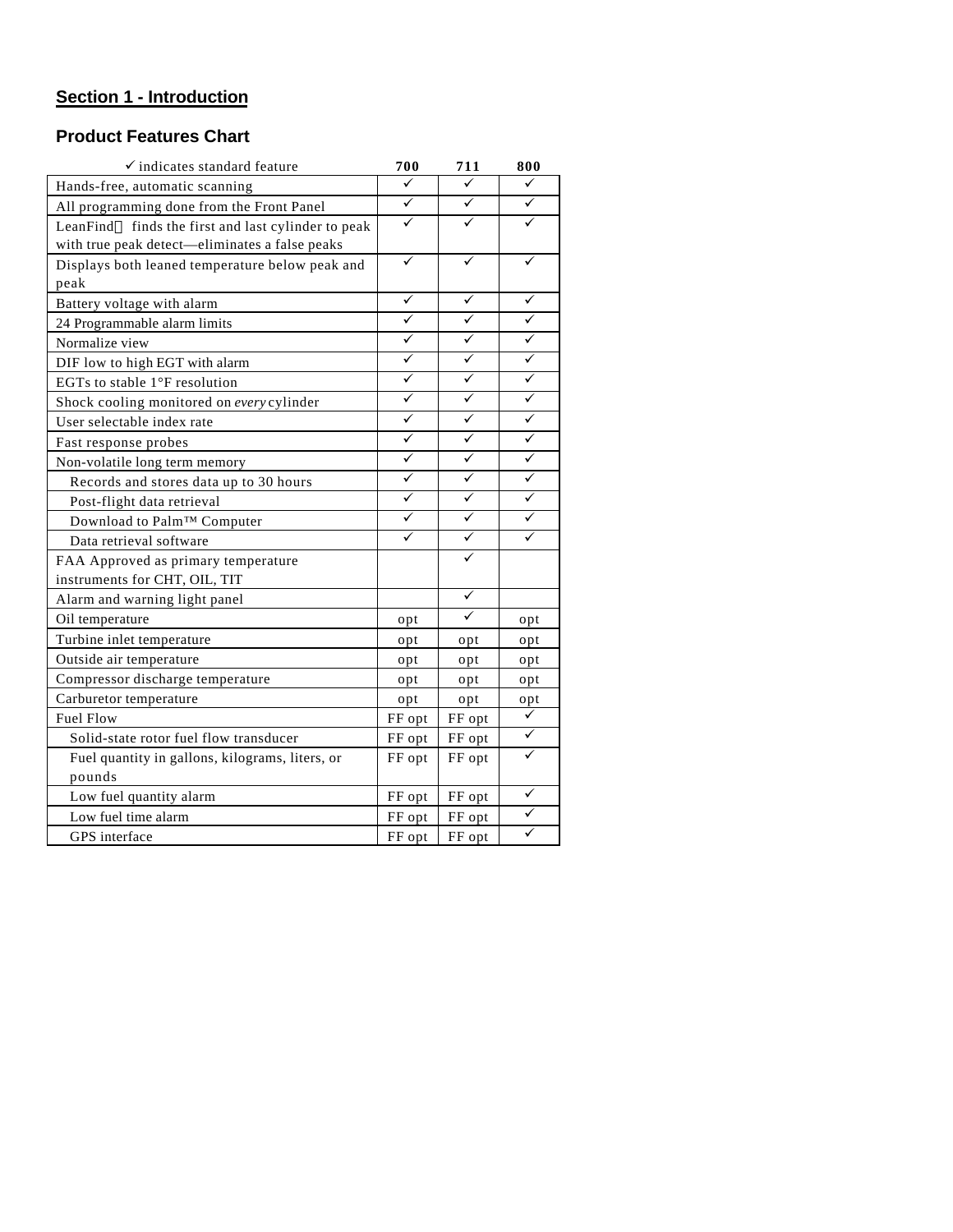| Instantaneous fuel flow rate                | FF opt | FF opt |  |
|---------------------------------------------|--------|--------|--|
| Total amount of fuel consumed               | FF opt | FF opt |  |
| Total fuel remaining                        | FF opt | FF opt |  |
| Time to empty at the current fuel flow rate | FF opt | FF opt |  |
| Displays % horsepower and RPM               |        |        |  |
| Automatically calculates percent horsepower |        |        |  |

# **Section 2 - Getting Started**

This is a summary of the basic operation. The last two pages of this manual are a Quick Reference Guide describing how to perform the most commonly used features. Detailed descriptions of all operations appear later in this Pilot's Guide.

To change the factory settings of your EDM for first time use, see Section 10 - First Time Setup and Customization on page 36. You will want to do this to change the fuel tank capacity, K-factor, alarm limits, display indexing rate, or other custom settings.

The word STEP refers to the button on the left. LF (LeanFind) refers to the button on the right.



The term *tap* will be used to denote pressing a button momentarily. The term *hold* will be used to denote pressing and holding a button for five seconds or longer.

# **All EDMs with fuel flow**

This subsection applies only if you have fuel flow.

- 1. At power up you will see FILL? N. Tap LF to see FILL 75 (or whatever the capacity of your tanks or tabs are).
- 2. With auxiliary tanks or tabs, tap LF again to see FILL I20 (or whatever the capacity of your tanks-plus-auxiliary or full tanks are).
- 3. Tap STEP to exit.

Page 2 **Engine Data Management**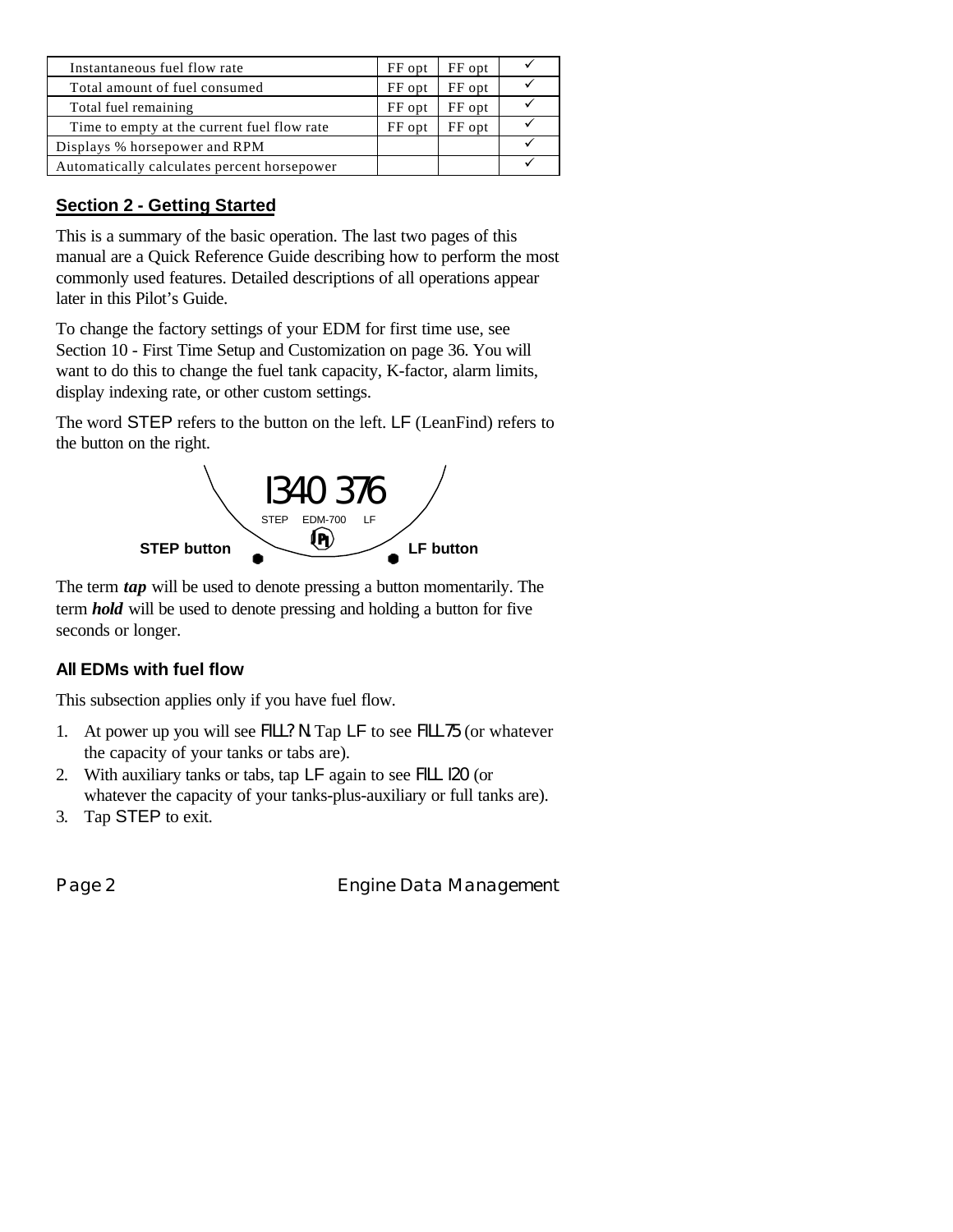The toggle switch selects which parameters are displayed during scan: EGT (temperatures, voltage), ALL parameters, or FF (fuel flow related).

#### **All EDMs**

The EDM will go into Automatic scan mode one minute after power up. You don't have to touch any buttons.

To get into Manual scan mode, tap STEP.

To get into Automatic scan mode, tap LF and then tap STEP.

The EDM will display the following parameters on the bottom digital display—in the order shown—depending on the options installed on your instrument.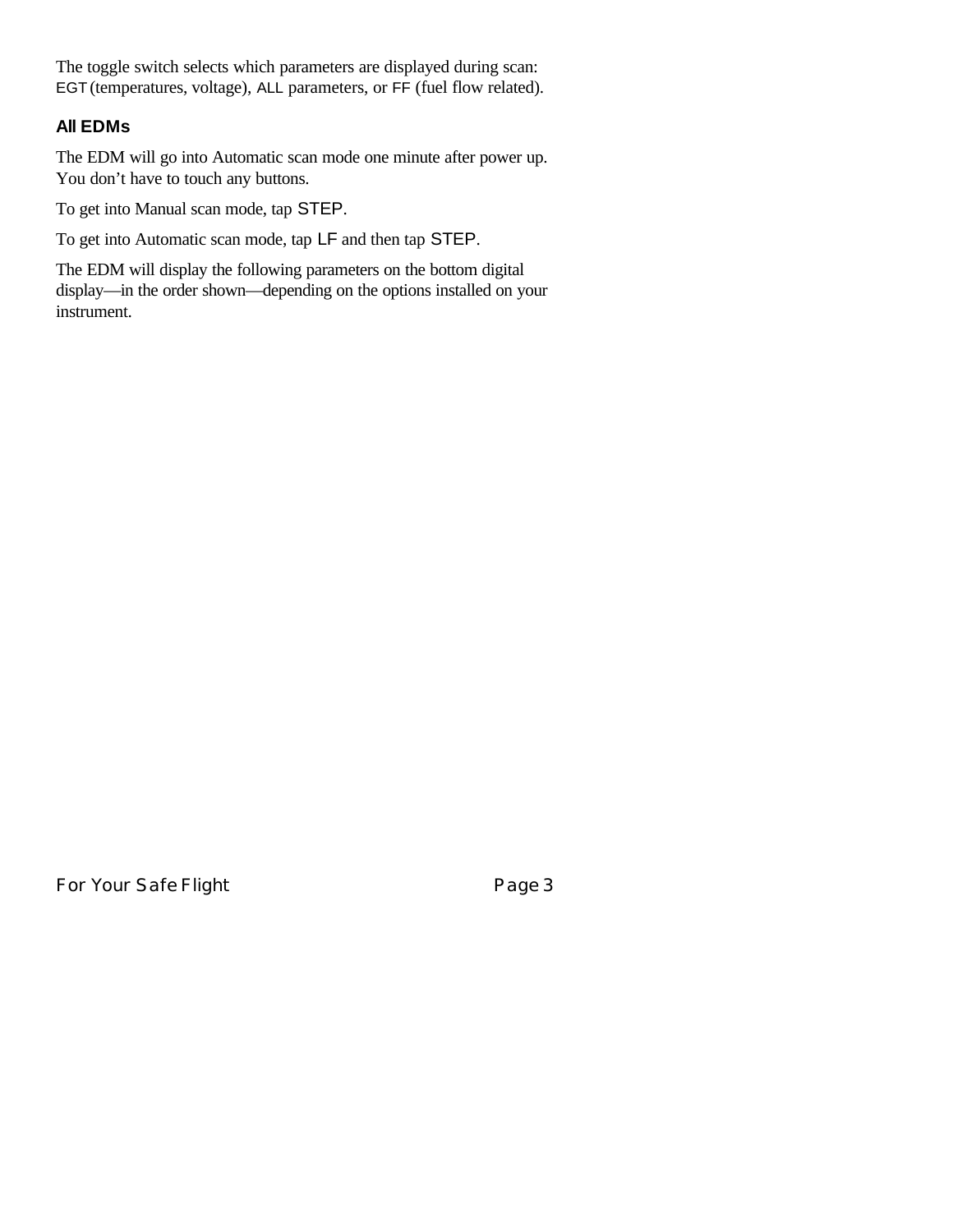

#### **EGT**

EGT is shown on the first four or six bar graph columns. These are labeled 1 through 4 or 1 through 6 above the columns. The lower limit of the graph range represents half of red line (default is 825°F) and the top of the range represents red line (default 1650°F). The numerical value of the EGT is shown on the left side of the digital display for each cylinder when there is a dot under one of the cylinder numbers above the column. In the example above, cylinder 6 EGT is 1340°F.

Page 4 **Engine Data Management**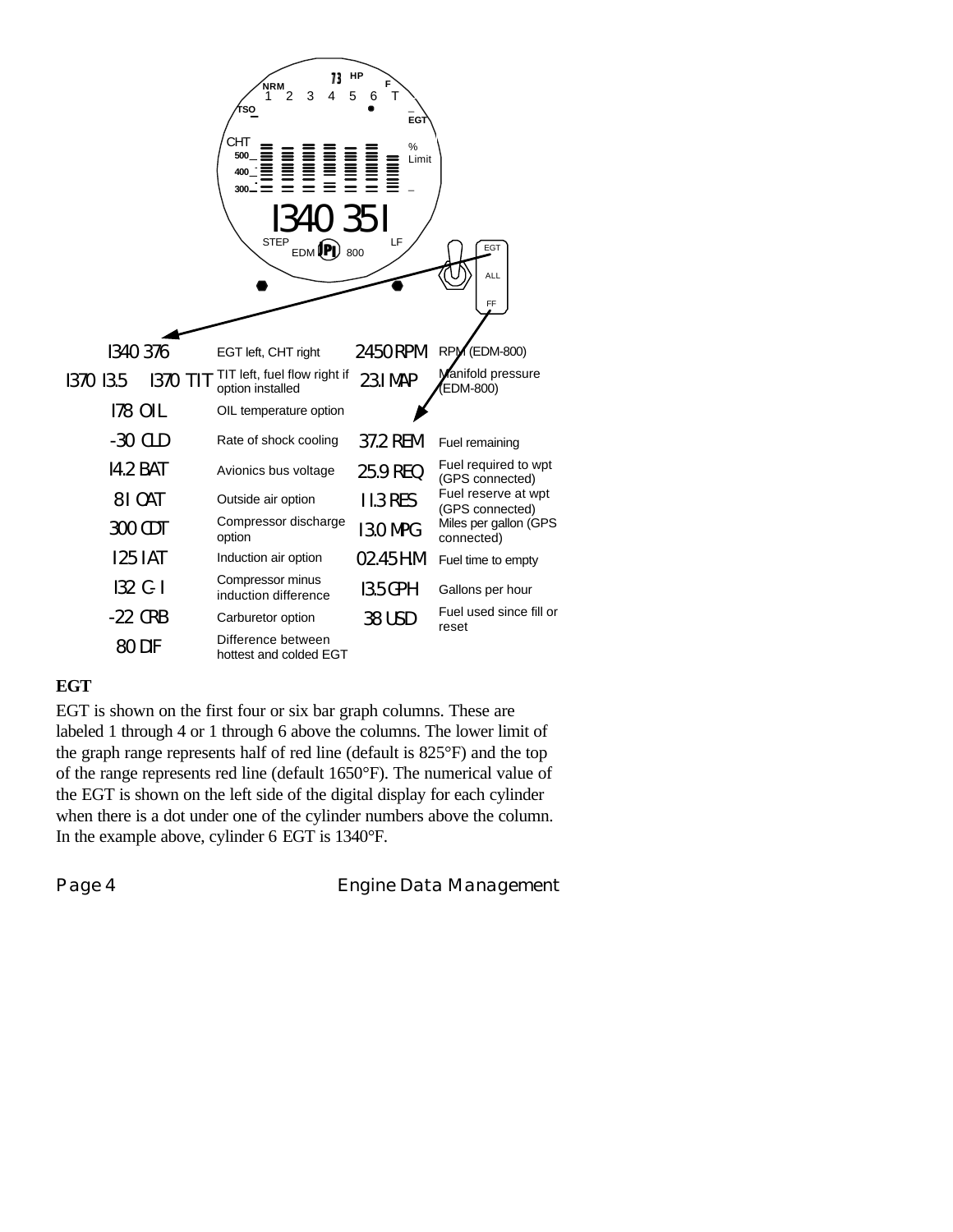# **CHT**

The CHT is represented by a missing segment in the bar graph column. The scale is shown on the left side of the bezel. The numerical value of the CHT is shown on the right side of the digital display for each cylinder when there is a dot under one of the cylinder numbers above the column. In the example above, cylinder 6 CHT is 351°F.

Only EGTs, the TIT option, and the OIL option have bar graph columns.

#### **TIT and OIL options**

If you have both OIL and TIT options, the TIT is shown on the right-most bar graph column and is labeled with a T above it. Oil temperature is displayed as a missing segment on the right-most bar graph column.

If you have only TIT, it will be shown on the right-most bar graph column and will be labeled with a T above it.

If you have only OIL , the OIL will be shown on the right-most bar graph column and there will be no label above it.

# **LeanFind**

Simply pre-lean, tap the LF button and begin leaning. The EDM will assist you in finding the first cylinder to peak.

- 1. Establish cruise at approximately 65 to 75% power.
- 2. Pre-lean the mixture to 50°F estimated rich of peak EGT on any cylinder.
- 3. Wait about one minute.
- 4. Tap the LF button.
- 5. Lean the mixture—approx. 10°/second *without pausing*—while observing the display. When there is a 15°F rise in EGT, LeanFind mode becomes active.
- 6. Stop leaning when a column begins flashing. You will see LEANEST for two seconds, followed by I560 SET (or with fuel flow option I520 I3.8).
- 7. If you hold LF, peak EGT will be displayed while the LF button is held down.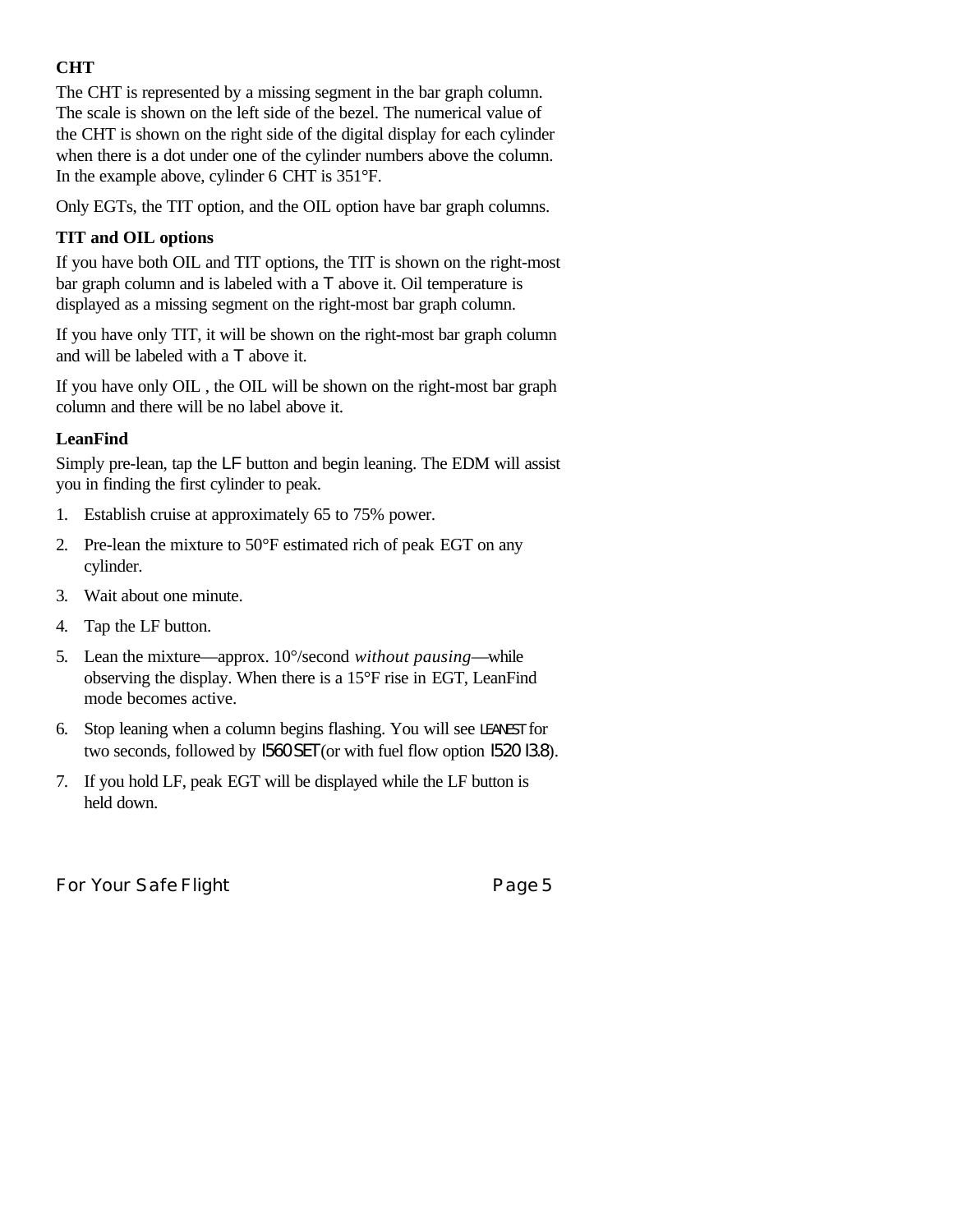8. Slowly enrich the mixture. The temperature will increase, returning to peak. Stop enriching at the desired EGT.

# **EDM-711**

These are the important differences between the EDM-700 and EDM-711.

Upon power up the EDM-711 will scan in the Automatic *primary* mode only the highest CHT, TIT, and OIL. It will scan all parameters in the

Manual mode and Automatic *non*primary scan modes. To automatically scan all parameters, tap STEP and then tap LF.

The fuel flow option toggle switch is disabled during Automatic *primary* scan mode.

The EDM-711 has an alarm display panel. A yellow warning lamp will light

when the indicated temperature reaches the warning limit. A red alarm lamp will light when the indicated temperature exceeds alarm limit.

# **EDM-800**

The EDM-800 includes fuel flow as standard and includes RPM and manifold pressure sensors to display percent horsepower. Horsepower or RPM will always be displayed at the top of the instrument.



Page 6 **Engine Data Management**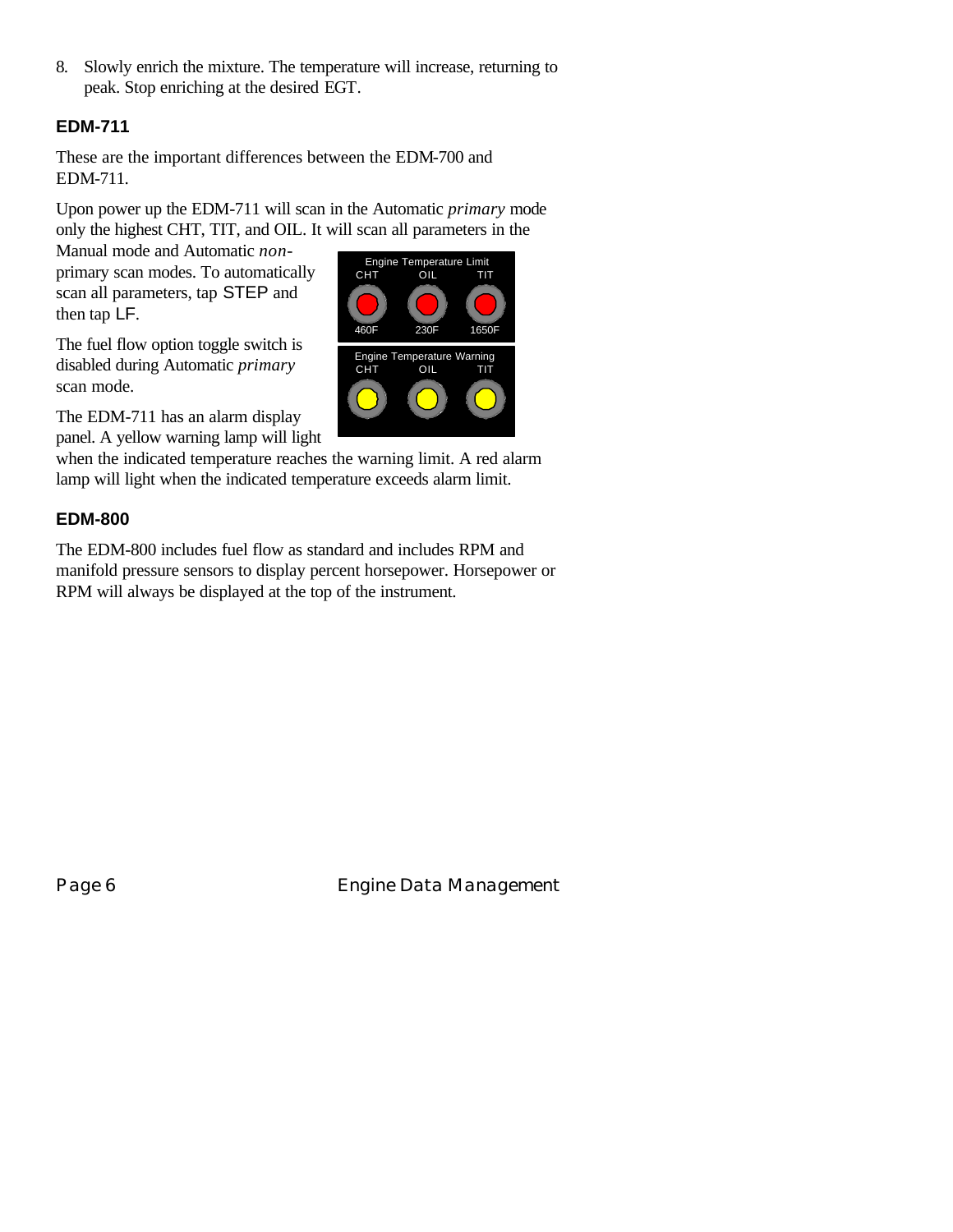# **Section 3 - Interpreting Data**

# **Engine Run-Up**

| Suggested setup:                     | <b>Verify:</b> uniform rise of about $50^{\circ}$ F in all EGTs in                                                                                                                                    |
|--------------------------------------|-------------------------------------------------------------------------------------------------------------------------------------------------------------------------------------------------------|
| Runup RPM                            | single magneto operation and uniform rise of EGTs<br>with application of the mixture control.                                                                                                         |
| <i>Normalize</i> view<br>Manual mode | Be alert for: unusually low voltage (less than<br>nominal battery voltage), cold OIL, abnormally high<br>CHT, drop in EGT on one cylinder in single magneto<br>operation—indicates fouled spark plug. |

Include your EDM on your run-up checklist.

# Take-Off, Climb, and Full Throttle Operations

|                 | Suggested setup:   Verify: EGTs and CHTs consistent with past climbs. |
|-----------------|-----------------------------------------------------------------------|
|                 | EGTs should be the 1100 to 1250°F range due to fuel                   |
| Percentage view | cooling.                                                              |
| Automatic mode  | Be alert for: high EGT in one cylinder, 300°F above                   |
|                 | the others may indicate plugged injector or leaking                   |
|                 | manifold gasket.                                                      |

At high density altitude an overly rich mixture can significantly reduce engine power.

 **Cruise**

After the engine is warmed up, use LeanFind to lean the mixture.

*Suggested setup: Normalize* view *Automatic mode*

*Be alert for:* uneven EGTs (injected engines). Make fine adjustments to throttle, then RPM, then mixture to level the display columns. Be alert for abnormal patterns of EGTs and CHT. (see "Engine Diagnosis Chart" on page 9).

 **Descent**

*Suggested setup: Percentage* view *Manual mode*

• *Be alert for:* CLD: shock cooling alarm is set to –60°F. Average cool rates of –40°F/minute to –60°F/minute are normal, depending on the engine size.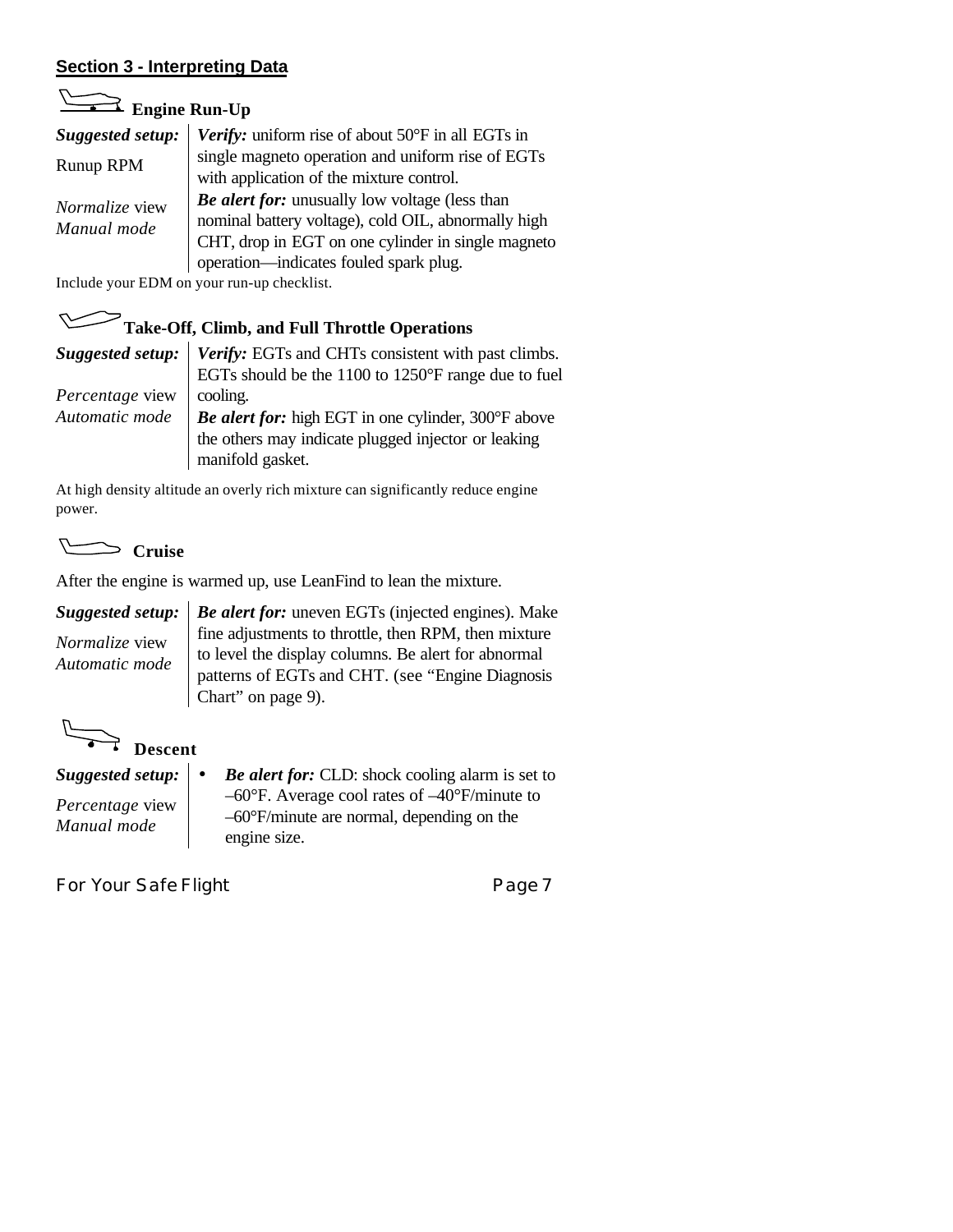# **Typical Normal Parameters**

The follow chart lists typical *normal* parameter values that you will observe for most general aircraft engines.

| <i>Parameter</i>      | Normal range         | <b>Comments</b>           |  |
|-----------------------|----------------------|---------------------------|--|
| <b>EGTs in Cruise</b> | 1350°F               | under 200 HP              |  |
|                       | 1550°F               | high performance          |  |
|                       |                      | EGT should drop 200°F     |  |
|                       |                      | when full throttle is     |  |
|                       |                      | applied                   |  |
| EGT span (DIF)        | 70 to $90^{\circ}$ F | fuel injected<br>٠        |  |
|                       | 120 to 150°F         | carbureted                |  |
| TIT                   | 1600°F average       | 100° higher than EGT      |  |
| <b>CHTs</b>           | 350°F (OAT 60°F)     | normally aspirated        |  |
|                       | $410^{\circ}$ F      | Turbocharged<br>$\bullet$ |  |
| CHT span              | 50 to $70^{\circ}$ F | 100° with gasket probes   |  |
| OIL                   | $200^{\circ}$ F      | oil cooler thermostat     |  |
|                       |                      | opens at 180°F            |  |
| Shock cooling*        | -40°/minute          | tightly cowled            |  |
|                       | -55°/minute          | Bonanza<br>$\bullet$      |  |
|                       | -200°/minute         | helicopter                |  |

\* Maintain a cooling rate of less than -60°/minute. You will find that the cylinder with the greatest shock cooling will shift from front cylinders (during climb out) to the rear cylinders (during descent ).

If one CHT is reading  $20^{\circ}$  to  $50^{\circ}$  above or below the others, this may be due to that cylinder having a spark plug gasket probe instead of a bayonet probe. This is necessary because the aircraft's factory original CHT probe is occupying the socket in the cylinder head rather than the EDM. This is normal. If the discrepancy is greater, be sure the spark plug gasket probe is mounted on the *top* spark plug. An adapter probe is available to occupy the same socket as the factory original probe. Contact your dealer.

Page 8 **Engine Data Management**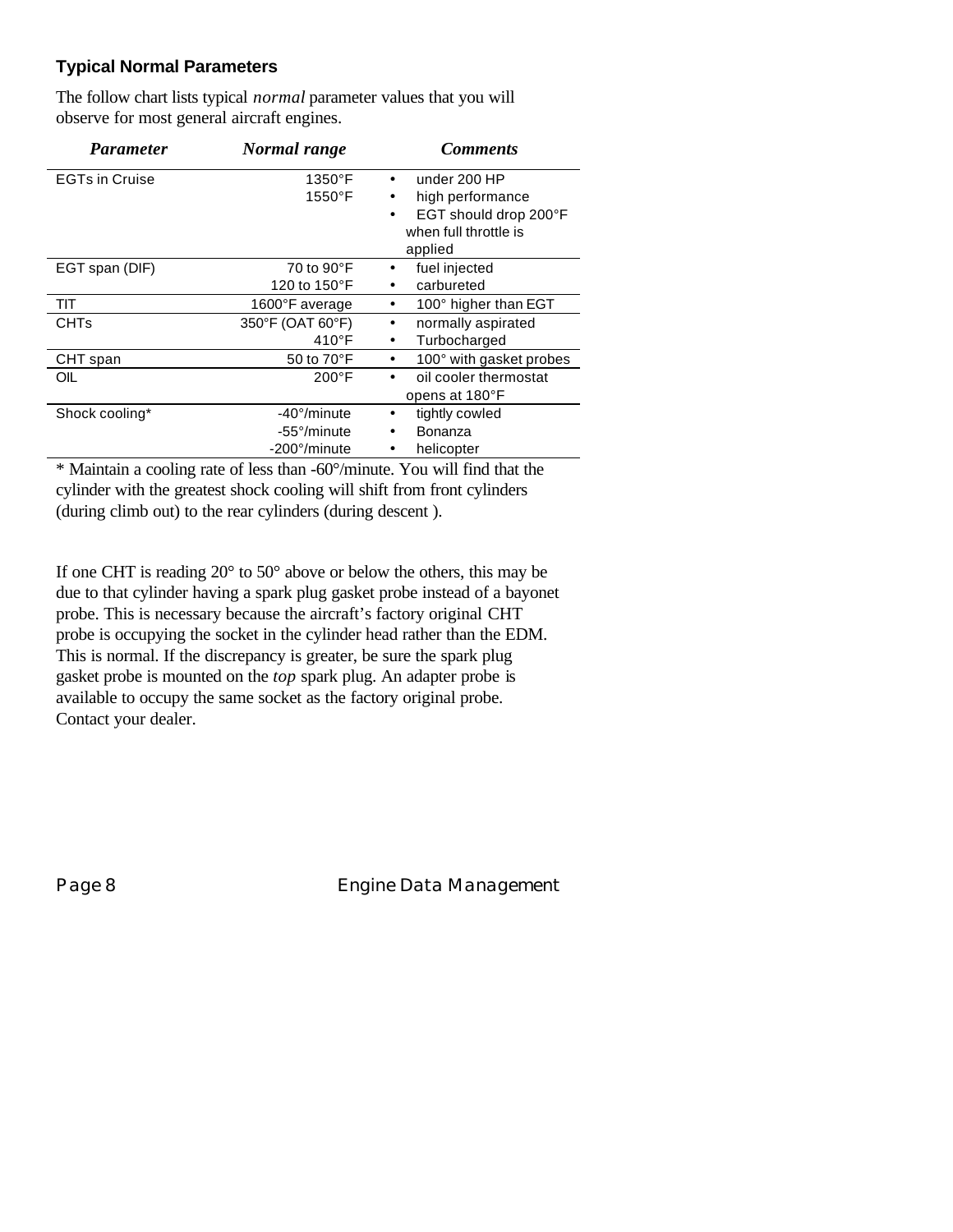# **Engine Diagnosis Chart**

The following chart will help you diagnose engine problems in your aircraft. (Views are Percentage views). Notice that there will be always one CHT that is shown hotter than the others.

| <b>Display</b>                                                                                                                                                                                                                                                                                                                                                                       | <b>Symptom</b>                                                                | <b>Probable Cause</b>                                                                                           | Recommended<br><b>Action</b>                                         |
|--------------------------------------------------------------------------------------------------------------------------------------------------------------------------------------------------------------------------------------------------------------------------------------------------------------------------------------------------------------------------------------|-------------------------------------------------------------------------------|-----------------------------------------------------------------------------------------------------------------|----------------------------------------------------------------------|
|                                                                                                                                                                                                                                                                                                                                                                                      | 75° to 100°<br><b>EGT</b> rise for<br>one cylinder<br>during flight           | Spark plug not<br>firing due to<br>fouling, faulty plug,<br>wire or distributor.                                | Enrich mixture to<br>return EGT to<br>normal, Have<br>plugs checked. |
|                                                                                                                                                                                                                                                                                                                                                                                      | <b>EGT Increase</b><br>or decrease<br>after ignition<br>system<br>maintenance | Improper timing:<br>high EGT $\rightarrow$<br>retarded ignition;<br>low EGT $\rightarrow$<br>advanced ignition. | Check EGT for<br>each magneto to<br>determine any<br>uneven timing.  |
| $\begin{array}{rcl} \textnormal{CHT} &\equiv &\equiv &\equiv \\ 500 &\equiv &\equiv &\equiv \\ 400 &\equiv &\equiv &\equiv \\ 300 &\equiv &\equiv &\equiv \\ \end{array}$                                                                                                                                                                                                            | Loss of EGT<br>for one<br>cylinder.<br>Engine rough                           | Stuck valve, Other<br>cylinders are okay.                                                                       | Have valve train<br>checked.                                         |
| $\begin{array}{rcl} \textnormal{CHT} &\equiv &\equiv &\equiv \\ 500 &\equiv &\equiv &\equiv \\ 400 &\equiv &\equiv &\equiv \\ 300 &\equiv &\equiv &\equiv \\ \end{array}$                                                                                                                                                                                                            | Loss of EGT<br>for one<br>cylinder; no<br>digital EGT                         | Failed probe<br>or<br>failed wire<br>harness.                                                                   | Swap probes to<br>determine if probe<br>or wire harness is<br>bad.   |
| $\begin{array}{ll} \text{CHT} & = & = \\ \text{SOO} & = & \text{H} \\ \text{SOO} & = & \text{H} \\ \text{SOO} & = & \text{H} \\ \text{SOO} & = & \text{H} \\ \text{SOO} & = & \text{H} \\ \text{SOO} & = & \text{H} \\ \text{SOO} & = & \text{H} \\ \text{SOO} & = & \text{H} \\ \text{SOO} & = & \text{H} \\ \text{SOO} & = & \text{H} \\ \text{SOO} & = & \text{H} \\ \end{array}$ | Decrease in<br>EGT for one<br>cylinder                                        | Intake valve not<br>opening fully; faulty<br>valve lifter.                                                      | Have valve lifter or<br>rocker arm<br>checked.                       |
| CHT<br>CHT = = =<br>500_ 블로블<br>400_- = = 로블로블로<br>400_- = = 글 글 글 글                                                                                                                                                                                                                                                                                                                 | Increase in<br>DIF at low<br><b>RPM</b>                                       | Low compression<br>(blow by) in<br>cylinder                                                                     | Check<br>compression.                                                |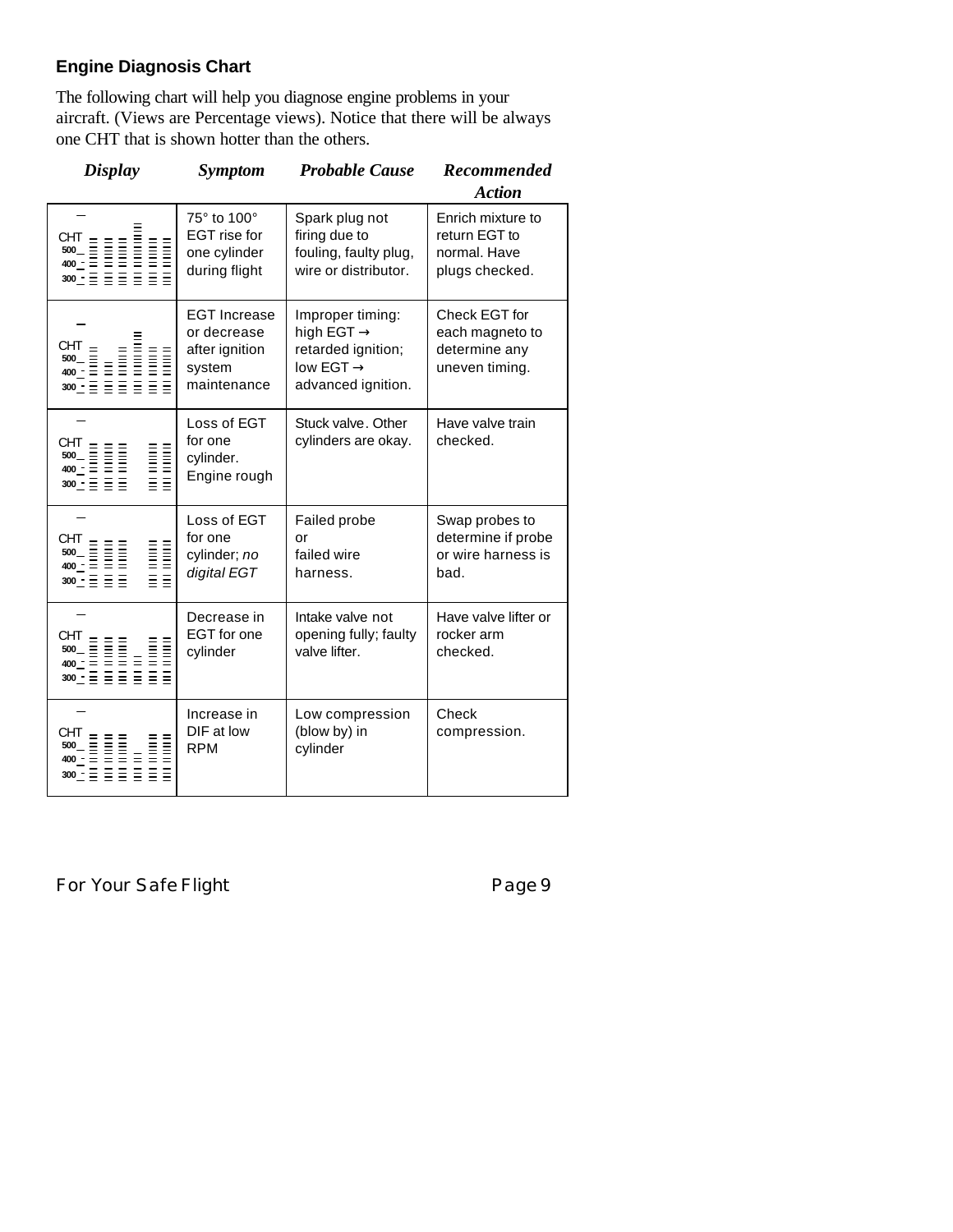| <b>Display</b>                                                                                                                                                                                                                                                                                                                                                                                                                                                                                                              | <b>Symptom</b>                                          | <b>Probable Cause</b>                                                          | Recommended<br><b>Action</b>                                                               |
|-----------------------------------------------------------------------------------------------------------------------------------------------------------------------------------------------------------------------------------------------------------------------------------------------------------------------------------------------------------------------------------------------------------------------------------------------------------------------------------------------------------------------------|---------------------------------------------------------|--------------------------------------------------------------------------------|--------------------------------------------------------------------------------------------|
| <b>CHT</b><br>$\begin{array}{ll} \text{CHT} & \equiv & \equiv \; \\ \text{500} & \equiv & \equiv \; \\ \text{400} & \equiv & \equiv \; \\ \text{401} & \equiv & \equiv \; \\ \text{51} & \equiv & \equiv \; \\ \text{52} & \equiv & \equiv \; \\ \text{53} & \equiv & \equiv \; \\ \text{54} & \equiv & \equiv \; \\ \text{55} & \equiv & \equiv \; \\ \end{array}$                                                                                                                                                         | EGT and CHT<br>not uniform                              | Dirty fuel injectors<br>or fouled plugs.                                       | Check injectors<br>and plugs. Non-<br>uniformity is<br>normal for<br>carbureted<br>engines |
| <b>CHT</b><br>500<br>$\begin{array}{c} \n400 \stackrel{+}{\cdot} \stackrel{+}{\cdot} \stackrel{+}{\cdot} \stackrel{+}{\cdot} \stackrel{+}{\cdot} \stackrel{+}{\cdot} \stackrel{+}{\cdot} \stackrel{+}{\cdot} \stackrel{+}{\cdot} \stackrel{+}{\cdot} \stackrel{+}{\cdot} \stackrel{+}{\cdot} \stackrel{+}{\cdot} \stackrel{+}{\cdot} \stackrel{+}{\cdot} \stackrel{+}{\cdot} \stackrel{+}{\cdot} \stackrel{+}{\cdot} \stackrel{+}{\cdot} \stackrel{+}{\cdot} \stackrel{+}{\cdot} \stackrel{+}{\cdot} \stackrel{+}{\cdot} \$ | Decrease in<br>EGT for all<br>cylinders                 | Decrease in airflow<br>into the induction<br>system. Carb or<br>induction ice. | Check for change<br>in manifold<br>pressure.                                               |
|                                                                                                                                                                                                                                                                                                                                                                                                                                                                                                                             |                                                         | Engine units set to<br>Celsius                                                 | Check that the<br>alarm limits are set<br>to Celsius degrees                               |
|                                                                                                                                                                                                                                                                                                                                                                                                                                                                                                                             | Slow rise in<br>EGT. Low<br><b>CHT</b>                  | <b>Burned exhaust</b><br>valve. CHT is low<br>due to low power<br>output.      | Have compression<br>checked.                                                               |
|                                                                                                                                                                                                                                                                                                                                                                                                                                                                                                                             | High CHT on<br>cylinders on<br>one side of<br>engine    | Obstruction under<br>cowling.                                                  | Check for improper<br>installed baffling,<br>cowl flap<br>misalignment or<br>bird nests.   |
| $\begin{array}{rcl} \text{CHT} & = & = & \text{H} \\ \text{500} & = & \text{H} \\ \text{501} & = & \text{H} \\ \text{502} & = & \text{H} \\ \text{503} & = & \text{H} \\ \text{504} & = & \text{H} \\ \text{505} & = & \text{H} \\ \text{506} & = & \text{H} \\ \text{507} & = & \text{H} \\ \text{518} & = & \text{H} \\ \text{529} & = & \text{H} \\ \text{530} & = & \text{H} \\ \text{540} & = & \text{H} \\ \text{$                                                                                                    | Rapid rise in<br>CHT of one<br>cylinder                 | Detonation.                                                                    | Reduce power.                                                                              |
|                                                                                                                                                                                                                                                                                                                                                                                                                                                                                                                             | Sudden off<br>scale rise for<br>any or all<br>cylinders | Pre-ignition<br>or Normalize view.                                             | Full rich and<br>reduce power.<br>Change to<br>Percentage view.                            |
|                                                                                                                                                                                                                                                                                                                                                                                                                                                                                                                             |                                                         | or failed probe                                                                | Check probe                                                                                |

Page 10 **Engine Data Management**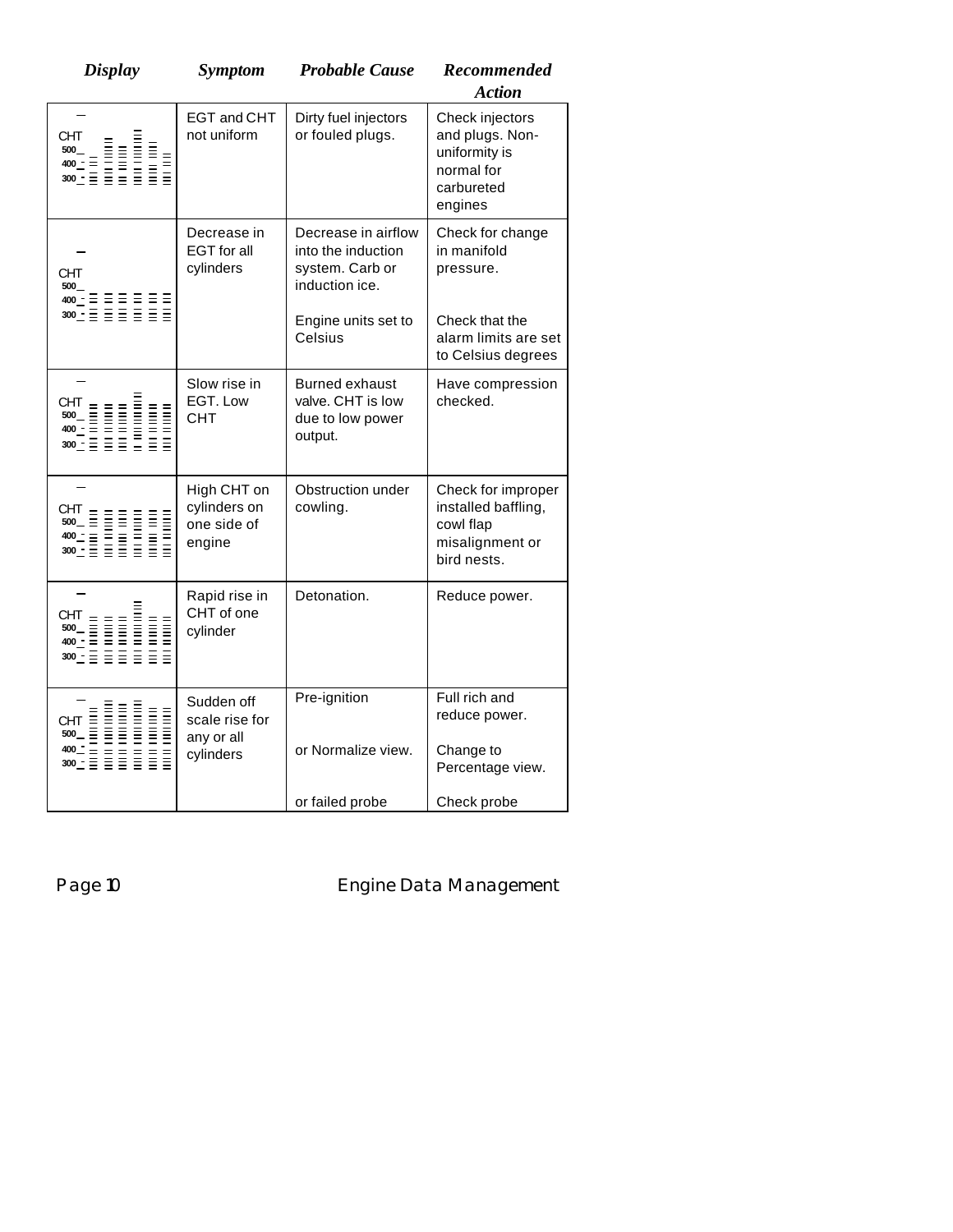| <b>Display</b>                                                                  | <b>Symptom</b>                                                                 | <b>Probable Cause</b>                                                              | <b>Recommended</b><br><b>Action</b>                                                                                                           |
|---------------------------------------------------------------------------------|--------------------------------------------------------------------------------|------------------------------------------------------------------------------------|-----------------------------------------------------------------------------------------------------------------------------------------------|
| (no picture)                                                                    | Loss of peak<br><b>EGT</b>                                                     | Poor ignition or<br>vapor in fuel<br>injection system.                             | Have magneto<br>tested.                                                                                                                       |
| no sharp<br>peak                                                                | Decrease in<br>peak or flat<br><b>EGT</b><br>response to<br>leaning<br>process | Detonation.<br>Usually the result<br>of 80 Octane fuel in<br>100 Octane<br>engine. | Enrich mixture,<br>reduce power and<br>relean mixture.<br>Repeat to find<br>power setting<br>where normal peak<br>is obtained or run<br>rich. |
|                                                                                 | <b>Below 10,000</b><br>ft. full throttle<br>causes EGTs<br>to rise             | Weak or defective<br>mechanical fuel<br>pump.                                      | Apply booster<br>pump. If EGTs<br>drop, replace fuel<br>pump.                                                                                 |
| CHT<br>CHI<br>500_ 블로블 블<br>400_: 르 르 블로블<br>400_: 르 르 르 르 르<br>300_: 르 르 르 르 르 | CHT more<br>than $500^\circ$ ,<br>EGT normal.<br>Adjacent EGT<br>may be low    | Leaking exhaust<br>gasket blowing on<br>CHT probe.                                 | Look for white<br>powder around<br>cylinder to<br>determine leak<br>area.                                                                     |
|                                                                                 | Large DIF at<br>low RPM                                                        | Blow by in cylinder<br>rings                                                       | Check<br>compression                                                                                                                          |

# **Section 4 - LeanFind**

#### **JPI's EDM-700 and EDM-800 provide two methods of leaning:**

lean **rich of peak** (LEAN R) or **lean of peak** (LEAN L)**.** The standard method is to lean about 20° rich of peak. With the advent of GAMI injectors it is now possible to set the mixture lean of peak—saving fuel and running the engine cooler. Teledyne Continental recommends lean of peak for the Malibu. This manual primarily describes the rich of peak method, and provides the procedure for the lean of peak method. The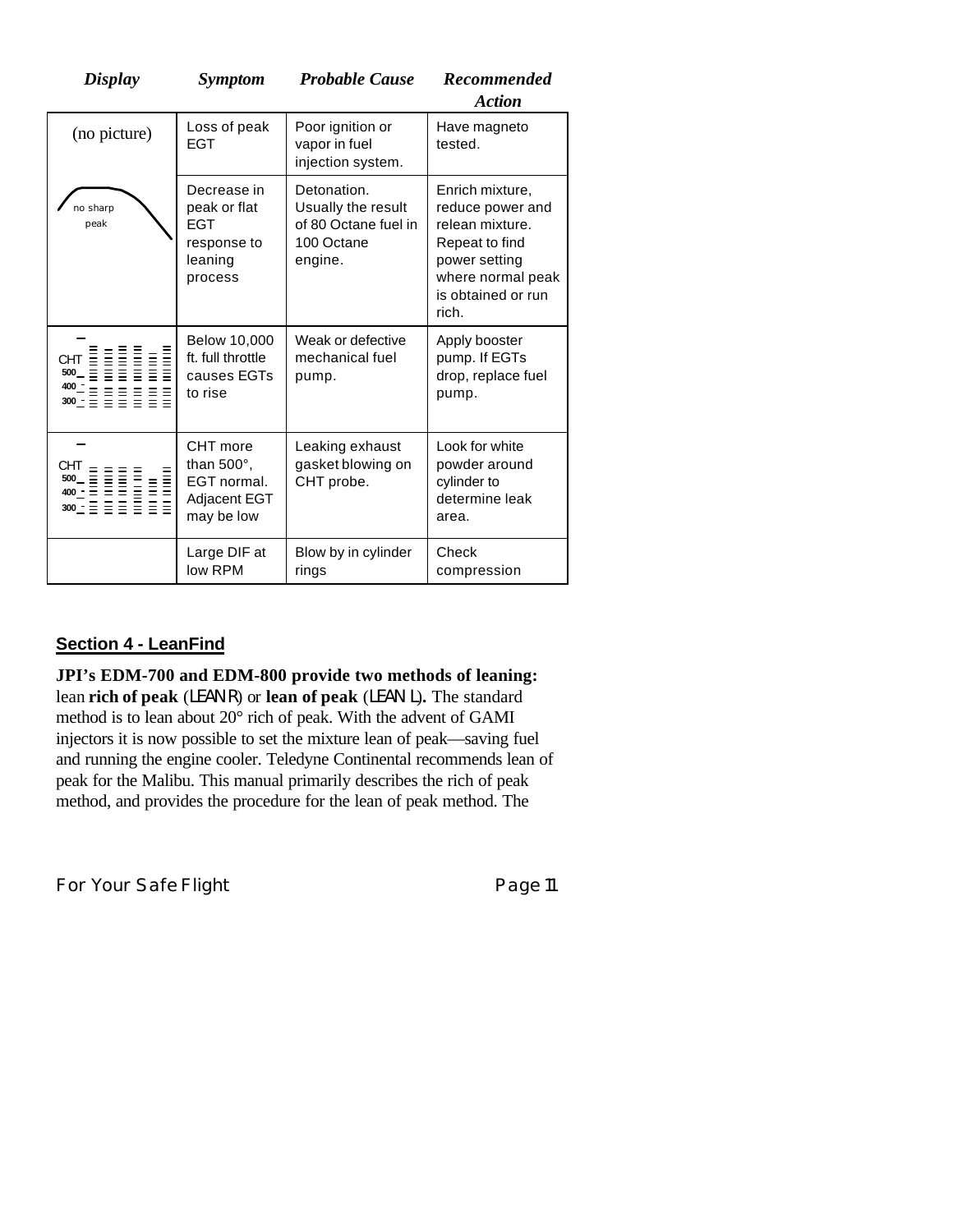**default** method is set to **rich of peak**. These two methods are described and depicted in the following pages.

# **LeanFind Mode—Leaning Rich of Peak**

**Simply pre-lean, tap the LF button and begin leaning.** Upon reaching cruise configuration, you will use the LeanFind mode to identify the first cylinder to reach peak EGT.



Page 12 **Engine Data Management**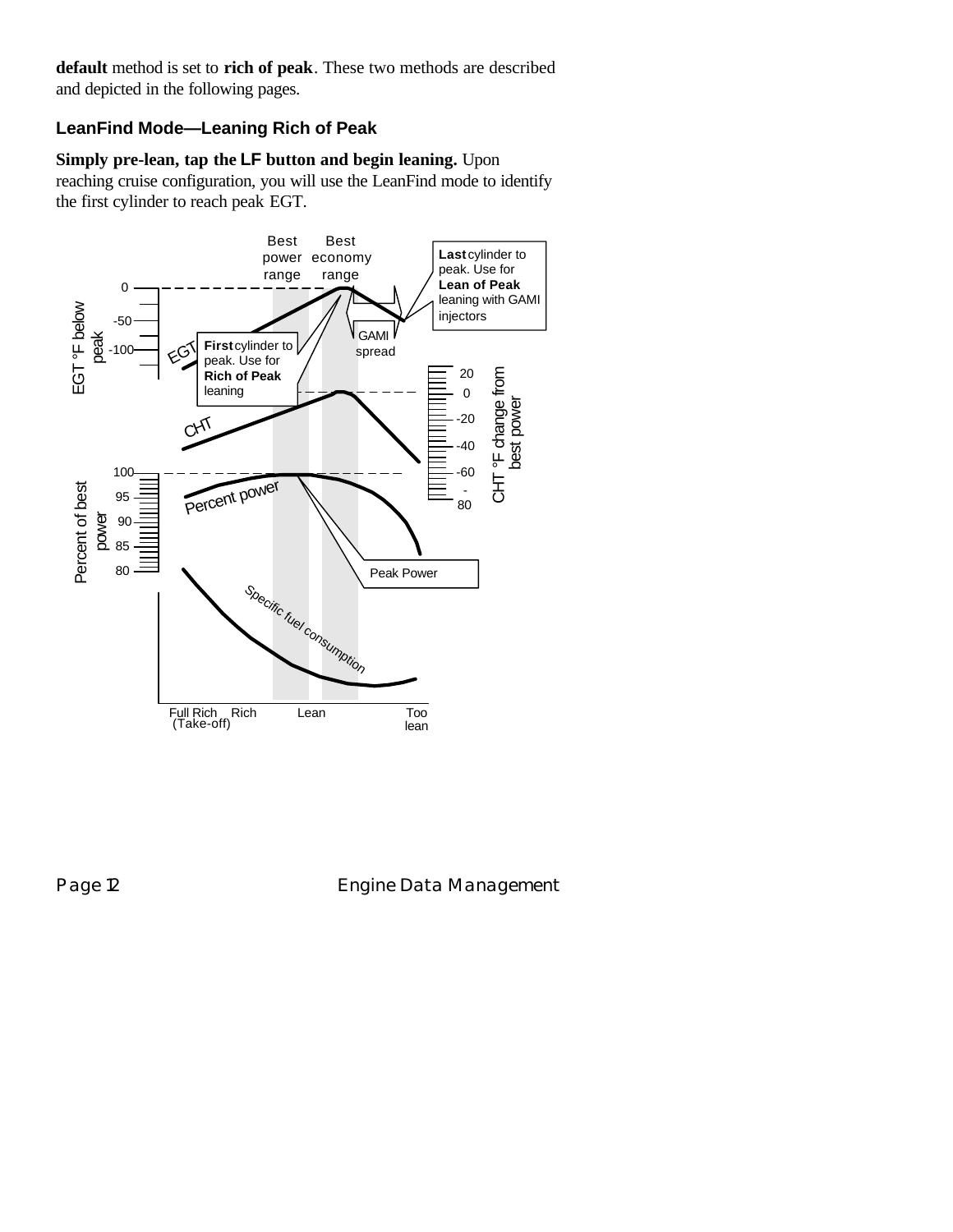# *LeanFind Procedure—Step-by-Step*

|   | Procedure                                                                                                                                                       | Example                                                     | Comments                                                                                                                                                                     |
|---|-----------------------------------------------------------------------------------------------------------------------------------------------------------------|-------------------------------------------------------------|------------------------------------------------------------------------------------------------------------------------------------------------------------------------------|
| 1 | Establish cruise at approx.<br>65 to 75% power.                                                                                                                 |                                                             |                                                                                                                                                                              |
| 2 | Pre-lean the mixture to 50°F<br>estimated rich of peak EGT<br>on any cylinder:                                                                                  | 1490 370                                                    | *For your first flight with the<br>EDM, use the method shown<br>below.                                                                                                       |
| 3 | Wait one minute                                                                                                                                                 |                                                             | Let engine stabilize.                                                                                                                                                        |
| 4 | Tap the LF button                                                                                                                                               | <b>LEAN R</b>                                               | Start LeanFind. (Optionally to<br>change to "lean of peak"<br>method, hold both STEP and<br>LF simultaneously.)                                                              |
| 5 | Lean the mixture-approx.<br>10°/second without<br>pausing-while observing<br>the display. When there is a<br>15°F rise in EGT, LeanFind<br>mode becomes active. | 1520 LF<br>Without FF<br>1520 13.8<br>With FF               | Flashing cylinder DOT<br>indicates hottest cylinder and<br>that LeanFind mode is active.                                                                                     |
| 6 | Stop leaning when<br>a column begins flashing.<br>You will see LEANEST for two<br>seconds, followed by:                                                         | <b>1545 SET</b><br>or with<br><b>Fuel Flow</b><br>1545 12.4 | Flashing cylinder dot &<br>column indicates leanest<br>cylinder. (SET means Set the<br>mixture.) Due to thermal<br>inertia this will usually be<br>about -15°F lean of peak. |
| 7 | If you hold LF, peak EGT will<br>be displayed while the LF<br>button is held down.                                                                              | <b>1560 PK</b>                                              | Captured peak EGT value is<br>displayed.                                                                                                                                     |
| 8 | Slowly enrich the mixture. the<br>temperature will increase,<br>returning to peak.<br>Stop enriching at the desired<br>EGT.                                     | <b>1560 SET</b>                                             | Peak EGT for best<br>$\bullet$<br>economy<br>100° rich of peak for best<br>power<br>Temperature when                                                                         |
|   | Best economy<br>Best power                                                                                                                                      | <b>1560 SET</b><br><b>1460 SET</b>                          | <b>Best</b><br>column flashes<br>power<br>richer<br>leaner<br>best economy                                                                                                   |
| 9 | If you have chosen the Lean<br>of Peak method, at step 5<br>continue leaning until the last<br>cylinder has peaked.                                             | -I5 SET<br>0 <sub>R</sub><br>$-15$ $12.3$                   | Only for GAMI injected<br>engines. When each cylinder<br>reaches peak, the cylinder<br>number will begin flashing.                                                           |

\***Determining the pre-lean value:** while in cruise at under 65 percent power, choose any cylinder and lean that cylinder to peak EGT in the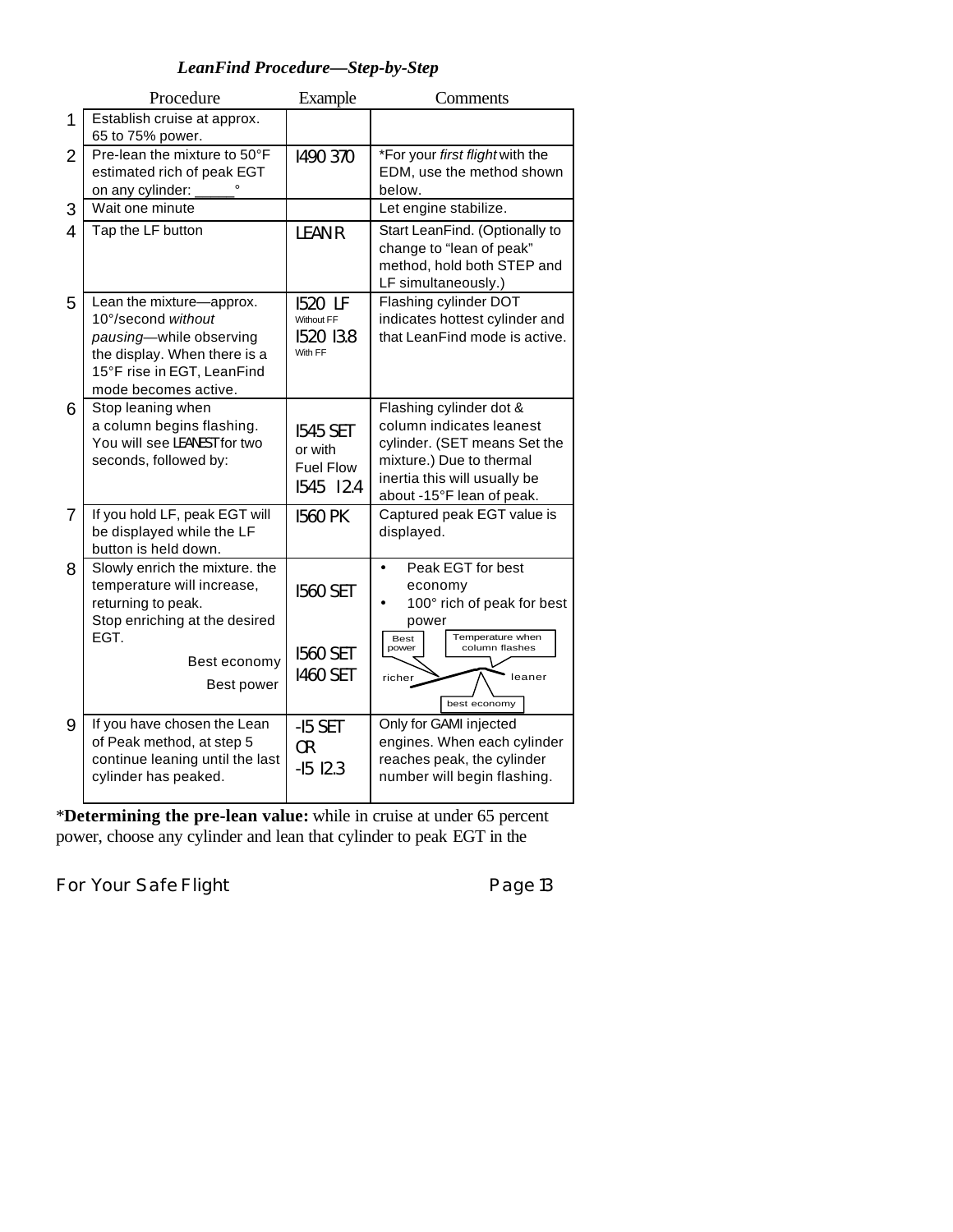Manual mode or to engine roughness, whichever occurs first. Note the peak, subtract 50° and write the resulting number in the space provided in step 2.

#### **LeanFind Procedure—Detailed Explanation**

Lycoming and Continental engines have established specific restrictions on leaning that must be followed, such as percentage of power, climb leaning, and TIT limits. Lycoming recommends operation at peak EGT for power settings of 75% or lower, while Continental recommends operation at peak EGT for power settings of 65% or lower. This guide is not meant to supersede any specific recommendations of the engine manufacturer or airframe manufacturer**.**

#### **It is your responsibility to know your aircraft's limitations.**

Pre-lean the mixture to about 50° below peak. After pre-leaning, wait for one minute for the temperatures to stabilize. Next, begin the leaning process by tapping the LF button. This tells the EDM to begin looking for a 15° rise in EGT for any cylinder. Begin leaning the mixture *without pausing*. When a 15° rise occurs, eliminating false peaks, the LeanFind mode becomes activated shown when the cylinder dot above the column of the hottest cylinder begins flashing. **The LeanFind mode is not active until a cylinder dot is blinking.**

With the Fuel Flow Option, instead of seeing the word LF in the display, you will see numerical fuel flow rate during the leaning process on the right side of the digital display, for example I2.4. This allows you to observe the EGT rise and at the same time watch the fuel flow rate decrease.

To show the progress of the leaning process, the EDM selects the hottest cylinder for reference in the digital display. In the example below, the I360 is the current temperature of the hottest cylinder.

Page 14 **Engine Data Management**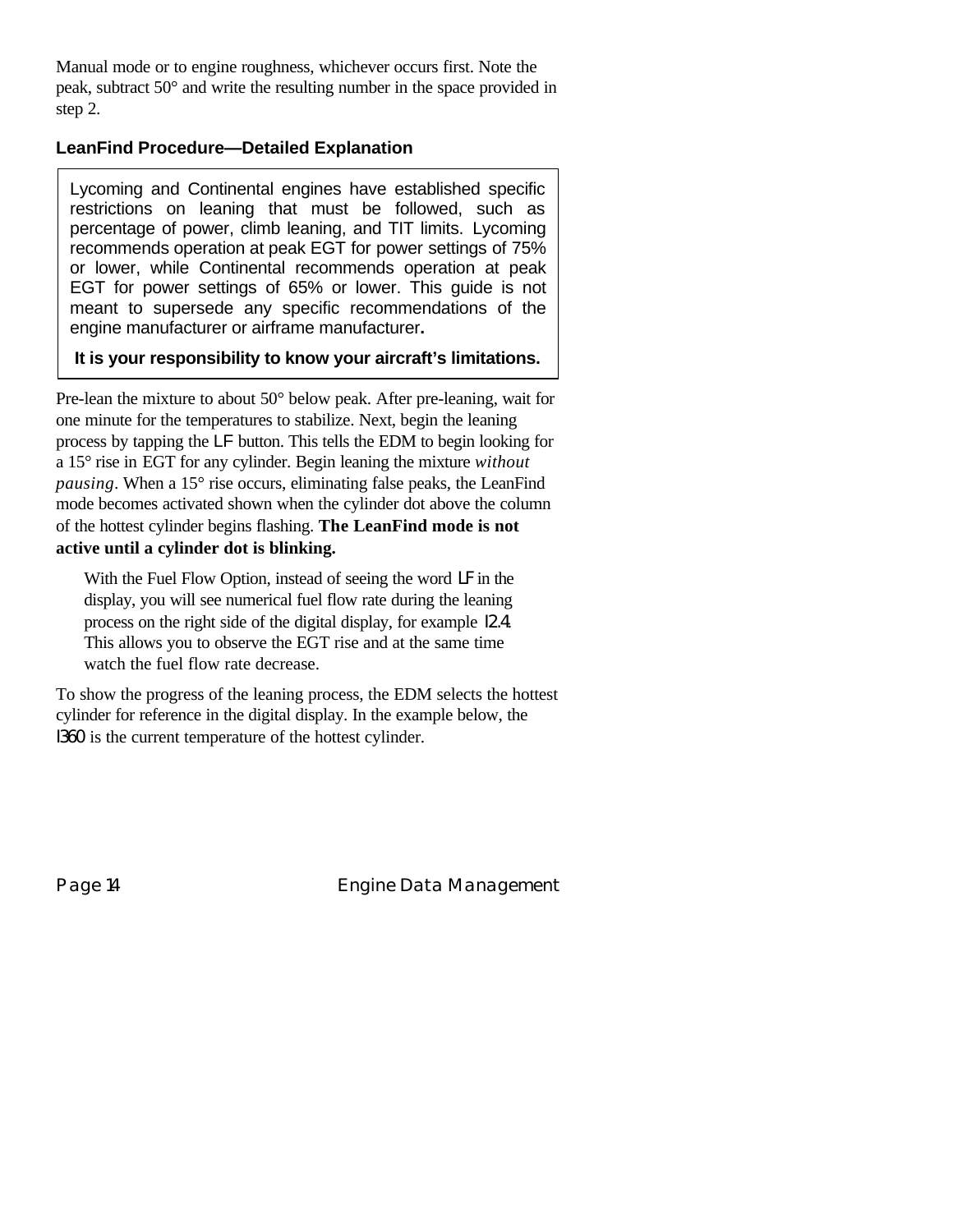When LF is activated:



Continue leaning slowly *without pausing*. With a vernier mixture control, turn the knob about a quarter turn every second. With a non-vernier or quadrant mixture control, lean slowly and smoothly about 1/16 inch every five seconds. Eventually, one cylinder will reach peak before any of the other cylinders. The EDM will determine this automatically. *Notice that this cylinder does not necessarily have the hottest EGT.*

The EDM will indicate success in finding a peak by displaying the words LEANEST for two seconds, followed by flashing the column and displaying the value of the EGT of the cylinder that peaked first. The word SET will also be displayed. (With the Fuel Flow Option the current fuel flow rate will be displayed on the right side of the digital display instead of the word SET.) The flashing cylinder will be locked—or set—into the digital display during the remainder of the LeanFind procedure to allow you to set the final mixture. The peak EGT value is remembered by the EDM and will be displayed as long as you hold the LF button.

You may now enrichen the mixture to operate at peak or continue enriching to 100° rich of peak, or a value of your choice, consistent with the procedures defined in your aircraft engine manual.

If you lean too much, the EGT will drop and the engine will be operating lean of peak.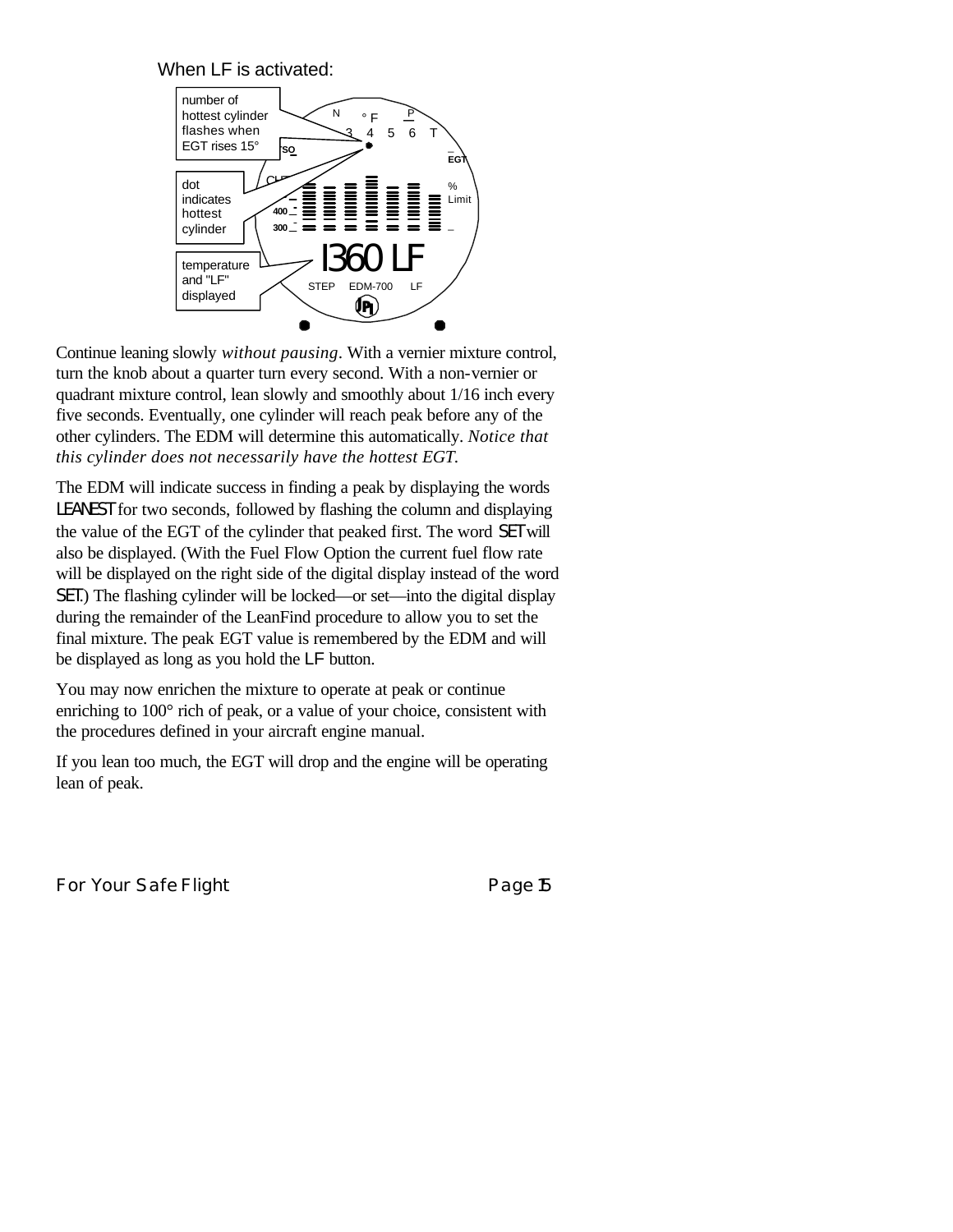# **True and Delta Rich of Peak**

TRUE EGT: After peak EGT is found using the "rich of peak" method, the left display will show the true EGT of the first cylinder to peak. As you enrich the mixture, this value will climb to peak. You can stop leaning when you have reached the desired temperature, either peak or continue to some value rich of peak.

For example see I340, enrich mixture and see peak of I350 when the value stops increasing, and then the value will decline as you continue to enrich.

DELTA EGT: If you want to see the delta EGT from peak instead of the true EGT, tap LF once after finding peak. The value will display as a negative number, showing the delta temperature below peak. As you enrich the mixture, this value will climb back to zero. You can stop leaning when you have reached the desired temperature, either 0 for peak or continue to some value rich of peak such as -50.

For example see -I0, enrich mixture and see peak of 0 and then the value will become negative as you continue to enrich.

You can toggle between True and Delta displays by tapping LF. The EDM will remember the last selection chosen for the remainder of the flight.



Page 16 **Engine Data Management**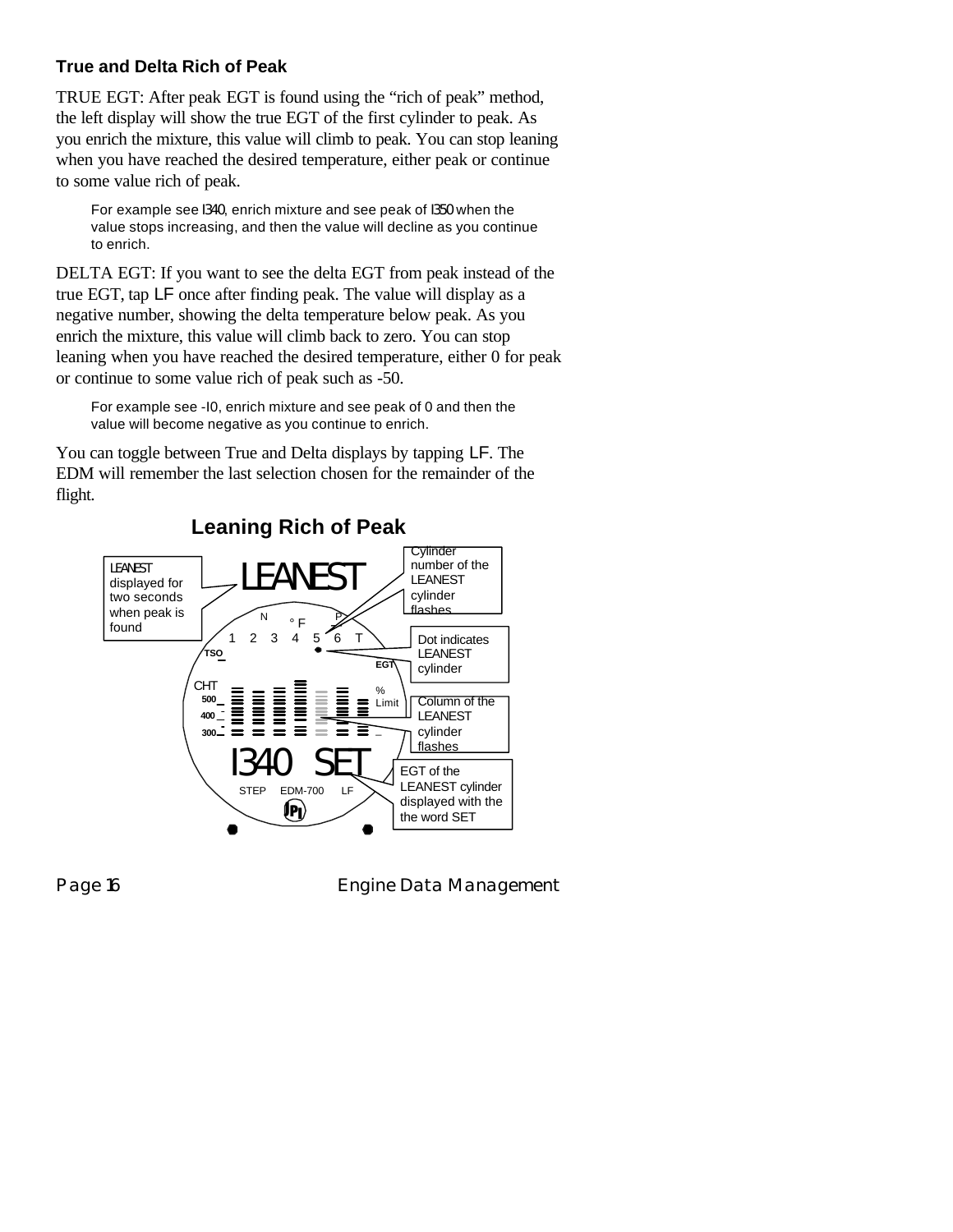#### **Lean Find Mode—Leaning Lean of Peak, GAMI injectors**

To use the "lean of peak" method, tap LF and then immediately hold both STEP and LF until you see LEAN L. You may toggle back to LEAN R by holding both buttons again. Once you begin leaning (flashing dot) you cannot change leaning method.



In the "lean of peak" method the columns will **invert** with the first to peak progressing down from the top of the display. The inverted column scale is **5° per segment** below peak. As you continue to lean past peak the dot of the each successive cylinder will flash as it peaks. The peaks will be shown as an **inverted bar graph**; when the last cylinder peaks its column will flash. The analog display is an inverted bar graph showing where each cylinder peaked. When the LF button is held the display will show the delta fuel flow between the first and last to peak (GAMI Spread), as well as the richest peak EGT.

#### **Turbocharged Engines**

The leaning process for turbocharged engines is by reference to the first cylinder or TIT to reach peak. However, the TIT *factory red line* may limit the leaning process. TIT red line is generally 1650°F, and up to 1750°F in some installations. In the LeanFind mode the T column— TIT—is included in the procedure. If during leaning the TIT exceeds red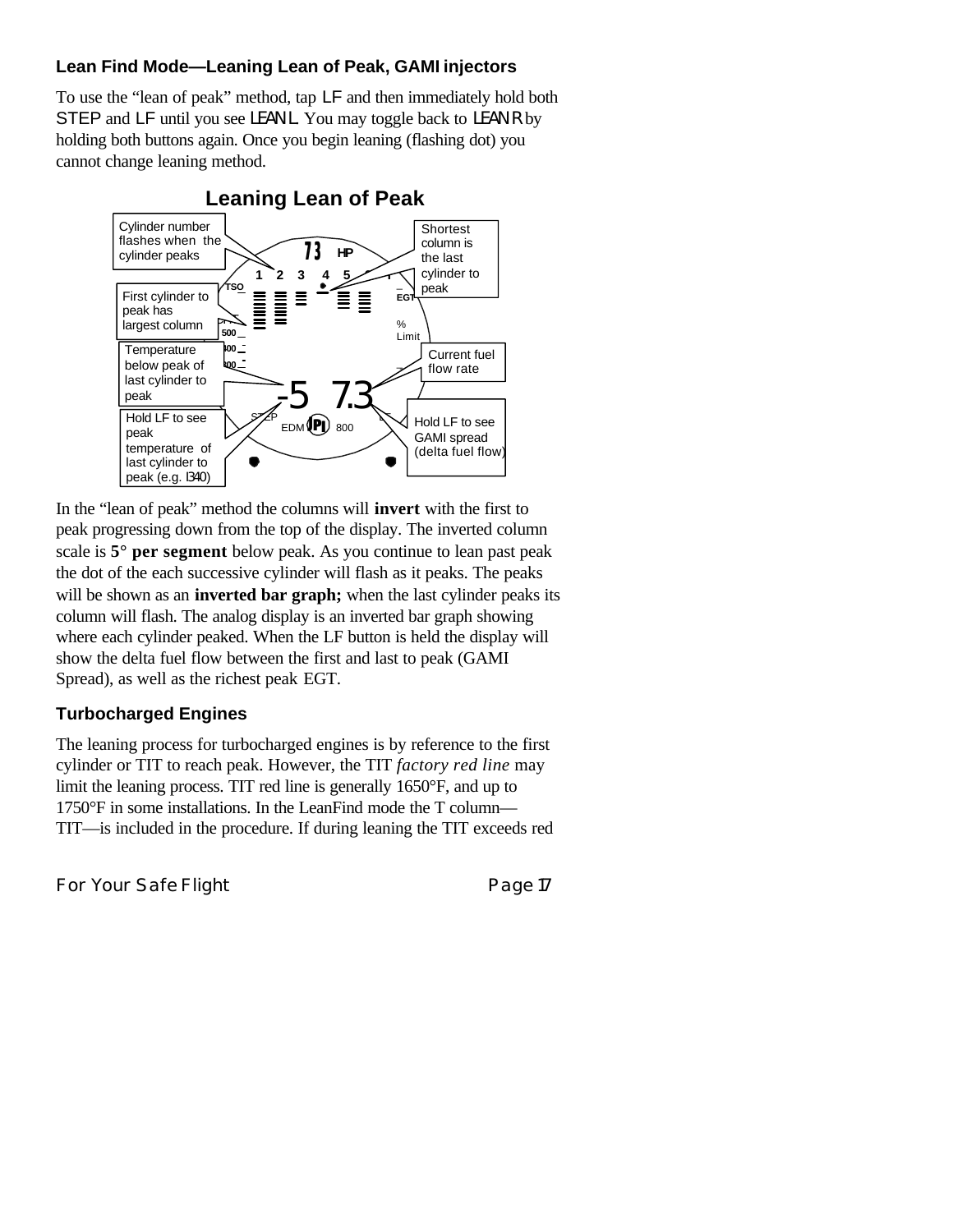line by less than 100° for less than one minute, the LeanFind procedure will continue to operate, allowing you to complete the leaning process. Otherwise the digital display will show, for example, I650 TIT and TIT will flash. You will notice that in some cases the TIT reads **100°F hotter than the hottest EGT**. This is caused by unburned fuel in the exhaust and igniting.

The reduced size of the *JPI* **Hastaloy-X-tip probes produces faster response** and more accurate than the massive factory installed probe. Therefore *JPI* probes may read as much as 100°F higher than the factory installed probe. However, note that the engine was certified with the factory-installed probe and gauge, and this gauge reading is the limiting factor when adjusting your engine.

# **Section 5 - Alarms**

The EDM has programmable alarms. When a parameter falls outside of its normal limits, the digital display will flash with the value and abbreviation of the alarming item. If the condition triggering the alarm returns to within normal limits, the display will stop flashing the alarm. If your installation includes a separate panel mounted alarm warning enunciator light or audible warning, it too will be activated.

There are no alarms for the individual EGTs because the temperature values can assume different ranges depending on the flight configuration—run up, climb, cruise. However there *is* an alarm on the DIF parameter, the difference between the hottest and coolest EGTs. DIF—or span—is the important parameter for monitoring the EGTs. See "Factory Set Default Limits" on page 44 for a list of the alarms and their factory default settings.

When an alarm is displayed, *tapping* the STEP button will temporarily disable the alarm digital indication for the next ten minutes.

When an alarm is displayed, *holding* the STEP button until the word OFF appears will disable that alarm digital indication for the remainder of the flight. See "Alarm Limits" on page 44.

Page 18 **Engine Data Management**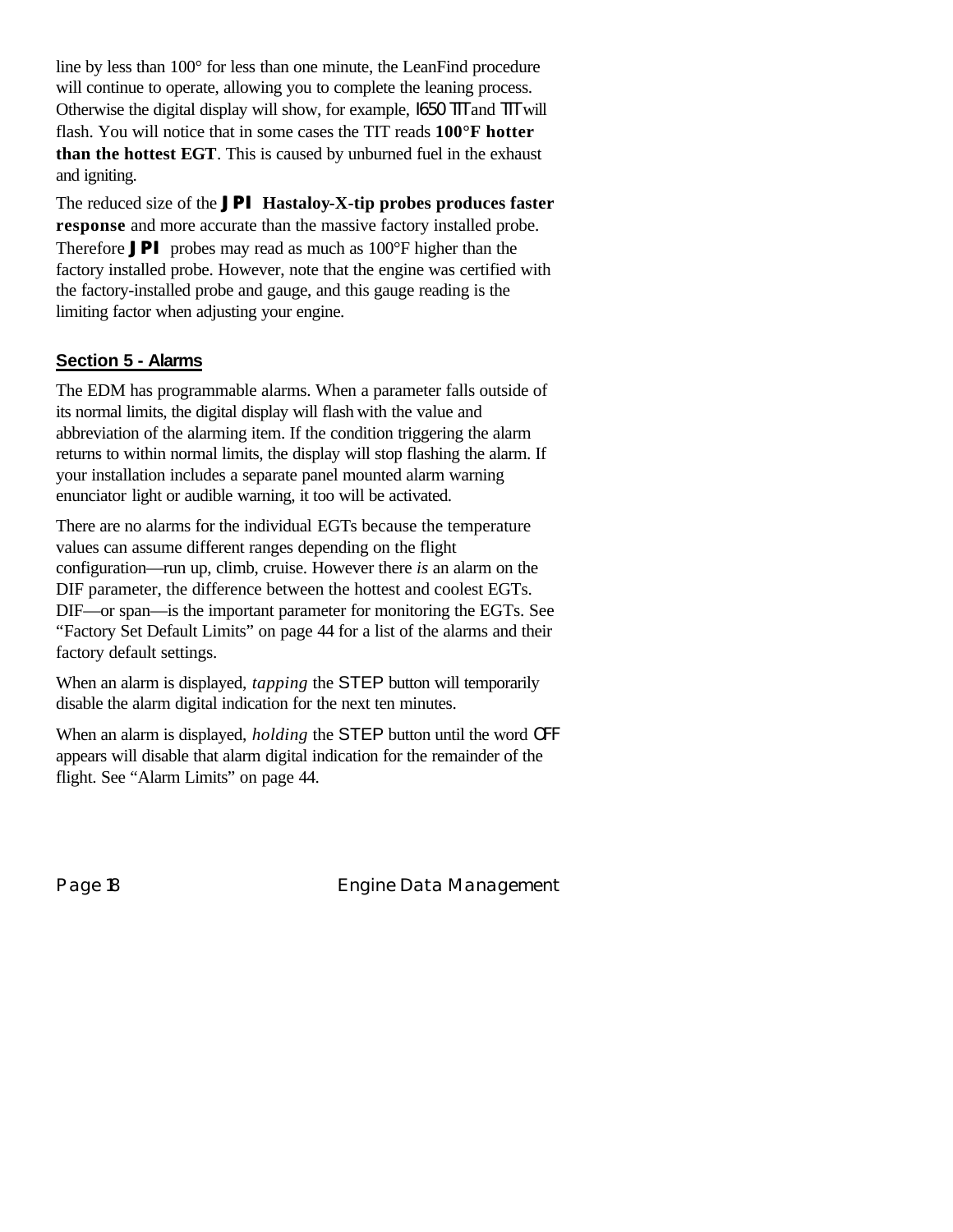EDM-711 primary alarm limits for CHT, high OIL and TIT are not programmable. Primary alarm display lamps cannot be extinguished by the STEP button.

#### **Alarm Priority**

If multiple alarms occur simultaneously, the higher priority alarm will temporarily "mask" the lower priority alarm(s). When an alarm occurs, note the cause of the alarm and tap the STEP button to clear the alarm indication so that you will be notified of any other alarm that might have occurred. The alarm priorities are as follows:

| <b>Highest priority</b> | CHT        | High CHT                     |
|-------------------------|------------|------------------------------|
|                         | 01 L       | High OIL temperature         |
|                         | ТIТ        | High TIT                     |
|                         | 01 L       | Low OIL temperature          |
|                         | <b>CLD</b> | Excessive CHT cooling rate   |
|                         | DIF        | Excessive EGT span           |
|                         | BAT        | High battery voltage         |
|                         | <b>BAT</b> | Low battery voltage          |
|                         | MAP        | Overboost Manifold pressure  |
|                         | L0         | Low fuel quantity remaining  |
|                         | FUEL       |                              |
| Lowest priority         | L0         | Low fuel endurance remaining |
|                         | TIMF       |                              |

#### **Pre-Ignition and Detonation**

Combustion that is too rapid leads to detonation and possibly pre-ignition. *Detonation* is abnormally rapid combustion where the fuel-air mixture explodes instead of burning uniformly. It causes the EGT to decrease and the CHT to increase, and can appear during the leaning process. It occurs under high compression from fuel with too low an octane rating, or from avgas contaminated by jet fuel. Fuel additives, such as lead, boost the octane rating and slow down the combustion process, producing an even pressure to the piston.

*Pre-ignition* is caused by hot spots in the cylinder. Ignition occurs prior to the spark plug firing. The EDM depicts pre-ignition as a sudden red line of the EGT on the analog display. This may occur in one or more cylinders. The affected cylinder column(s) will flash while the digital display will show an EGT higher than 2000°F. **At this temperature pre-**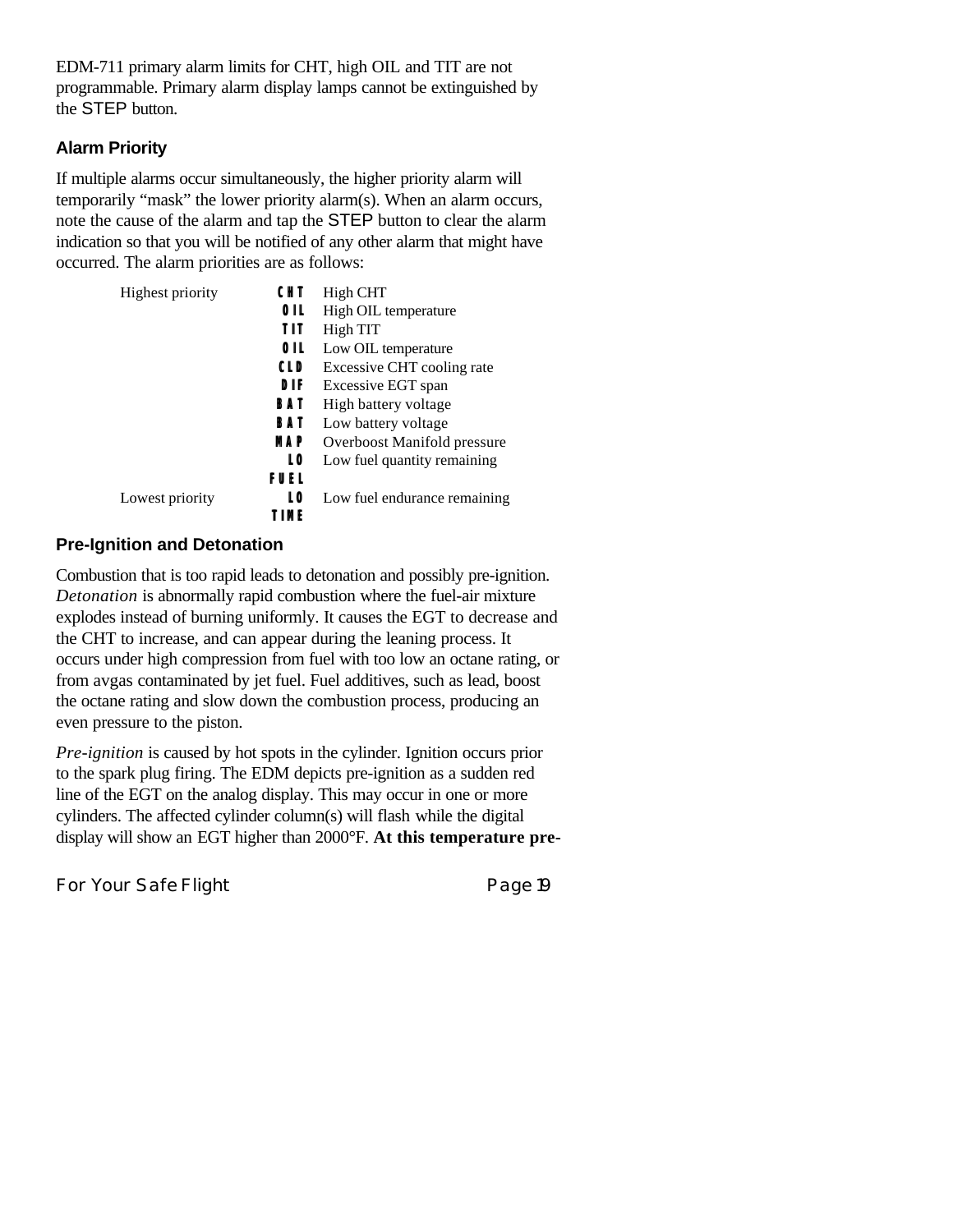**ignition will destroy your engine in less than a minute unless you take immediate corrective action.**

# **EDM-711 Primary Alarm Display**

The EDM-711—as a primary instrument displays temperature warnings and temperature alarms for CHT, OIL and TIT. A yellow warning lamp will light when the indicated temperature reaches the warning limit. A red alarm lamp will light when the indicated temperature exceeds alarm limit. The limits for these alarms and warnings are preset by the factory for your type of aircraft. The yellow warnings are set as



follows: CHT 45°F below redline, OIL 25°F below redline, and TIT 100°F below redline. A two-position toggle switch mounted near the alarm panel will allow you to dim the lights for night operations.

Tapping STEP will extinguish the flashing digital display but the yellow warning indication cannot be extinguished. The red alarm light cannot be extinguished as long as the alarm condition is present.

In the procedure in the described later to change the alarm limits, you will *not* be able to change the limits for CHT, OIL or TIT.

# **Section 6 - Displays and Controls**

The EDM monitors engine temperatures and voltages, assists in adjusting the fuel/air mixture, and helps diagnose engine malfunctions. There are three components of the user interface:

- Analog display including cylinder number and index dot
- Digital display for numeric readouts and messages
- Two front panel operating buttons.

Page 20 **Engine Data Management**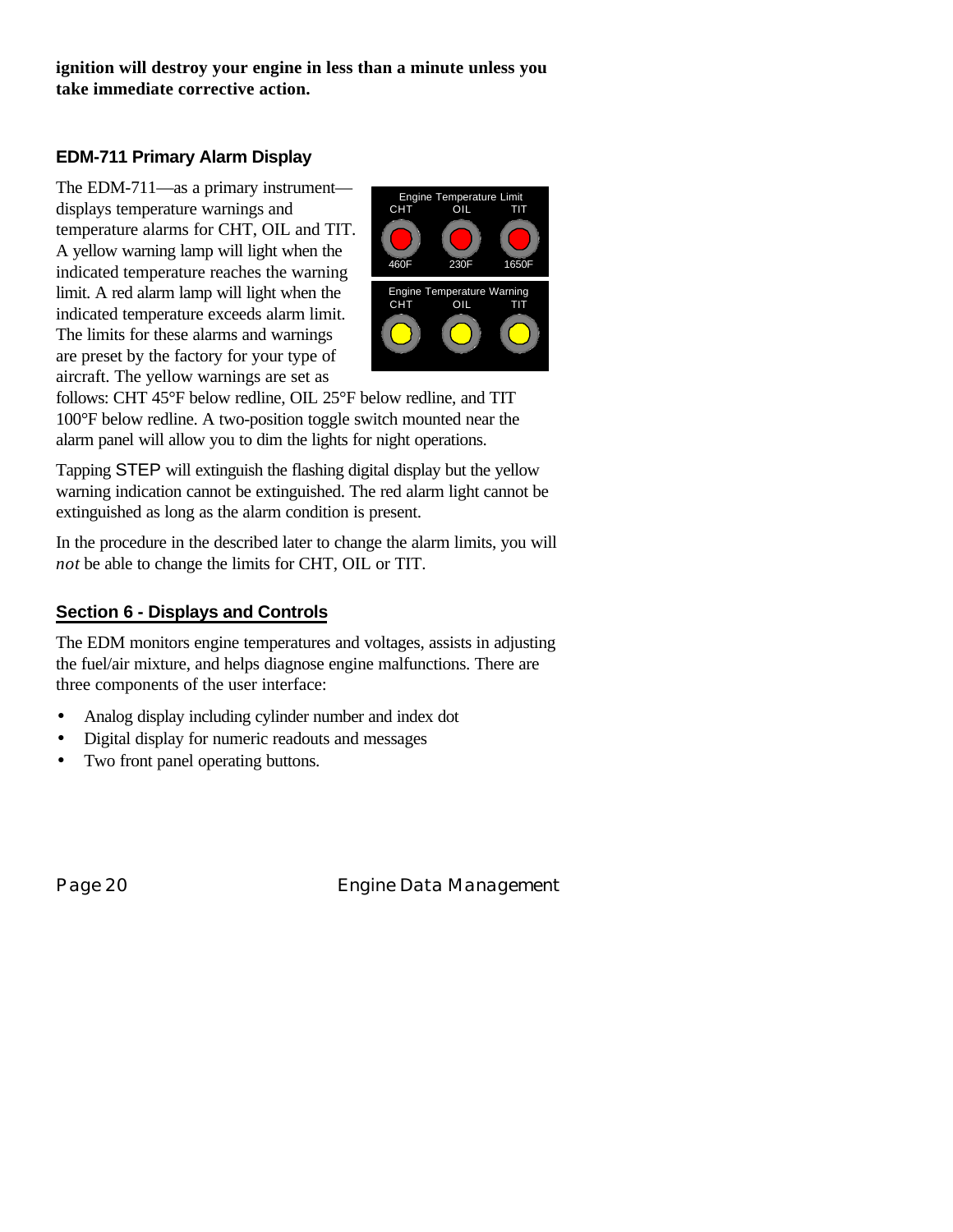# **Displays**



#### **Analog Display**

The upper half of the face of the EDM is the analog display with %HP.

The following is a description of the analog display, from top to bottom. Numbers in circles refer to features in the above diagram.

#### Å*Normalize and Percentage View Indicators*

• Percentage view: when there is a dash — near the  $P$  at the top of the display (EDM-700) or NRM is not lighted (EDM-800), the columns indicate percent of EGT red line. Each column is composed of a stack of segments. A maximum height column depicts 100 % of red line and a one segment-high column depicts 50 % of red line. For example, if the red line is 1650°F, a maximum height column represents 1650°F and a one segmenthigh column represents half that value, or 825°F. The *Percentage view* permits comparison of EGTs *across all* cylinders. Hotter cylinders display higher columns than cooler cylinders.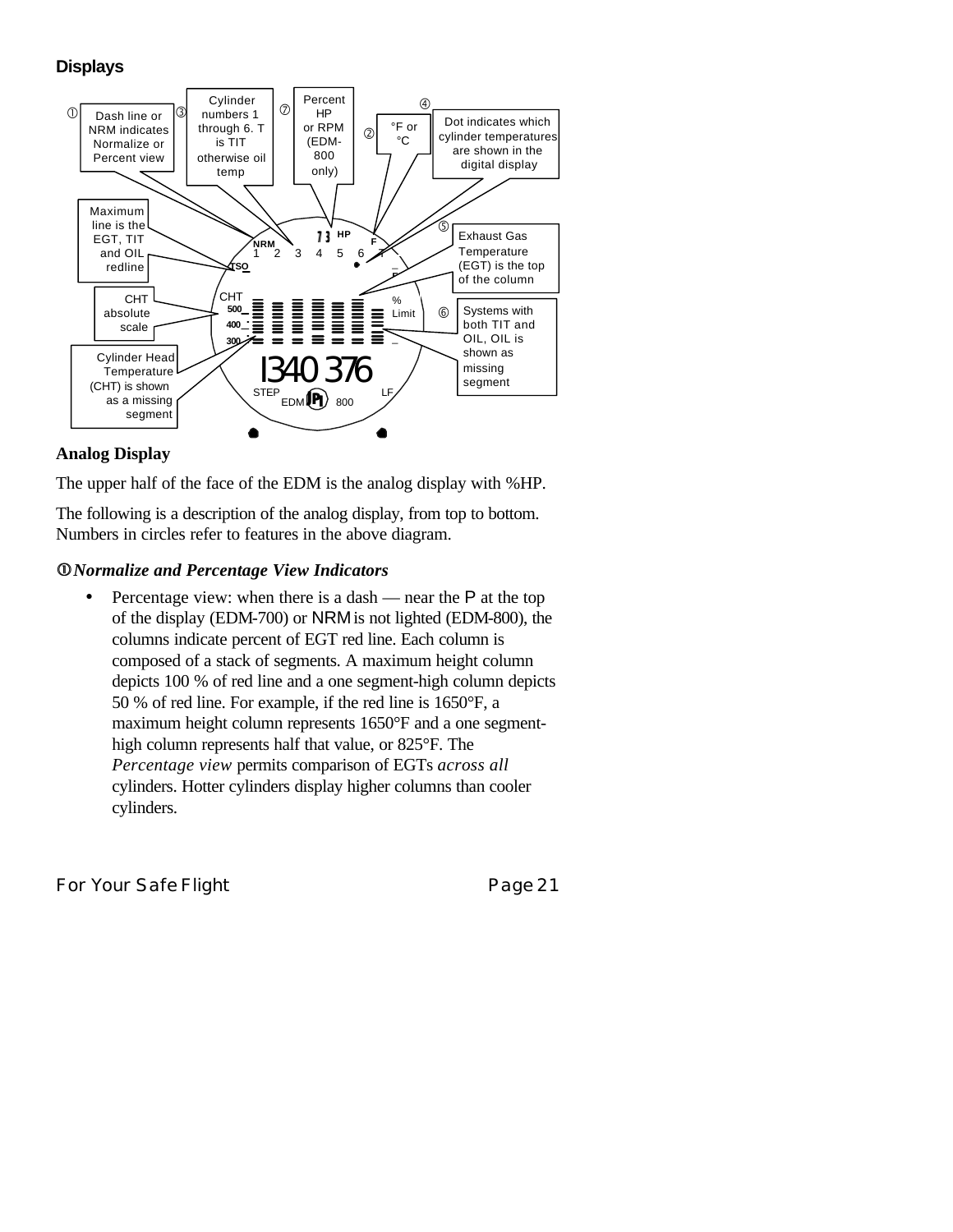Normalize view: when there is a dash  $\Box$  near the N at the top of the display (EDM-700) or the letters NRMare lighted on the left side (EDM-800), the EGT columns are displayed normalized. When you change to the Normalize view, all columns are initially set to the same half-height level for trend analysis. Any changes are shown as an increase or decrease in column height. **A onesegment change in column height represents a 10°F change**. The Normalize view permits rapid visualization of EGT *trends*, rather than a percentage of red line. You can use normalize in level cruise and run-up.

**To toggle between Percentage and the Normalize views, hold the LF button for five seconds until the display changes.** The analog display becomes half height and the display changes to the Normalize view. Selecting the Normalize view does not affect the digital display nor alter the parameter sequence. The CHT display—described later—is not affected by the Normalize or Percentage view.

You may select the Normalize view in either the Manual or Automatic mode. Normalize view is most helpful for engine trend monitoring of each cylinder's operation. For example using the Normalize view during engine run-up, a fouled spark plug will appear as a higher column.

A common misapplication is to be in the Normalize view and then change your power setting, causing all columns to go off scale, high or low. Set to the Percentage view before adding or reducing power. Always set Percentage View when beginning your descent.

#### Ç*Temperature Units (°F or °C)*

- **F** temperatures in the digital display are in Fahrenheit degrees.
- **°C** temperatures in the digital display are in Celsius degrees.

To change the display of engine temperatures see "Changing the Alarm Limits" on page 44.

#### **<b>E** $\Theta$ *Cylinder Numbers and Dot Index*

A row of numbers 1 through 6 and the letter T are the column labels for the analog display. The 1 through 6 are the cylinder numbers. If the TIT option is installed, the T denotes the last column is displaying Turbine Input Temperature (TIT) as a column. If the  $\overline{T}$  is absent and the Oil

Page 22 **Engine Data Management**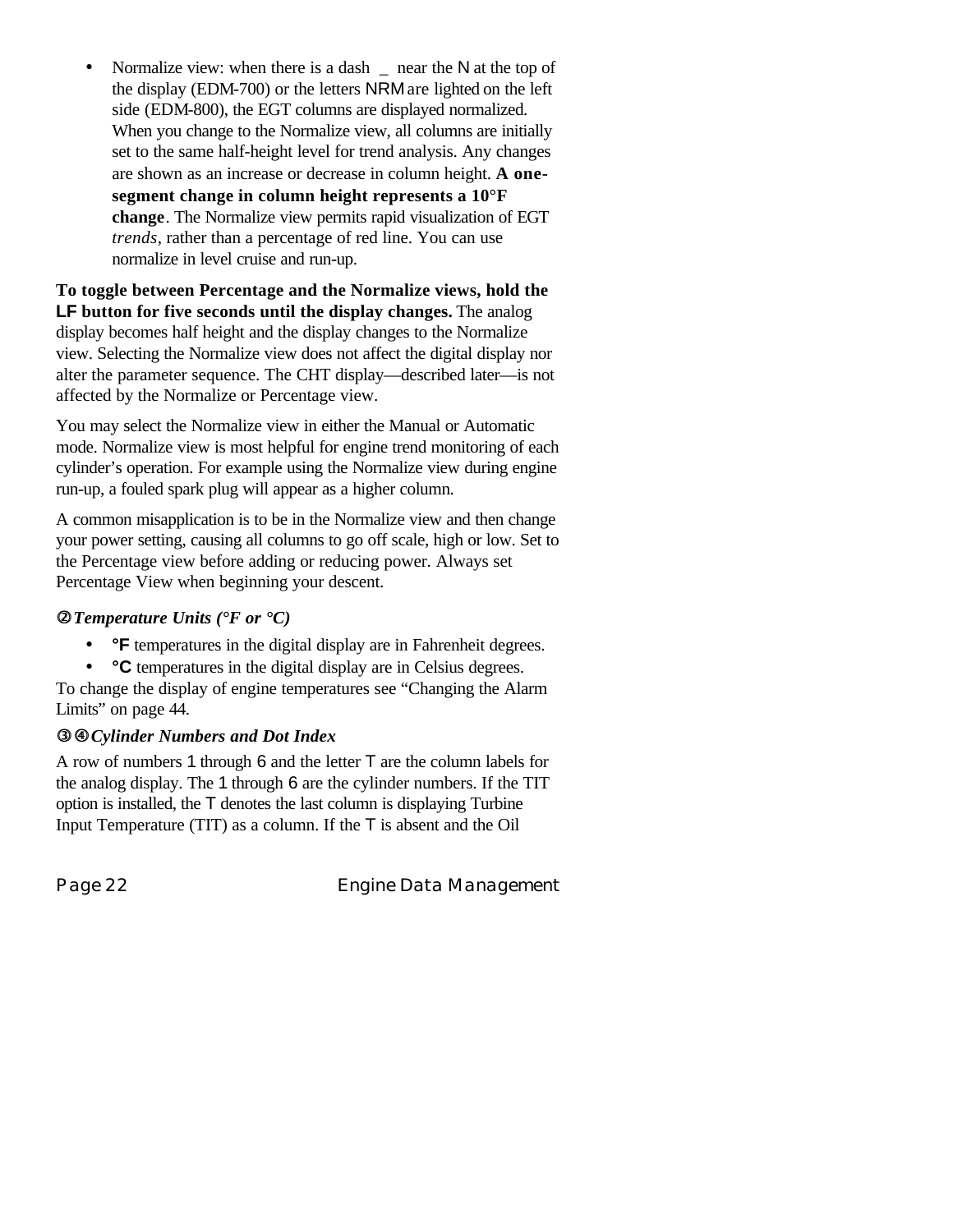temperature option is installed, the last column displays Oil temperature. If both TIT and Oil temperature options are installed, the last column displays TIT and the missing segment displays Oil temperature. The highest Oil temperature segment will flash only when the digital display shows OIL. The highest TIT segment will flash on when the digital display shows TIT. A round dot under the numbers 1 through 6 indicates that particular column is shown numerically in the EGT and CHT digital display.

# ÖÜ*Bar Graph EGT and CHT*

Each column in the bar graph is composed of a stack of segments. The total height of each column represents the **EGT** and the missing segment in the column represents the **CHT.**

- In the Percentage view, the EGT, TIT, and Oil temperature resolutions depend on the programmed red line limits.
- CHT is displayed by a missing segment and should be interpreted as follows: a missing segment corresponds to the CHT in  $25 \text{ F}^{\circ}$ increments, starting at 300°F at the bottom. In the example shown here, the CHT is 350°F. If the EGT bar is lower than the missing CHT segment, then the CHT will be indicated by a single isolated lighted segment. **300 400 500** CHT

The CHT display is the not affected by mode or view.

# á*Percent HP or RPM (EDM-800 only)*

Displays percent of rated HP or RPM depending on pilot programming.

# **Digital Display**

Beneath the bar graph is the 9-segment alphanumeric display.

# *EGT and CHT*

When the dot index is beneath a cylinder number, 1 through 6, the digital display shows the EGT on the left (four digits) and the CHT on the right (three digits). Other parameters are displayed in the digital display as described in the subsection "Parameter Scan— EDMs without Fuel Flow Option" on page 28.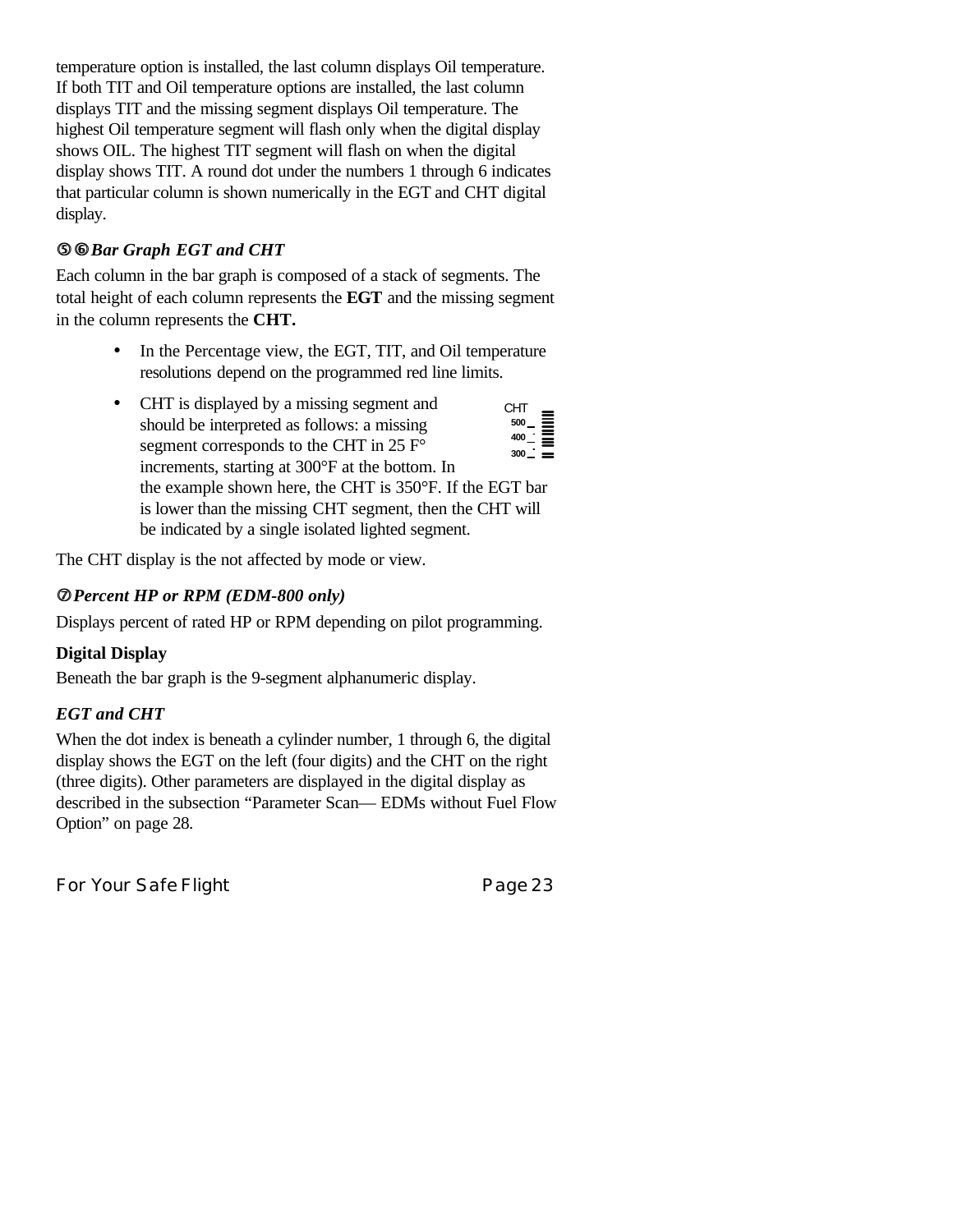

# **Display Dimming**

The entire display panel features automatic dimming. Allow ten seconds for the display to adjust to ambient lighting conditions.

# **Buttons**



# **Buttons, Front Panel**

Two operating buttons control all functions of the EDM.

The term *tap* will be used to denote pressing a button momentarily. The term *hold* will be used to denote pressing and holding a button for five seconds or longer.

# *STEP Button*

Located on the lower left side near the instrument face.

• In the Automatic mode, *tapping* the STEP button will stop and change to the Manual mode. Then each *tap* of the STEP button will display the next parameter in the sequence.

Page 24 **Engine Data Management**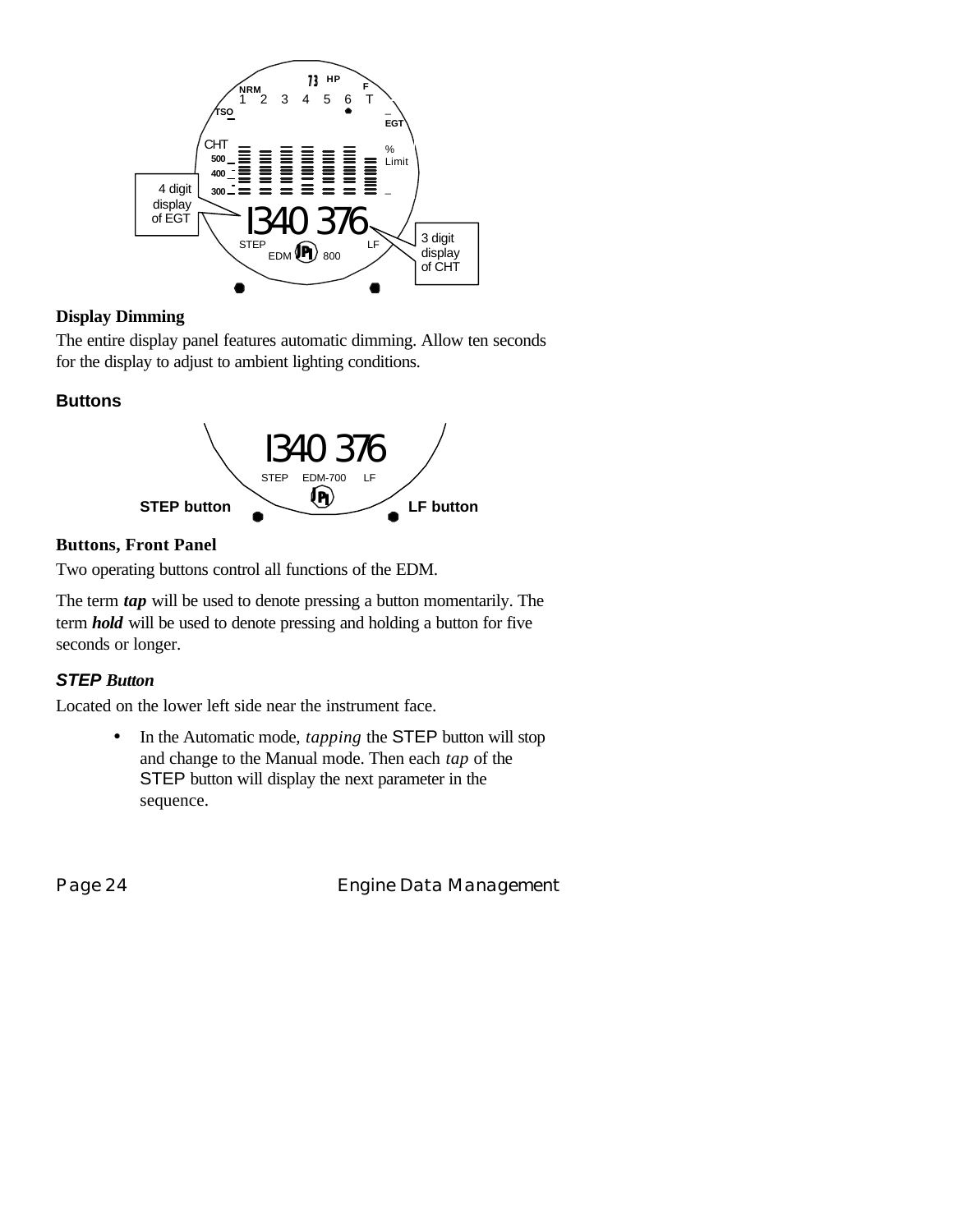• In the LeanFind mode *tapping* the STEP button will terminate the LeanFind mode and change to the Automatic mode.

### *LF Button*

Located on the lower right side near the instrument face.

- In Automatic or Manual modes, *tapping* the LF button will change to the LeanFind mode.
- In Automatic or Manual modes *holding* the LF button for three seconds will toggle between Percentage and Normalize views.
- In the LF mode *holding* the LF button after peak EGT is found will display peak EGT.
- In the LF mode *tapping* both the STEP and LF buttons simultaneously will **mark** a data record in long term memory and display will flash SNAP.

# *STEP and LF Buttons*

- Holding both the STEP and LF buttons simultaneously for five seconds changes to the pilot programming procedure.
- Holding both the STEP and LF buttons simultaneously for five seconds after entering LeanFind mode but before beginning to lean will toggle between leaning "rich of peak" and "lean of peak."
- Tapping both the STEP and LF buttons simultaneously in Manual mode toggles to include or exclude the displayed parameter from the Automatic mode. It has no affect on the displayed parameters in the Manual mode.

# **Fuel Flow Display Select Switch**

The select switch is a three-position toggle switch mounted on your instrument panel near the display of the EDM. It affects only the display scan.

> • In the **EGT** position only the installed temperature (and battery voltage) parameters are displayed.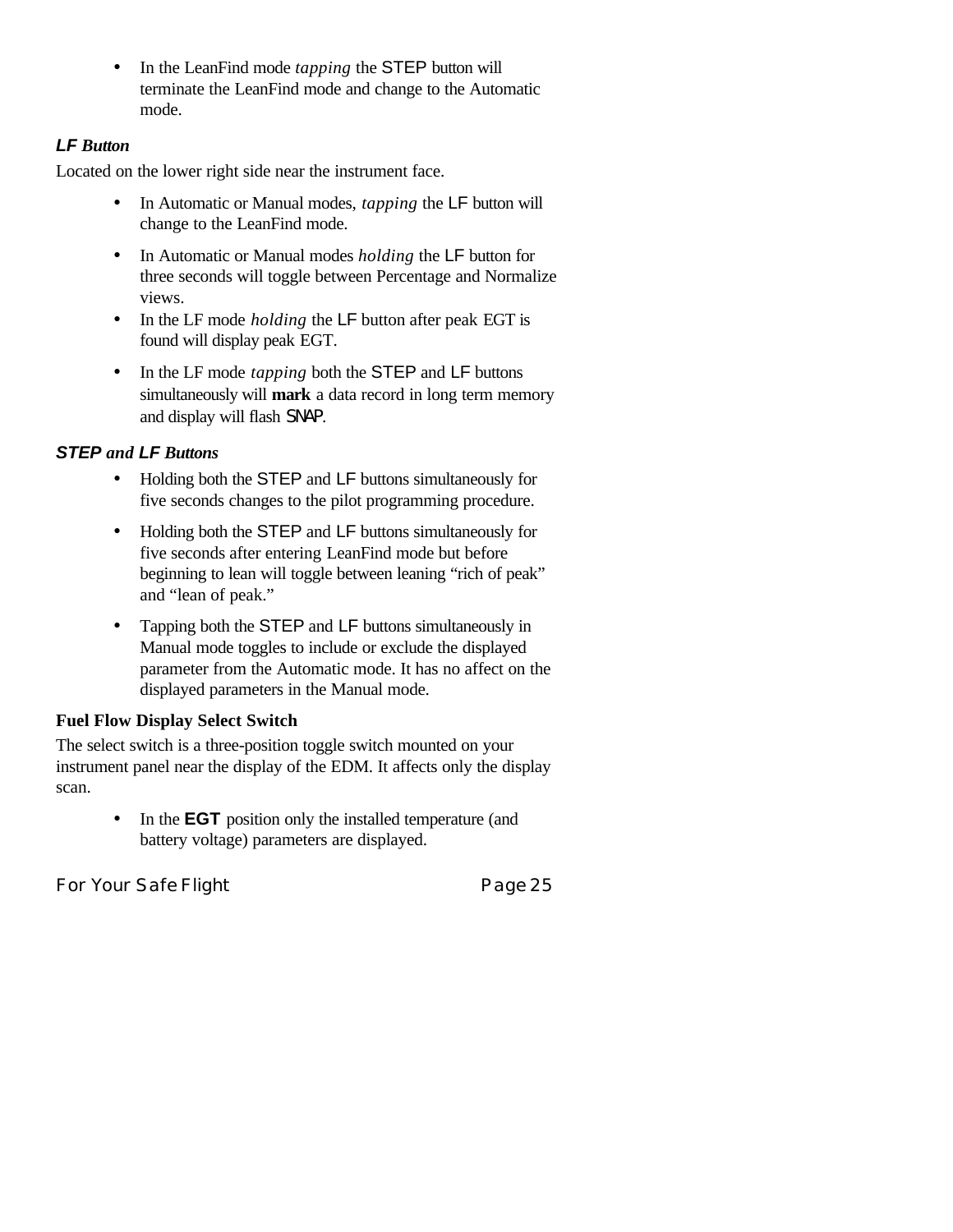- In the **ALL** position, the EDM both installed temperature and fuel flow parameters are displayed.
- In the **FF** position only fuel flow parameters are displayed.

Any alarm warning will appear regardless of the select switch setting. These parameters are displayed in the digital display in either the Automatic or Manual modes. The select switch does not effect the analog display. EDM-711: the toggle switch is disabled during Automatic *primary* scan mode.

# **Section 7 - Operation**

# **Modes**

The EDM has three different operating modes: *Automatic*, *Manual* and two *LeanFind* submodes. When you first turn on the power the EDM starts in the Manual mode, but will enter the Automatic mode after one minute. The Automatic mode provides you with engine monitoring information for the majority of flight conditions. To adjust the mixture, use the LeanFind mode. And to display specific parameters, use the Manual mode. In both the Automatic and Manual modes the analog display shows a bar graph of EGT and CHT for each cylinder and the TIT and Oil temperature.

The EDM-711 has an additional Automatic mode: the Automatic *primary* scan mode.

# **Automatic Mode**

**Just tap the LF button, then tap the STEP button.** In the Automatic mode the EDM displays the parameter sequence at a user-selected rate (see Pilot Programming on page 36).

Some individual parameters can be excluded from the *Automatic mode:* tap STEP to enter the Manual mode. Tap STEP to index to the parameter you want to exclude. Then tap both the STEP and LF buttons simultaneously. Excluded parameters display a decimal point before the parameter name. For example:

Page 26 **Engine Data Management**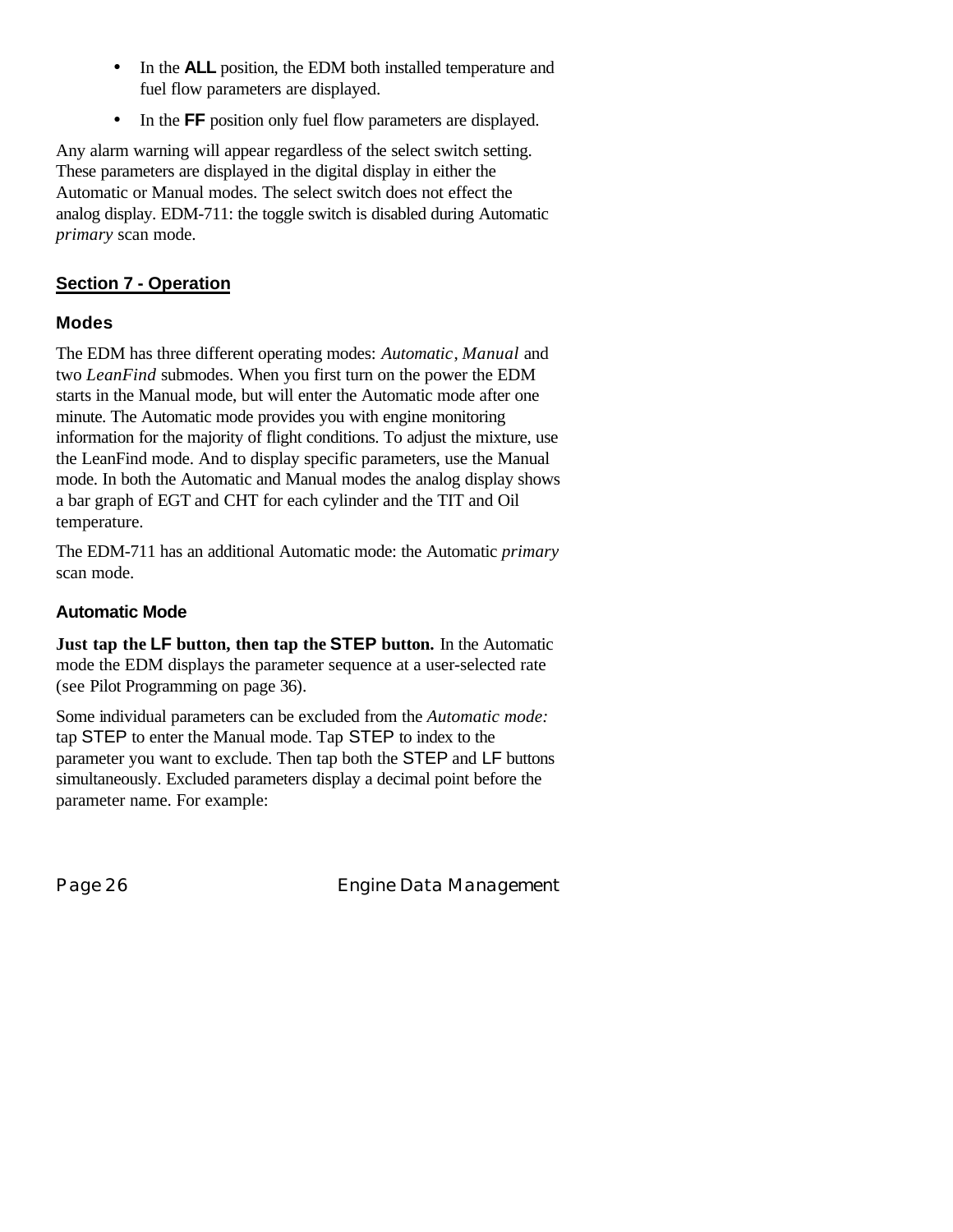Tapping the STEP and LF buttons simultaneously will toggle back and forth between *include* and *exclude*.

- Every time you turn on the EDM, all parameters are reset to be *included*.
- *All* installed parameters are always displayed in the Manual mode. Exclusion only applies to the Automatic mode.
- All parameters are checked for alarm conditions every second *regardless of their included or excluded status*.
- You cannot exclude EGT, CHT, TIT or OIL.

#### **Manual Mode**

**Just tap the STEP button.** Use the Manual mode when you want to monitor one specific parameter such as shock cooling during descent, or a particular cylinder temperature during climbs. To change to the Manual mode, tap the STEP button once. Subsequent taps will index the digital display through the parameter sequence (see "Parameter Scan— EDMs without Fuel Flow Option" on page 28). To exit the Manual mode and return to the Automatic mode, either tap the LF button and then tap the STEP button or wait 5 minutes (EDM-711 Automatic *primary* scan mode: 3 minutes). You may disable the Automatic mode by setting "0" for scan rate.

#### **Automatic Primary Scan—EDM-711**

The EDM-711 in automatic *primary* scan mode will display only the following three primary temperatures: highest CHT, OIL (optional) and TIT (optional). To enter the Automatic *non*-primary scan mode, tap STEP and then LF. To enter the Automatic *primary* scan mode, go into the Manual mode and wait 3 minutes.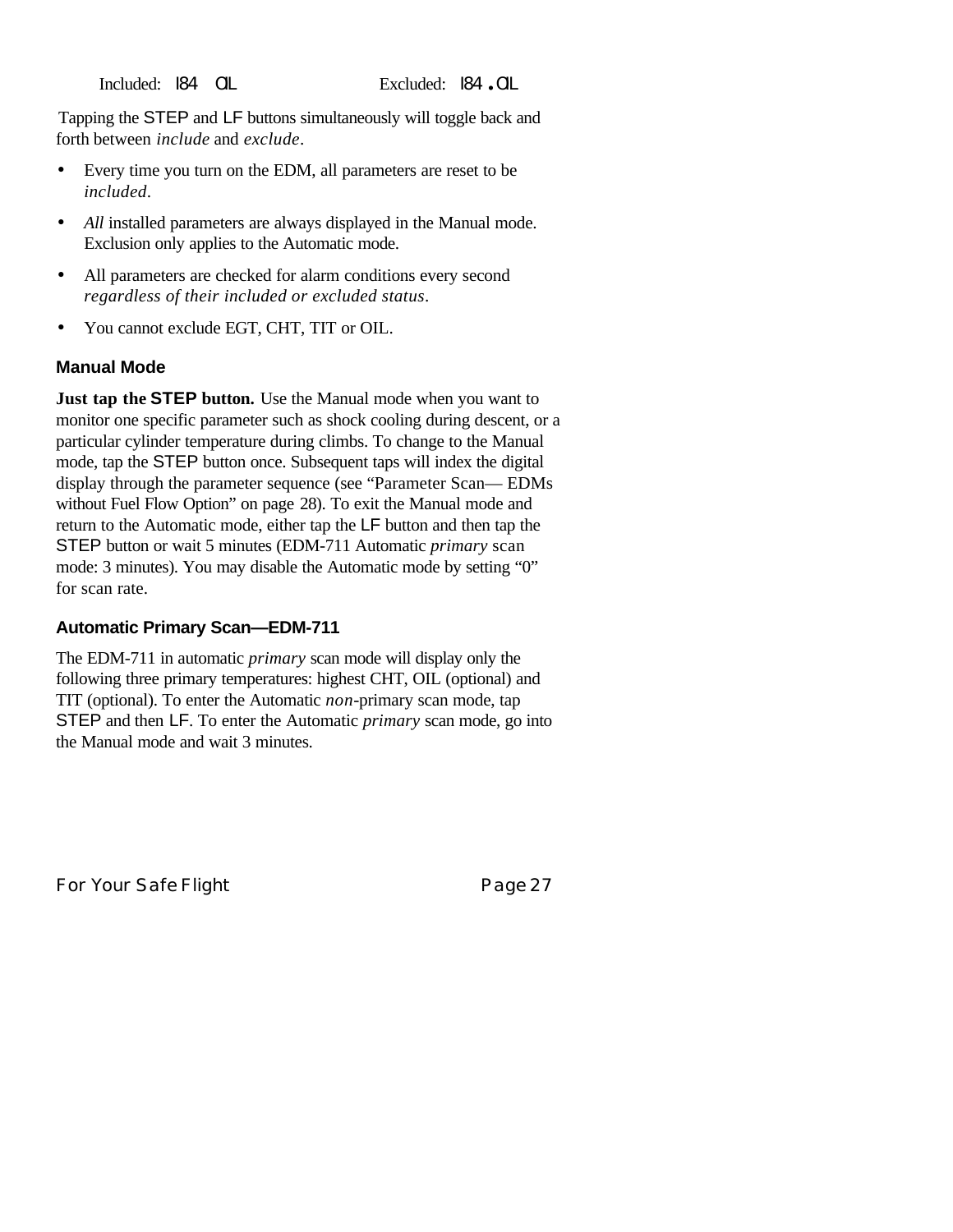# **Parameter Scan— EDMs without Fuel Flow Option**

| Parameter                      | Example        | <b>Comments</b>                |
|--------------------------------|----------------|--------------------------------|
| <b>Voltage, System Bus</b>     | 14.2 BAT       | Battery voltage                |
| <b>Outside Air Temperature</b> | 81 OAT         | $\mathrm{P}F$ or $\mathrm{P}C$ |
| <b>Compressor Discharge</b>    | 300 CDT        | Into the intercooler           |
| Temperature                    |                |                                |
| <b>Induction Air</b>           | <b>125 IAT</b> | Out of the intercooler         |
| Temperature                    |                |                                |
| <b>CDT-IAT</b>                 | $132C-I$       | Difference of CDT & IAT        |
| <b>Carburetor</b> Temperature  | $-22$ CRB      | Not available when CDT is      |
|                                |                | installed                      |
| Difference between             | 80 DIF         | Dot indicates most widely      |
| hottest and coolest EGT        |                | deviating cylinder             |
| EGT, CHT                       | 1340376        | EGT, left, CHT, right. Dot     |
|                                |                | indicates cylinder             |
| <b>TIT.</b> Turbine Inlet      | 1370 TIT       | Turbine #1, left               |
| Temperature                    | 1370 T12       | Turbine #2, right              |
| <b>Oil Temperature</b>         | 178 OIL        |                                |
| <b>Shock Cooling</b>           | $-30$ CLD      | Dot indicates fastest cooling  |
|                                |                | cylinder                       |

The EDM steps through the engine parameters in a specific sequence.

The display will pause at each parameter for four seconds in the Automatic mode. (The four second pause time can be changed.) In the Manual mode, tap the STEP button to advance to next parameter. Only the parameters for the options that are installed will be displayed; uninstalled parameters will not appear.

#### **LeanFind Mode**

This is described in Section 4 - LeanFind, beginning on page 11.

#### **Section 8 - Fuel Flow Option Operation**

#### **Start Up Fuel**

After initial self-test, you will be asked to inform the EDM of start up fuel. The EDM will display FUEL for one second, and then flash FILL? N until any button is pressed. If your aircraft has tank fill tabs and no

Page 28 **Engine Data Management**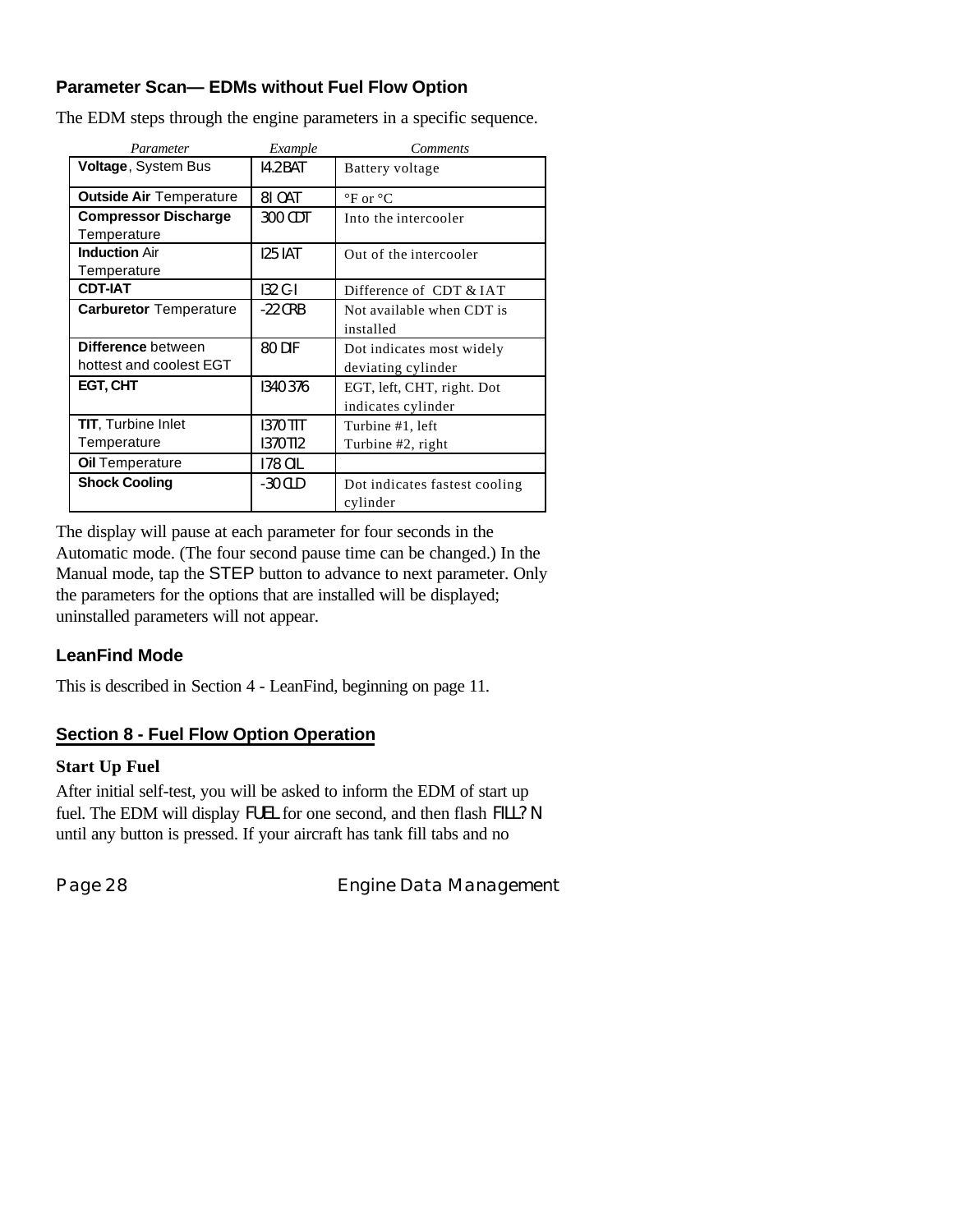auxiliary tanks, you can use the auxiliary tank feature to select either filling to the tank tabs or topping the tank. See "Main Tank Capacity" and "Auxiliary Tanks" beginning on page 47 to program the EDM for this feature. The EDM does not differentiate fuel flow between the main and auxiliary tanks; it considers only *total* fuel in the aircraft. **During flight you may also inform the EDM of startup fuel using the pilot program mode display if you forgot to do so at start up.**



Refer to the column in the chart below corresponding to your fuel tank configuration. Tap the LF button to select one of the four following fueling choices on the left column of the chart.

| IF to             | Main tanks only,                                                                              | Main tanks                                | Main & Auxiliary tanks                                                                                                                          |  |  |  |
|-------------------|-----------------------------------------------------------------------------------------------|-------------------------------------------|-------------------------------------------------------------------------------------------------------------------------------------------------|--|--|--|
| $choose$ <b>B</b> | no tabs                                                                                       | with tabs                                 |                                                                                                                                                 |  |  |  |
| FILL?N            |                                                                                               | Did not add any fuel since last shutdown. |                                                                                                                                                 |  |  |  |
| <b>FILL 75</b>    | Topped the<br>main tanks.                                                                     | Filled only to the<br>tabs.               | Topped the main tanks.<br>If some additional fuel<br>is added to the auxiliary<br>tanks, you will input this<br>next when 0 GAL is<br>displayed |  |  |  |
| <b>FILL 120</b>   | (not available)                                                                               | Topped the<br>main tanks.                 | Topped both the main<br>and auxiliary tanks.                                                                                                    |  |  |  |
| $FILL +$          | Did not top, but added additional fuel to the aircraft, or<br>removed fuel from the aircraft. |                                           |                                                                                                                                                 |  |  |  |

Then tap the STEP button to complete the entry and advance to the Manual mode.

#### **Adding Fuel and Auxiliary Tanks**

If you either

a) added less than full fuel to only the main tanks, or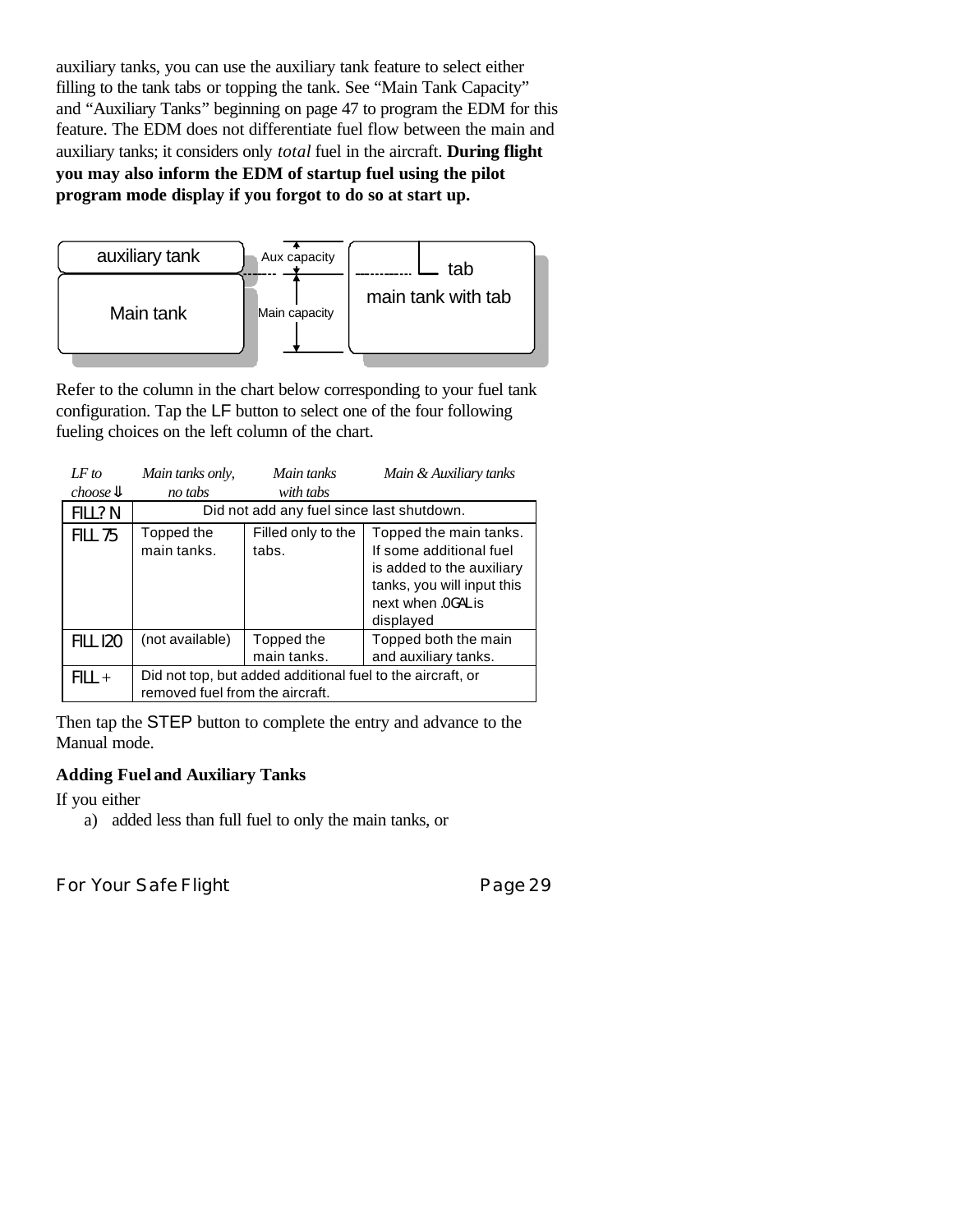b) topped the main tanks but have some fuel remaining in the auxiliary tanks,

then select  $FILL$  + and the next display will ask you how much you added: .0 GAL (or selected units). Hold the LF button to count up, tap the LF button to count down. The count up will stop at full tanks, since you cannot add more fuel than would top the tanks. If you added fuel to only the main tanks, then input how much you added. If you topped the main tanks, but have some fuel remaining in the auxiliary tanks, input how much is now in the auxiliary tanks. You can "add" a negative amount of fuel if you remove fuel from the aircraft or wish to correct the total quantity of fuel on board.

#### **Accumulate Total—Trip Total**

You may either display total fuel *used* since the last time you informed the EDM that the aircraft was refueled, or for an extended trip with multiple fuel stops. This selection affects only the USD parameter. How to select whether to accumulate or reset is described in "Pilot Programming" beginning on page 36.

#### **Resetting "USED"**

Every time you inform the EDM that the aircraft is refueled, the amount of fuel *used* is set to zero, unless the instrument is programmed to accumulate. The display of fuel *used* pertains only to the fuel used since the last time you informed the EDM that the aircraft was refueled. **To reset to zero the amount of fuel** *used* at any point in time, manually step to display USD and hold both buttons for five seconds until the display shows .0 USD.

#### **Fuel Management**

The EDM Fuel Flow Option uses a small, turbine transducer that measures the fuel flowing into the engine. Higher fuel flow causes the transducer turbine to rotate faster which generates a faster pulse rate. Because the transducer turbine generates thousands of pulses per gallon of fuel, it can measure with high resolution the amount of fuel that flows into the engine. Prior to engine start you inform the EDM Fuel Flow Option of the known quantity of fuel aboard, and it will keep track of all fuel delivered to the engine. **During flight you may also inform the**

Page 30 **Engine Data Management**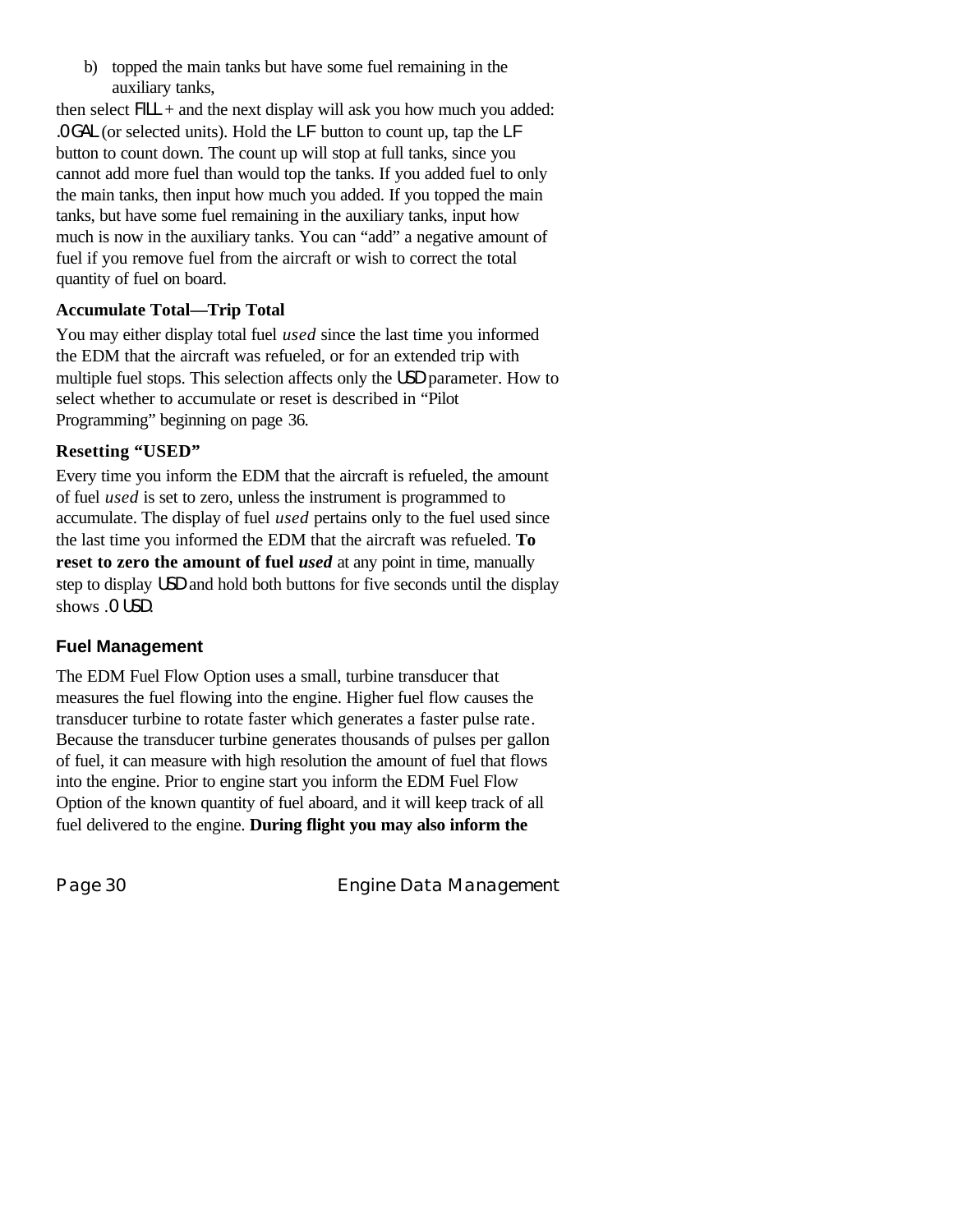# **EDM of startup fuel using the pilot program mode display if you forgot to do so at start up.**

# **Parameter Scan**

Listed below is the sequence, parameter description and example of the digital display.

| <b>Select</b> | Parameter                                  |                 |                                         |
|---------------|--------------------------------------------|-----------------|-----------------------------------------|
| Switch        | Description                                | Example         | Comments                                |
| T, A          | Voltage, System Bus                        | 14.2 BAT        | Battery voltage                         |
| T, A          | <b>Outside Air</b>                         | 81 OAT          | °F or °C                                |
|               | Temperature                                |                 |                                         |
| T, A          | <b>Compressor</b>                          | 300 CDT         | Into intercooler                        |
|               | <b>Discharge</b>                           |                 |                                         |
|               | Temperature                                |                 |                                         |
| T, A          | <b>Induction Air</b>                       | <b>125 IAT</b>  | Out of intercooler                      |
|               | Temperature                                |                 |                                         |
| T, A          | <b>CDT-IAT</b>                             | $132C - I$      | Difference of CDT and IAT               |
| T, A          | <b>Carburetor</b>                          | $-22$ CRB       | Not available when CDT is               |
|               | Temperature                                |                 | installed                               |
| T, A          | Difference between                         | 80 DIF          | Dot indicates most widely               |
|               | hottest and coldest                        |                 | deviating cylinder                      |
|               | <b>EGT</b>                                 |                 |                                         |
| T, A, F       | <b>RPM</b>                                 | 2450 RPM        | <b>RPM</b>                              |
|               |                                            |                 |                                         |
| T, A, F       | <b>MAP</b>                                 | 23.1 MAP        | Manifold pressure                       |
| F, A          | <b>Fuel Remaining</b>                      | 37.2 REM        | In gallons, liters or pounds or         |
| F, A          |                                            |                 | kilograms<br>Present with GPS interface |
|               | Fuel required to next<br><b>GPS WPT or</b> | 25.9 REQ        |                                         |
|               | <b>Destination</b>                         |                 | Valid signal and way point              |
| F, A          | <b>Fuel Reserve at next</b>                | <b>11.3 RES</b> | Present with GPS interface              |
|               | <b>GPS WPT or</b>                          |                 | Valid signal and way point              |
|               | <b>Destination</b>                         |                 |                                         |
| F, A          | <b>Nautical Miles per</b>                  | <b>13.0 MPG</b> | Present with GPS interface and          |
|               | Gal                                        |                 | valid signal or MPK, MPL, MPP           |
| F, A          | <b>Time to Empty</b>                       | 02.45 H.M.      | Hours. Minutes Remaining at             |
|               |                                            |                 | current fuel burn                       |
| F, A          | <b>Fuel Flow Rate</b>                      | 13.5 GPH        | Or KPH, LPH, PPH                        |
| F, A          | <b>Total Fuel Used</b>                     | 38 USD          | Since last refueling or trip total.     |
| T, A          | EGT, CHT                                   | 1340 376        | EGT, left, CHT, right. Dot              |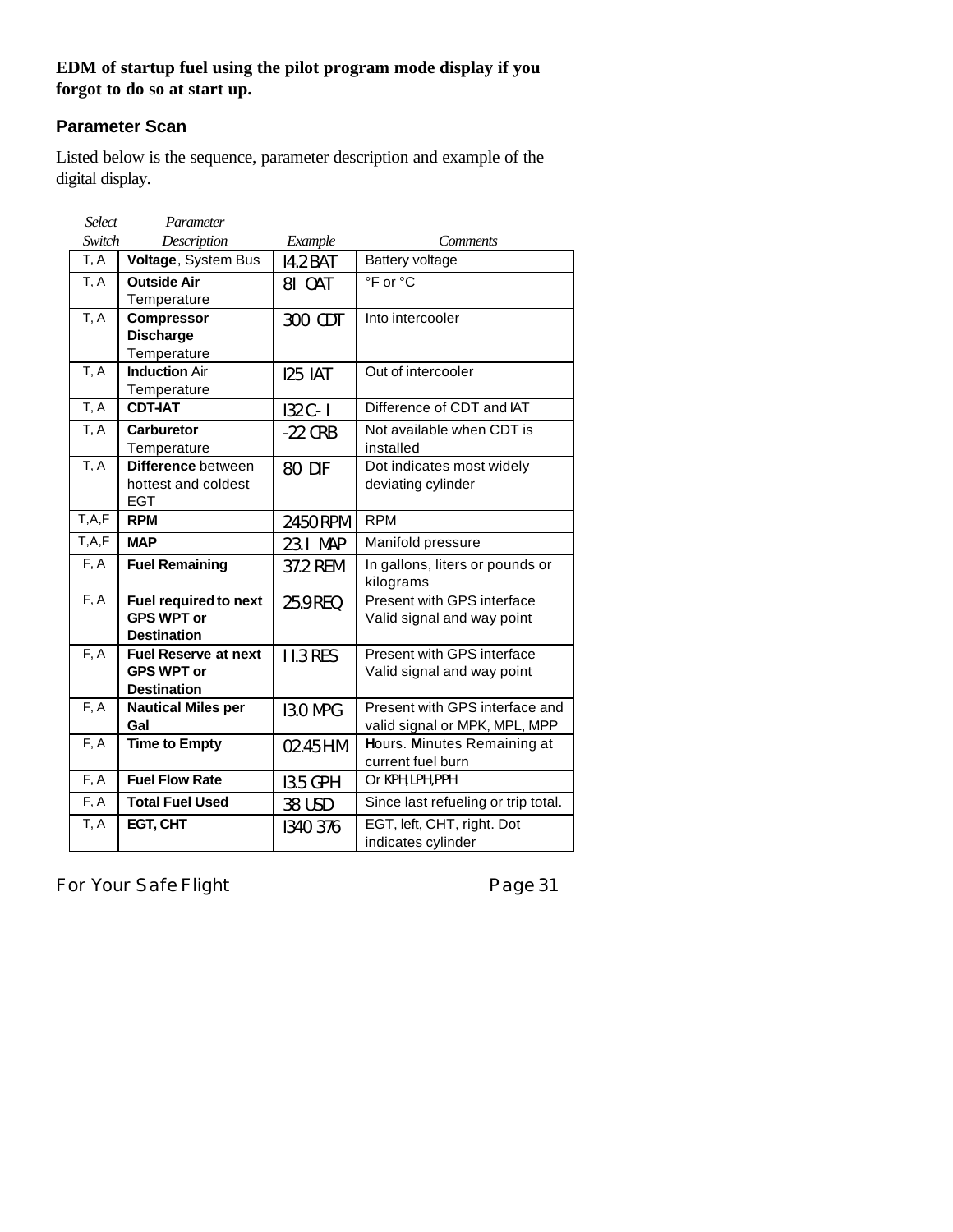| T. A | <b>TIT, Turbine Inlet</b><br>Temperature | 1370 13.5 | Turbine #1, left and fuel flow<br>riaht   |
|------|------------------------------------------|-----------|-------------------------------------------|
| T. A | <b>Oil Temperature</b>                   | 178 OII   |                                           |
| T. A | <b>Shock Cooling</b>                     | $-30$ CLD | Dot indicates fastest cooling<br>cylinder |

**For fuel calculations to be accurate, it is imperative that you inform the EDM of the correct amount of fuel aboard the aircraft. Do not rely on fuel flow instruments to determine fuel levels in tanks. Refer to original fuel instrumentation for primary information**

# **Section 9 - Memory and Data Download**

The EDM Long Term Data Memory will record and store **all** displayed parameters once every **six seconds** (or at the programmed interval of between 2 to 500 seconds). At a later time it will transfer them to a PC using a Palm™ Computer as a intermediate courier, or directly to a laptop PC.

When you retrieve recorded data to your Palm handheld or laptop PC you can choose to retrieve *all* the data in stored in the EDM, or only the *new* data recorded since your last retrieval. In either case, no data in the EDM is erased. The data will be saved in the Palm handheld or PC in a file in a compressed format. The PC program supplied with the Long Term Data Memory will decompress the data for display and use by other programs, such a MS Excel.

The amount of total data that the EDM can store will vary depending on how rapidly the measured temperatures change. The typical storage is 20 hours at a 0.1 minute interval (1600 hours at 8 minute interval), but may vary depending on which options are installed. When the memory becomes full, the oldest data will be discarded to make room for the newest. You may place a mark at the next data record by tapping both the STEP and LF buttons simultaneously. You will see the word SNAP at the next record snapshot, indicating a data record has been marked. Tap the STEP button to return to the Automatic mode. Recording begins when EGTs are greater than 500°F or "snap" is requested.

Page 32 **Engine Data Management**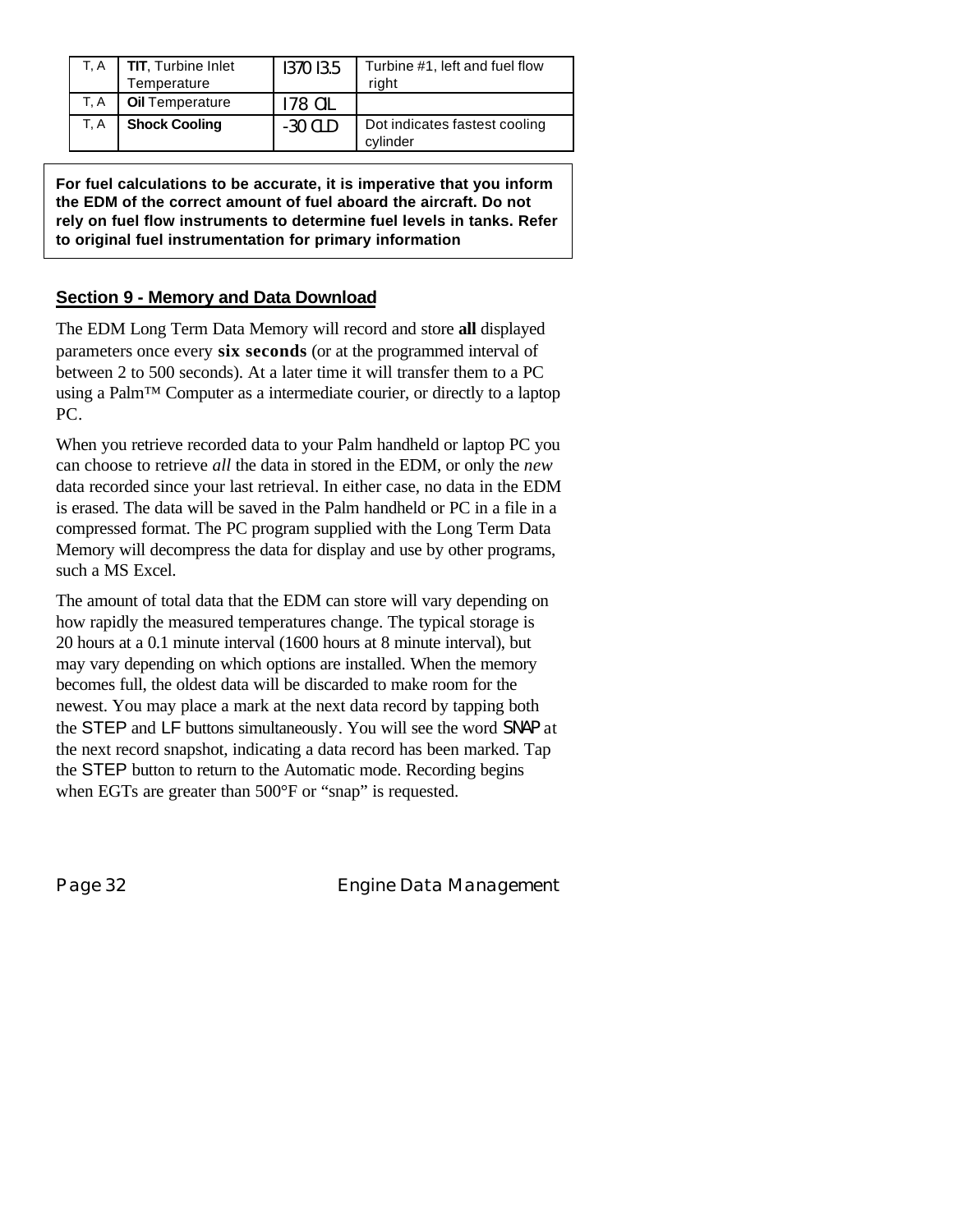All data are time-stamped. The EDM Long Term Data Memory contains a real-time clock that may be reset to local time when you initially program your instrument. You may also program an *aircraft id* that will appear in the output data file. The aircraft id can be your aircraft registration number or your name. Initially the *aircraft ID* is set to the EDM's serial number.

You may change the record interval from 2 to 500 seconds, even in flight. When you change the interval in flight, the current flight file is closed, and a new flight file is created with the new record interval. EzPalm 2 JPI

At power on, the EDM will execute its self test and then display the date (e.g., I I. I2.0 I), the time (I3.26), the percentage of memory filled since the last save (FULL 24), and the Aircraft ID.

# **Downloading data to the Palm handheld**

The examples shown here are specifically for the Palm™ computer and a PC running Windows® 98. J. P. Instruments provides an optional cable to interface to the Palm cradle cable or travel cable. J. P. Instruments has a downloadable data transfer application program for the Palm series called EzPalm™.

#### **Downloading the EzPalm Program from the Internet**

Go to our web page www.jpinstruments.com, go the *Home* page and then go to the *downloads* page. Double click on EZPALM2.ZIP. When the *File Download* window appears select *Save this file to disk*. Save the file to folder C:\EZSAVE. If it doesn't exist, create it.

Using Windows Explorer, go to the folder C:\EZSAVE and double click on the file name EZPALM2.ZIP. In the new Windows Explorer window that opened, double-click on EZSAVEP.EXE. Select *Extract All*. Accept the default directory C:\EZSAVE and select *Next*. Answer *Yes* and select *Finish*.

#### **Installing EzPalm on the Palm handheld**

Using Windows Explorer, go to directory C:\EZSAVE and double-click on EzPalm.prc. Click Done, Click OK.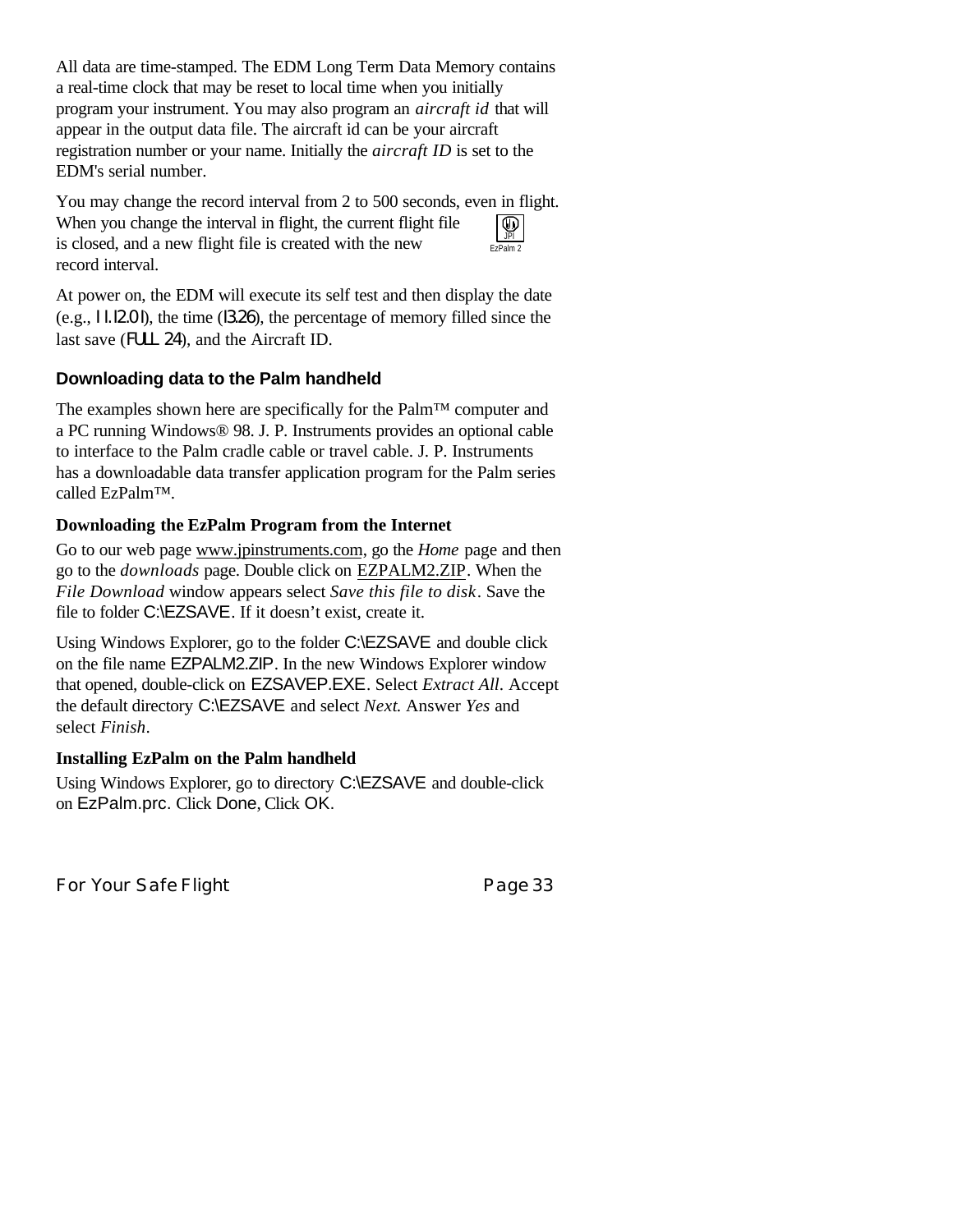HotSync® your Palm handheld. The EzPalm icon should now appear on your applications screen.

# **Memory Data Capture & Import**

With the Palm handheld you can transfer memory data into a file and then later HotSync the data into your PC and import it into EzSaveP™. Here are the steps used to perform these two operations.

# **Transferring Data from the EDM to the Palm Handheld**

To transfer recorded data to your Palm handheld, proceed as follows:

1. Connect the Palm handheld cradle or travel cable option (available from Palm Computing) to the JPI Palm Download cable (gray). Insert the small round plug of the JPI cable



into the data connector on your aircraft instrument panel, and the cradle or travel cable to the Palm handheld.

- 2. Simultaneously hold the STEP and LF buttons for five seconds. You will see the word PROGRAM for two seconds. Tap the STEP button until you see the question DUMP? N.
- 3. Tap the LF button once or twice to select either NEW or ALL.
	- NEW will transfer only data *newly* recorded since you last saved your data.
	- ALL will transfer *all* the data that is in the EDM memory.

In either case, **no data will be erased** from the EDM.

4. On the Palm handheld, tap the EzPalm icon.

| IJ<br>, |  |
|---------|--|
| っ       |  |

e<br>Ma

5. Tap the EzCapture™ button. The Palm handheld will wait a few seconds for you.

Page 34 **Engine Data Management**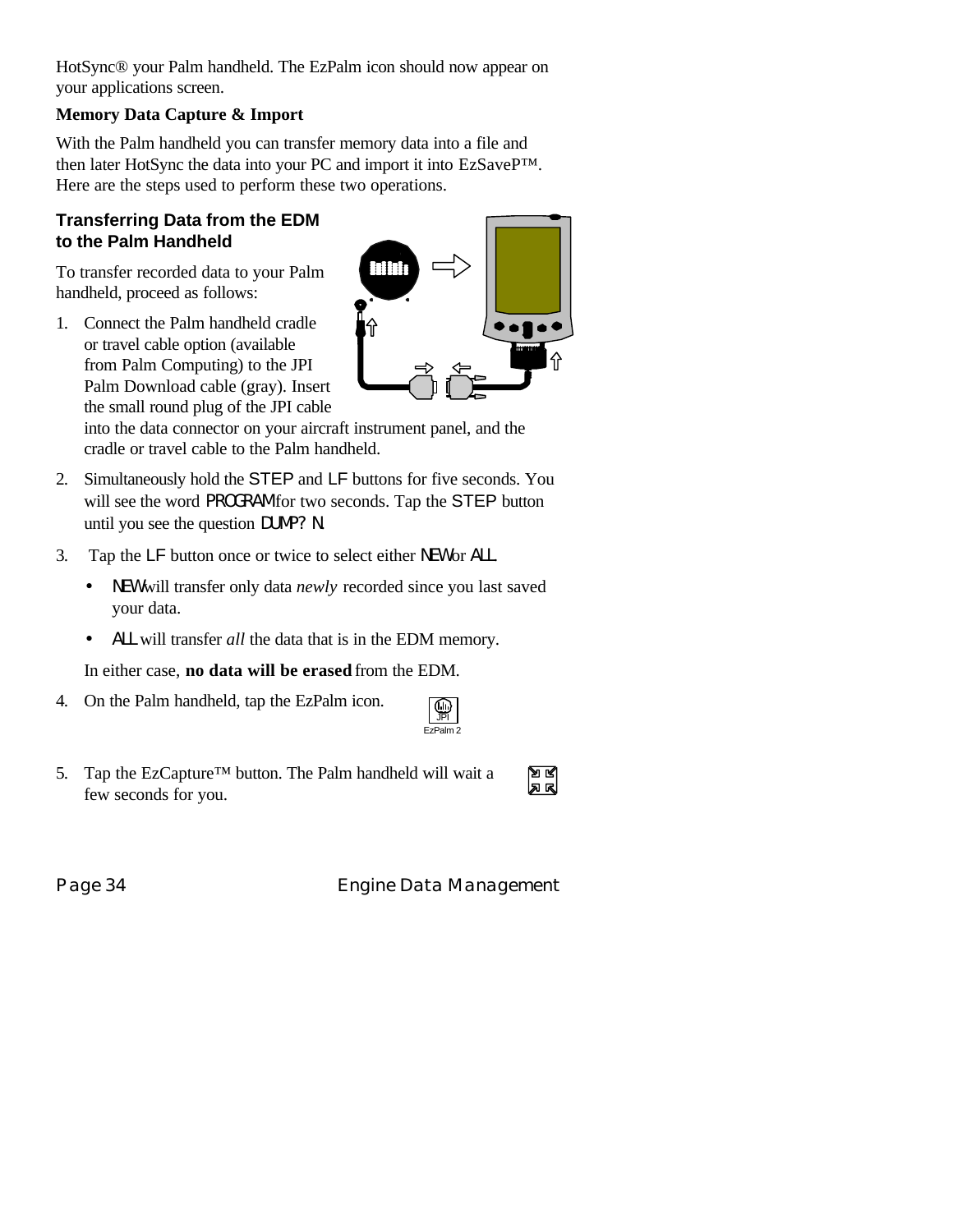- 6. On the EDM-700/800, tap the STEP button to begin the transfer process. The EDM-700/800 display shows the percentage of memory remaining to be transferred. When this number reaches zero, the transfer is complete. If you want to terminate the transfer before it is complete, simultaneously hold the STEP and LF buttons for five seconds.
- 7. The Palm handheld will close the file named with today's date. Tap Exit to end EzPalm or tap Explorer to view the file list.

#### **Transferring Data from the Palm handheld to your PC in Excel compatible format**

- 1. Place the Palm handheld in the cradle and begin a HotSync. Your file will be placed in the folder C:\Palm\YourName\Backup where YourName is the folder corresponding to your Palm handheld user name. The file will have a name similar to P010318a.PDB corresponding in this example to the date 2001, March 18.
- 2. Using MS Explorer, move the file P010318a.PDB to the folder containing the EzSAVEP.exe application—such as C:\EZSAVE.
- 3. To run EzSAVEP on the PC, go to directory C:\EZSAVE and run EXSAVEP.EXE. From the main menu use the up and down arrow keys to select De-Compress Palm Pilot Data. Use the up and down arrow keys to select the file to decompress. Press the <Enter> key.

EzSAVEP will create one or more .CSV files, each of which corresponds to one flight, for example F010318A.CSV.

#### **Data Analysis**

The data stored in the .CSV file is a comma separated value file. In he Windows Explorer double click on the .CSV file and Excel® will open. MS Excel and other spreadsheets will import the file without further prompting. A program that doesn't recognize .CSV files will ask you how to interpret the data. Select delimited; delimiters: comma; *text* qualifier: *"* (quote).

"EZSave 3-13-2001" "EDM- 700 V 270 J.P.Instruments (C) 1998" "Aircraft Number N1205X\_"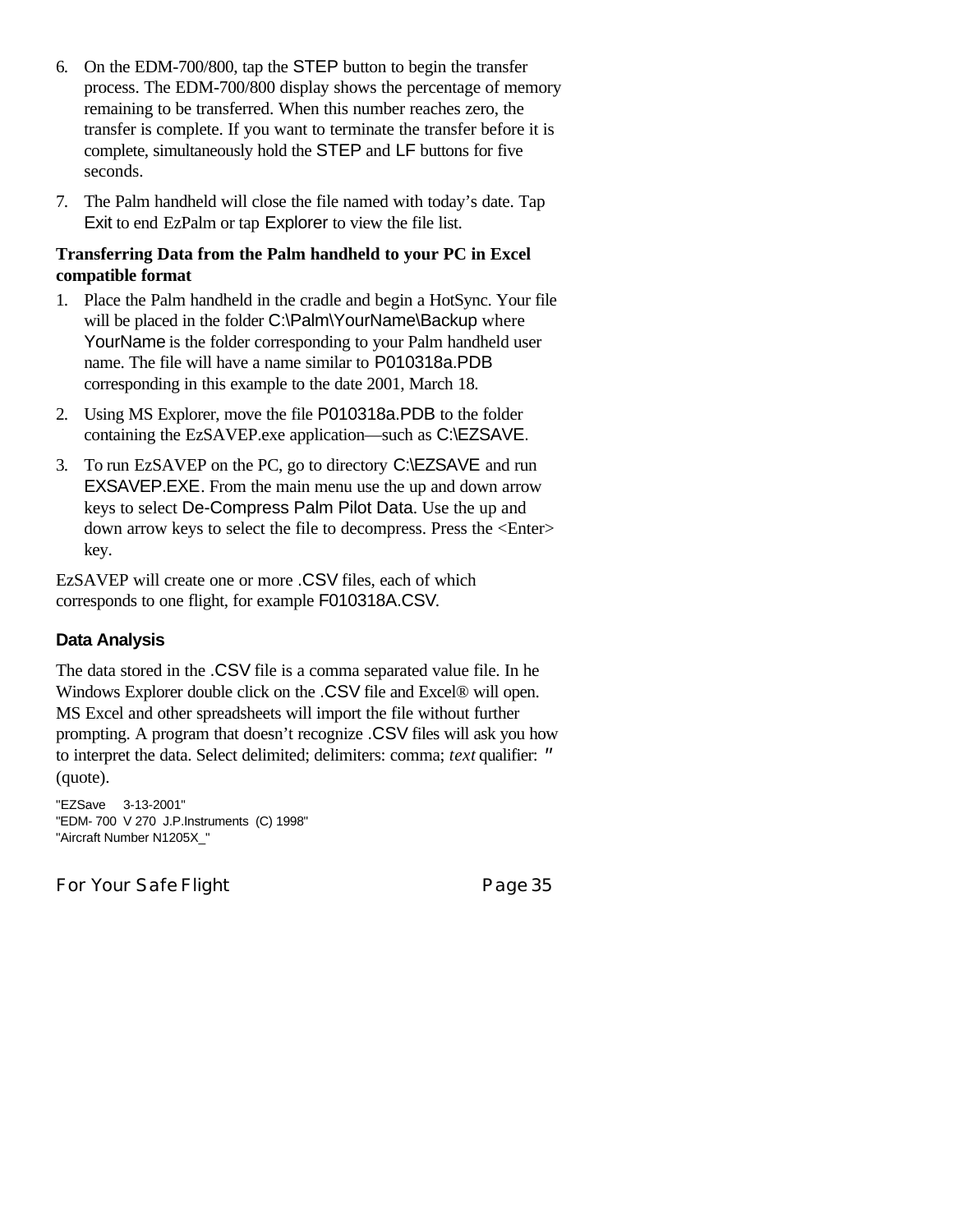"Flight #5 11/12/98 11:46:24" "Eng Deg F OAT Deg F F/F GPH" "Duration 4.44 Hours " "TIME","E1","E2","E3","E4","E5","E6","C1","C2","C3","C4","C5","C6","DIF","CLD", "OAT","BAT","FF","USD","MARK" "11:46:24",1375,1323,1386,1342,1437,1323,355,365,340,368,329,353,114,0, 75,13.9,12.8,21,"S" "11:46:30",1376,1323,1387,1343,1438,1324,354,365,342,369,330,353,115,0, 75,13.9,12.8,21,"" "11:46:36",1375,1322,1385,1342,1436,1325,356,365,343,367,332,353,114,0, 75,13.9,12.8,21,"" "11:46:42",1376,1320,1385,1340,1437,1324,355,365,345,368,331,353,113,0, 75,13.9,12.8,22,""

#### The line

"TIME","E1","E2","E3","E4","E5","E6","C1","C2","C3","C4","C5","C6","DIF","CLD", "OAT","BAT","FF","USD","MARK"

is the header text and is listed in the file only once. It describes the contents of each subsequent line of data starting with time in hours: minutes: seconds. The next labels are E1... E6 for EGTs, then C1…C6 for CHTs. The DIF, CLD, OAT, BAT, FF and USD are the same as on the EDM-700 display. The MARK field will be an "S" if the data was marked by pressing the LF button twice.

Import the data to your Excel or Lotus 123 spreadsheet and follow the directions for your spreadsheet for analyzing and plotting data.

#### **Section 10 - First Time Setup and Customization**

#### **Pilot Programming**

You should *not* have to modify any custom settings of your EDM unless you must change any of the following:

- Display indexing rate
- Temperature display to  $°C$
- OAT adjustment
- EGT display resolution
- HP constant adjustment
- MAP display adjustment
- Number of cylinders if RPM reads wrong

- K-factor because the fuel flow is reading wrong
- Fuel flow units
- Carburetor smoothing filter
- Turn on or off the accumulate fuel used feature
- GPS constant
- TIT adjustment for use with a factory installed probe

Page 36 **Engine Data Management**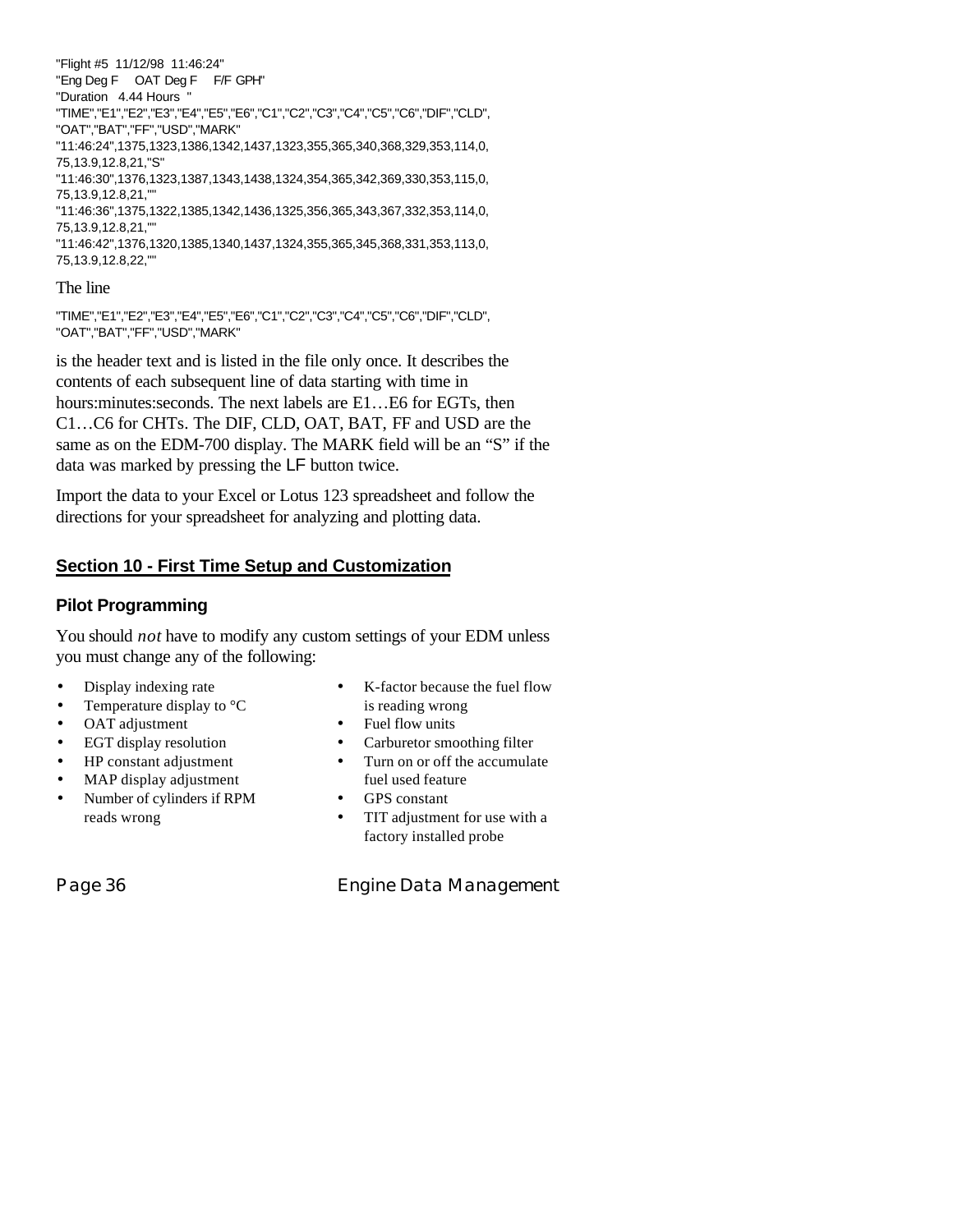- Record feature on or off
- Date or time setting of the long term memory
- Any alarm limits
- Fuel tank capacities

To start the Pilot Programming Procedure, simultaneously hold the STEP and LF buttons for five seconds. You will see the word **PROGRAM** for two seconds and then the sequence shown in the chart below.

Tap the STEP button to advance to the next item in the list. Tap the LF button to select alternate values of that item. The shaded areas in the chart below pertain only to the Fuel Flow Option.

| Tap STEP to    | Tap LF to                                   |                                                                                                                                                                                              |
|----------------|---------------------------------------------|----------------------------------------------------------------------------------------------------------------------------------------------------------------------------------------------|
| advance to     | sequence                                    |                                                                                                                                                                                              |
| the next item  | through                                     |                                                                                                                                                                                              |
|                | these values                                | <b>Comments</b>                                                                                                                                                                              |
| PROGRAM        |                                             | Stays on for two seconds. Hold both                                                                                                                                                          |
|                |                                             | buttons for 5 seconds set up the factory                                                                                                                                                     |
|                |                                             | original TIT (see page 40).                                                                                                                                                                  |
| FUEL? N        | $N \Longleftrightarrow Y$                   | Y-Yes-to change fuel status (see page<br>$28$ ).                                                                                                                                             |
| RATE 4         | 09                                          | Index rate (pause time) in the Automatic<br>Mode, 0 disables the Automatic Mode.                                                                                                             |
| OAT F          | $0AT \ F \Leftrightarrow$<br>OAT C          | To calibrate the OAT $\pm$ 10°, hold both the<br>STEP and LF buttons simultaneously for<br>five seconds, which will proceed to the<br>next step. Otherwise the next step will be<br>skipped. |
| $0AT+0$        | $0$ AT-IO $\ldots$<br>$0AT+10$              | This step will be normally be skipped.<br>Adjust the indicated temperature up or<br>down by up to 10°. For example, 0AT+3<br>adjust the OAT 3° higher.                                       |
| <b>EGT 1?N</b> | EGT 1?N $\Leftrightarrow$<br><b>EGT 1?Y</b> | Y-Yes-sets the digital display to one-<br>degree resolution; N-No-sets 10°. (10°<br>resolution is easier to interpret the EGTs.)                                                             |
| HP-? Y         | $N \Longleftrightarrow Y$                   | Y-Yes-displays %HP in the upper<br>digital window. N-No-displays RPM in<br>the upper digital window. Hold STEP and<br>LF for 5 seconds to adjust the horsepower<br>constant.                 |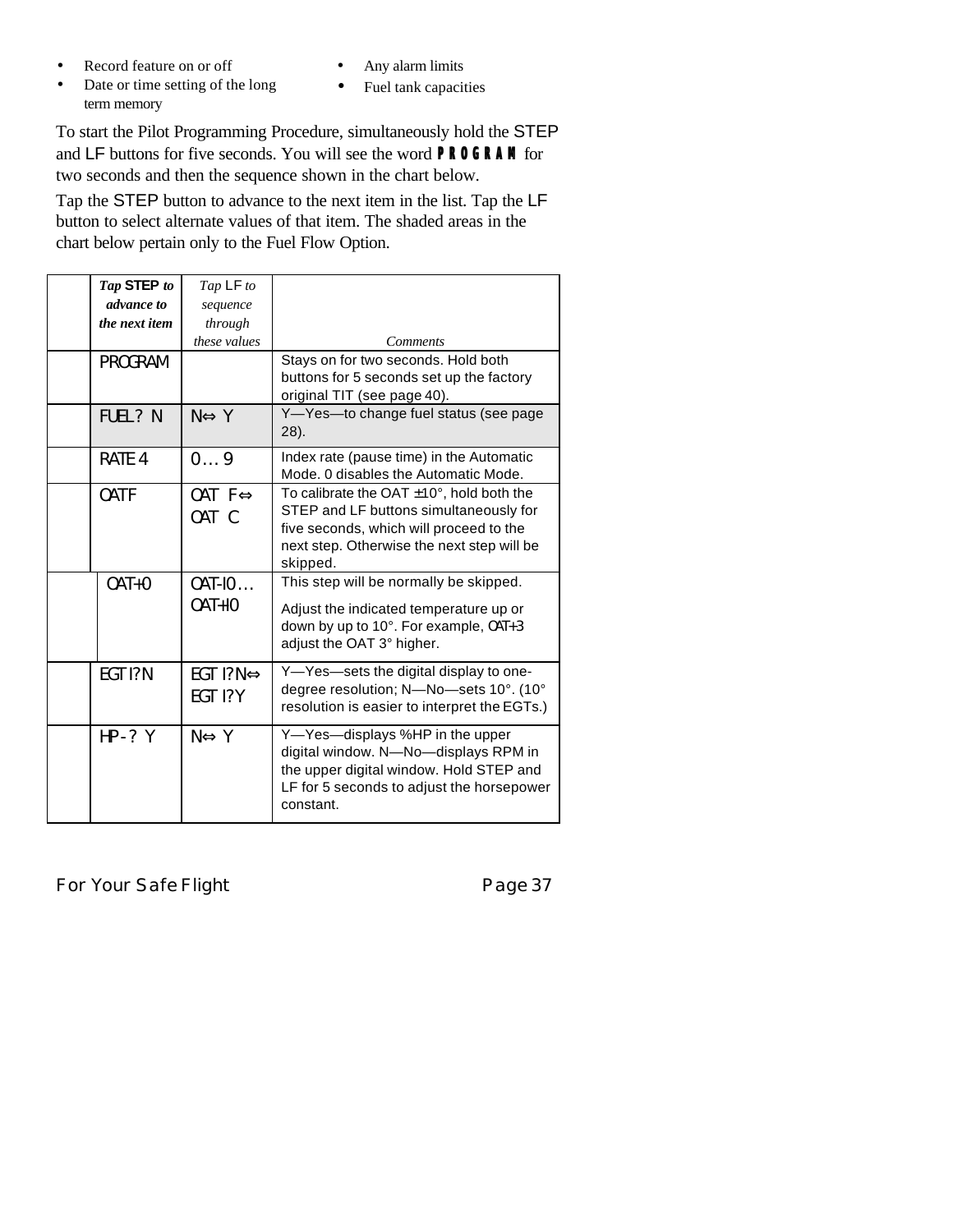|               | $70$ HP<br>$HPC = 125$                              | %HP display will change when HP<br>constant is adjusted. See Programming<br>the EDM-800 Horsepower Constant<br>beginning page 38. Hold STEP and LF for<br>5 seconds to set the MAP calibration. Tap<br>STEP to exit. |
|---------------|-----------------------------------------------------|----------------------------------------------------------------------------------------------------------------------------------------------------------------------------------------------------------------------|
| $MAP=29.9$    |                                                     | Set to value in chart, section starting on<br>page 39. Tap STEP to exit.                                                                                                                                             |
| <b>KF-SET</b> | $29.00 = KF$                                        | KF-set, hold both STEP and LF buttons<br>simultaneously for five seconds to begin<br>the next sequence.                                                                                                              |
|               | $29.00 = KF$                                        | 29.00 One digit will be flash and the LF<br>button will adjust up or down. STEP to next<br>digit. Hold both buttons to exit set mode.                                                                                |
| ACCUM?N       | ACCUM?N<br>$\Leftrightarrow$<br>ACCUM?Y             | N-No-Upon informing the EDM that you<br>refueled the aircraft, reset total fuel used to<br>$\Omega$ .<br>Y-Yes-accumulate total fuel used rather<br>than reset to 0 at each refueling.                               |
| $GPS - C = 2$ | $0 \ldots 6$                                        | <b>GPS Com Format.</b>                                                                                                                                                                                               |
| DUMP? N       | $N \implies NEW$<br>$\Rightarrow$ ALL $\Rightarrow$ | Memory dump. Select to transfer ALL or<br>only NEW data. The END Y step is skipped<br>after a successful a Long Term Memory<br>DUMP.                                                                                 |
| <b>ENDY</b>   | $ENDY \Leftrightarrow$<br>END <sub>N</sub>          | Y-Yes to exit; N-No to review list again.                                                                                                                                                                            |

# **Programming the EDM-800 Horsepower Constant**

You must adjust the HP Constant once for your aircraft. The default display will be RPM if Fuel Flow is not operational. You must perform this adjustment in the air while the aircraft is in flight.

- 1. Enter the pilot program mode by simultaneously holding the STEP and LF buttons for five seconds.
- 2. Tap STEP repeatedly until you see **HP-? Y**. If you see **HP-? N**, change the N to a Y by tapping the LF button, then hold both the STEP and LF buttons display until you see HPC= 125.

Page 38 **Engine Data Management**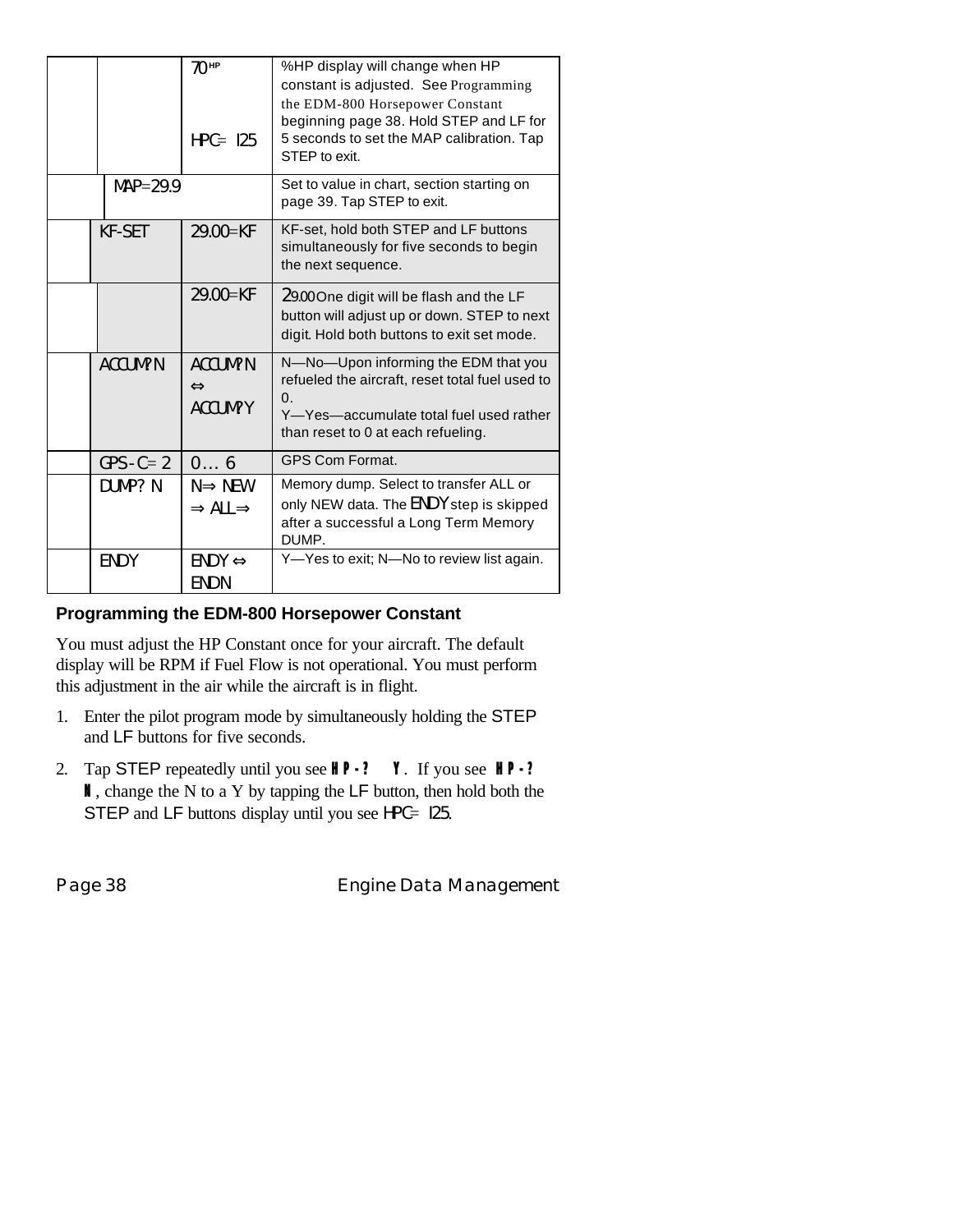- 3. Referring to the Aircraft Flight Manual (AFM) set the engine to a constant power setting of 65 to 75% at 25° to 50° Rich of peak and maintain straight and level flight at any altitude below 10,000 feet. View the reading in the %HP display and see how close it is to your current engine percent HP. If the value in the display not at your current engine percent HP setting, then change the HP reading by adjusting the HP constant in the lower display by holding or tapping the LF button. **Note: the reading is the** *percent of maximum* **HP, not total HP.**
- 4. Keep adjusting the HP constant until the upper window displays the same power level as the current engine percent HP.
- 5. Tap the STEP button to exit.

# **Programming Manifold Pressure (MAP)**

#### **Do this one time and only if the MAP on your manifold pressure gauge doesn't match the MAP shown on the EDM-800.**

- 1. Do this on the ground with the engine turned off.
- 2. Enter the pilot program mode by simultaneously holding the STEP and LF buttons for five seconds.
- 3. Tap STEP to index to **HP-? Y**.
- 4. Hold both the STEP and LF buttons and you will see **HPC**= **I25.**
- 5. Hold both the STEP and LF buttons and you will see **MAP**= **29.9.**
- 6. Use **one** of the following two methods to calibrate the MAP.
	- A. Easy calibration: set the EDM-800 MAP to the same value as shown on your aircraft's manifold pressure gauge. Tap or hold the LF button to change the MAP value.

#### OR

B. Absolute calibration: the table below shows the MAP for a given field elevation (down the left side of the table) and altimeter setting (along top row of the table). Find the entry in the table most closely matching your field elevation and current altimeter setting. Interpolate if necessary.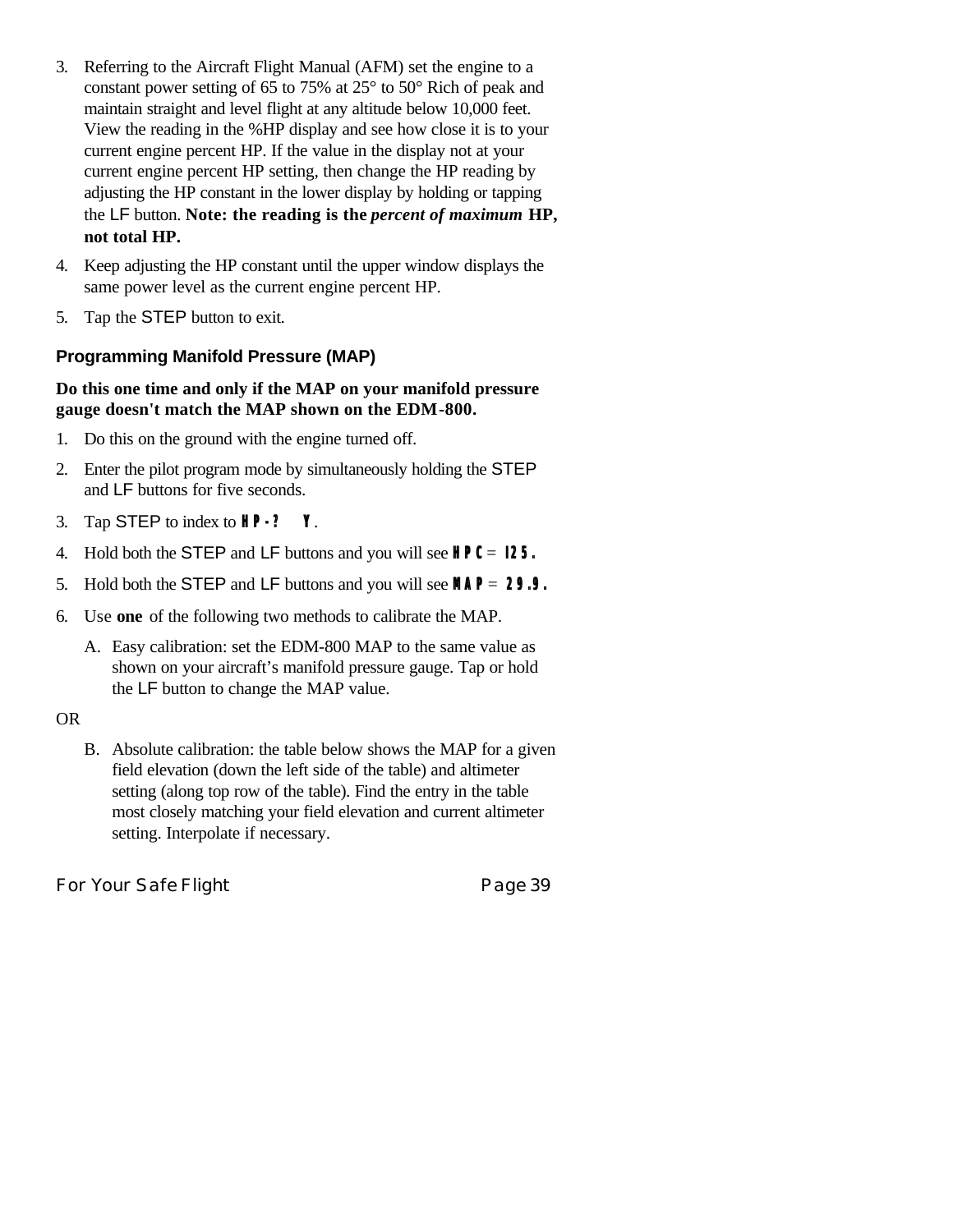| Alt setting- $>$ | 29.0 | 29.2 | 29.4 | 29.6 | 29.8 | 29.9 | 30.0 | 30.2 | 30.4 | 30.6 | 30.8 | 31.0 |
|------------------|------|------|------|------|------|------|------|------|------|------|------|------|
| field elev.      |      |      |      |      |      |      |      |      |      |      |      |      |
| 0                | 29.0 | 29.2 | 29.4 | 29.6 | 29.8 | 29.9 | 30.0 | 30.2 | 30.4 | 30.6 | 30.8 | 31.0 |
| 1000             | 28.0 | 28.2 | 28.4 | 28.5 | 28.7 | 28.8 | 28.9 | 29.1 | 29.3 | 29.5 | 29.7 | 29.9 |
| 2000             | 27.0 | 27.1 | 27.3 | 27.5 | 27.7 | 27.8 | 27.9 | 28.1 | 28.3 | 28.5 | 28.6 | 28.8 |
| 3000             | 26.0 | 26.2 | 26.3 | 26.5 | 26.7 | 26.8 | 26.9 | 27.1 | 27.2 | 27.4 | 27.6 | 27.8 |
| 4000             | 25.0 | 25.2 | 25.4 | 25.6 | 25.7 | 25.8 | 25.9 | 26.1 | 26.3 | 26.4 | 26.6 | 26.8 |
| 5000             | 24.1 | 24.3 | 24.5 | 24.6 | 24.8 | 24.9 | 25.0 | 25.1 | 25.3 | 25.5 | 25.6 | 25.8 |
| 6000             | 23.2 | 23.4 | 23.6 | 23.7 | 23.9 | 24.0 | 24.0 | 24.2 | 24.4 | 24.5 | 24.7 | 24.8 |
| 7000             | 22.4 | 22.5 | 22.7 | 22.8 | 23.0 | 23.1 | 23.1 | 23.3 | 23.5 | 23.6 | 23.8 | 23.9 |
|                  |      |      |      |      |      |      |      |      |      |      |      |      |

**Unless your airfield is close to sea level, do not set MAP to the local altimeter setting since that setting is the pressure corrected to sea level, and is not the same as your field elevation pressure.**

Tap or hold the LF button to change the MAP value.

7. Tap the STEP button to exit.

# **Programming use of Factory Original TIT Probe**

If your aircraft is using the factory original TIT probe and gauge, you should calibrate the EDM for that probe. The factory original TIT probe must be a type K and the leads must be wired red-to-red and yellow-toyellow. Both the EDM and factory original gauge may be used concurrently. Due to the high input impedance of the EDM instrument, it will not affect the accuracy of the factory installed probe or gauge.

In normal cruise flight, record the difference between the factory installed TIT gauge and the EDM TIT reading.

TIT gauge \_\_\_\_\_\_\_\_\_\_ EDM \_\_\_\_\_\_\_\_.

If you haven't already done so, start the pilot programming procedure, by simultaneously holding the STEP and LF buttons for five seconds. You will see the word PROGRAM for two seconds.

#### *Tap* **STEP**

| to advance<br>to the next<br>item | Tap the <b>LF</b> button to<br>sequence through<br><i>these values</i> | <b>Comments</b>                                                                                 |
|-----------------------------------|------------------------------------------------------------------------|-------------------------------------------------------------------------------------------------|
| PROGRAM                           |                                                                        | Stays on for two seconds.                                                                       |
| RATE 4                            | RATF4                                                                  | hold both STEP and LF buttons<br>simultaneously for five seconds to begin<br>the next sequence. |

Page 40 **Engine Data Management**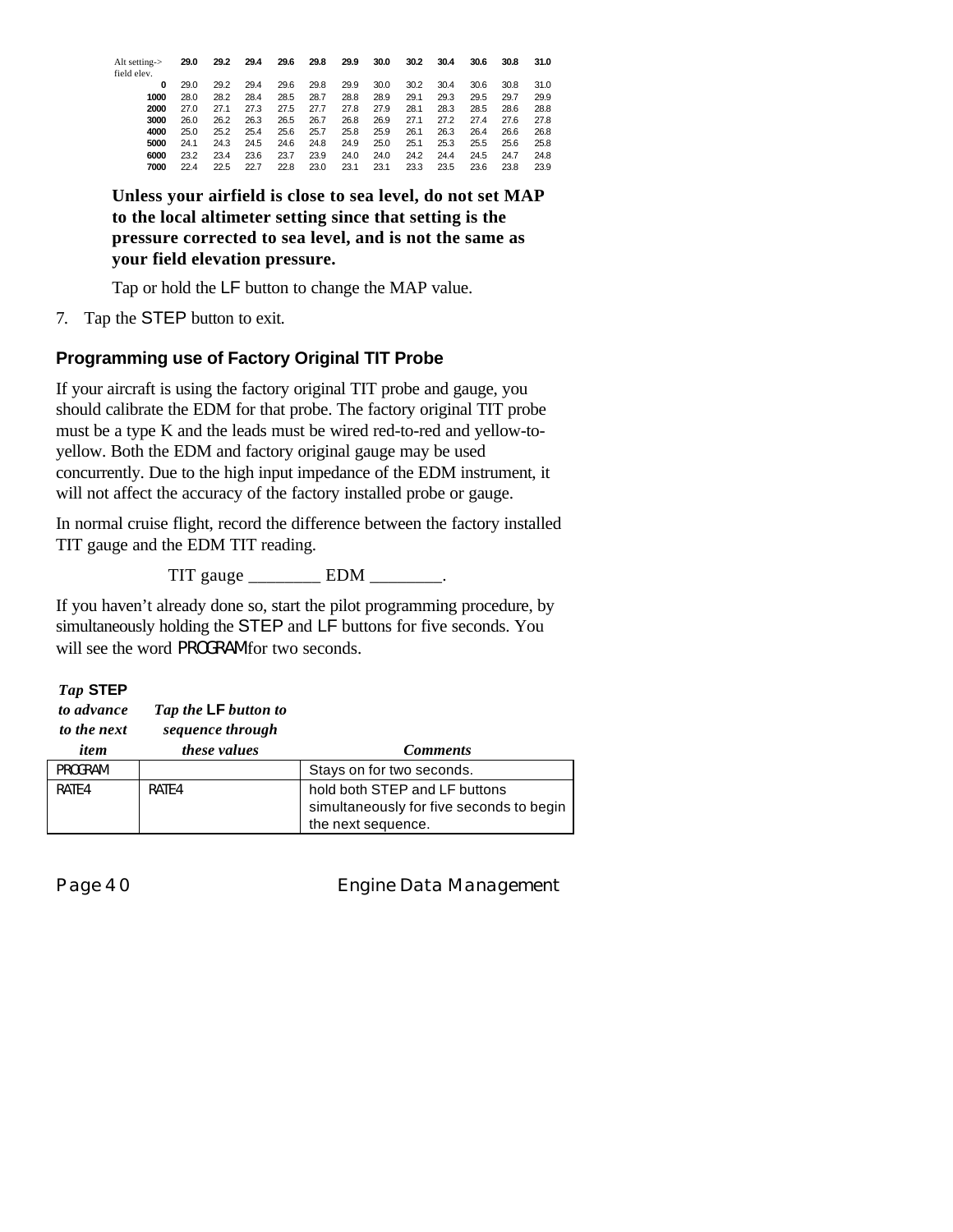| ORIG TIT | $ORIGT-N \Leftrightarrow ORIGT-Y$ | Y-Yes-selects factory original TIT      |
|----------|-----------------------------------|-----------------------------------------|
|          |                                   | probe and proceeds to the next step.    |
| CAL TIT  | $-975+975$                        | Tap the LF button to lower the          |
|          |                                   | correction; hold the LF button to raise |
|          |                                   | the correction.                         |
|          |                                   | For example, if the EDM reads 100 less  |
|          |                                   | than the aircraft's TIT gauge, set the  |
|          |                                   | display to read $TIT + 100$ .           |
|          |                                   | Tap STEP button to exit the procedure.  |

# **Programming the Fuel Flow Option**

#### **Fuel Flow Parameters**

Three additional parameters may be set by the pilot when the Fuel Flow Option is installed:

- K Factor—the fuel flow transducer calibration constant.
- Accumulate—default is OFF: resets the fuel *used* to 0 every time you inform the EDM that the aircraft was refueled. With accumulate ON fuel *used* will not be reset to 0 when you inform the EDM that the aircraft was refueled.
- GPS Communications fuel data format.

#### **K Factor**

The K factor is shown on the fuel flow transducer as a four-digit number, which is the number of pulses generated per gallon of fuel flow. **Before installing the transducer, write down the K factor here**

**\_\_\_\_\_\_\_\_\_.** To enter the number, move the decimal point three places to the left. For example if the K factor on the fuel flow transducer is 29,123, enter 29.12 in the K factor parameter.

The K factor can be changed in the pilot programming procedure. *When the K factor is changed during a trip, calculations of fuel used, fuel remaining and time to empty are not retroactively recalculated.*

#### **Fine Tuning the K Factor**

The K factor shown on the fuel flow transducer does not take into account your aircraft's particular installation. Fuel hose diameters and lengths, elbows, fittings and routing can cause the true K factor to be different from that shown on the fuel flow transducer.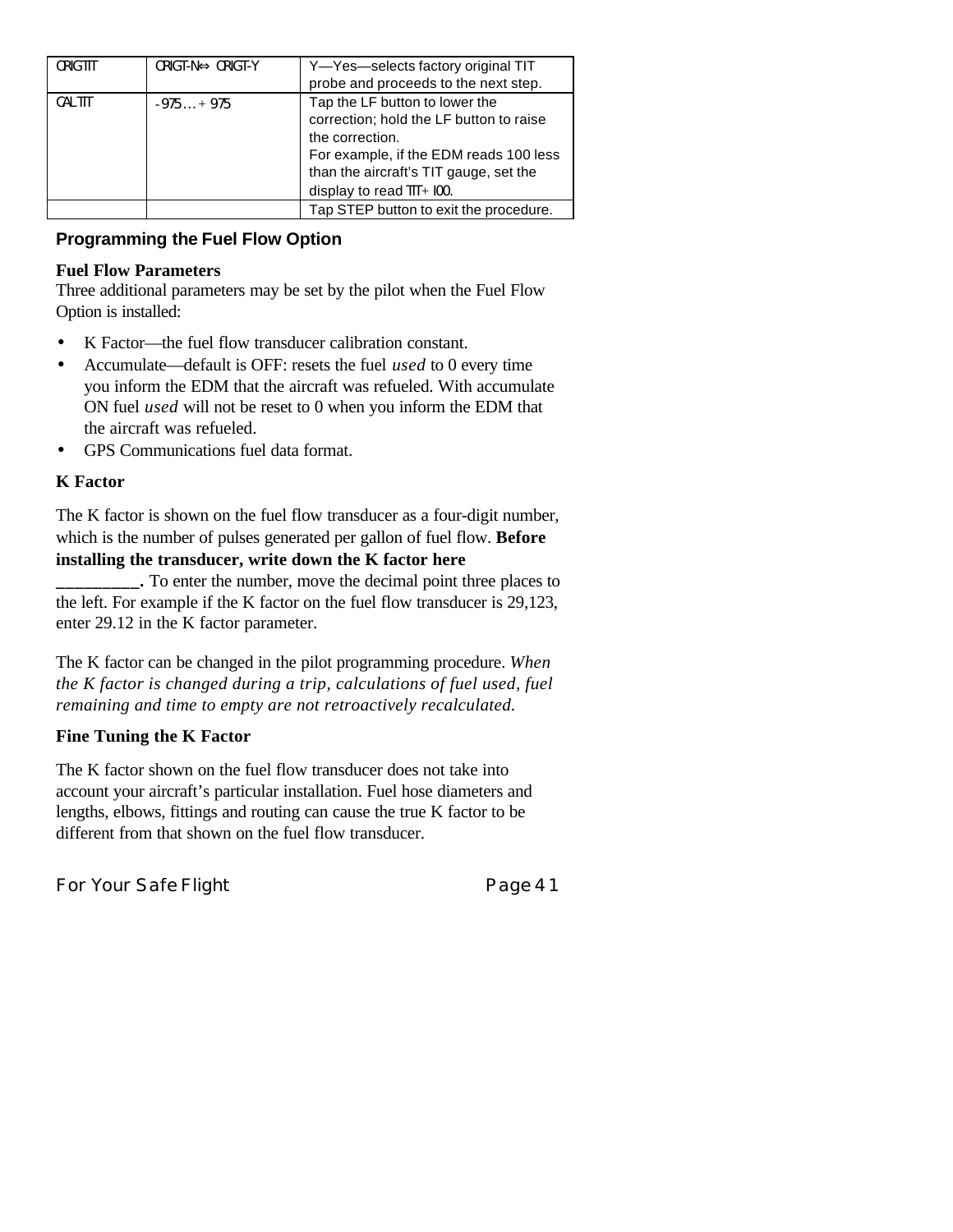#### **You must use the following procedure to fine tune the K factor.**

Make at least three flights of about two to three hours each. Note the actual fuel used (as determined by topping the tanks) and the EDM calculation of the fuel consumed for each flight = USD.

|        | Fuel USED shown by EDM |                                   |
|--------|------------------------|-----------------------------------|
| Flight | $(total tank - REM)$   | Actual fuel used by topping tanks |
|        |                        |                                   |
|        |                        |                                   |
|        |                        |                                   |
| Total  |                        |                                   |

2. Total  $\bullet$  the EDM fuel used and  $\bullet$  the actual fuel used.

- 3. Record the current K factor here  $\bullet$  \_\_\_\_\_\_\_\_\_\_\_\_\_\_\_\_\_\_\_\_\_ and in the table below.
- 4. Calculate the New K Factor as follows:

New K Factor = (**O**EDM fuel used)  $x$  (**O**Current K factor) (@actual fuel used)

New K Factor =  $($   $\bullet$  ) x  $($   $\bullet$   $)$  $($ 

Every time you fine tune the K factor, record the measurements here:

|      | $\bullet$ EDM fuel | $\bullet$ actual fuel | $\bullet$ Current K | New K factor   | Pilot's         |
|------|--------------------|-----------------------|---------------------|----------------|-----------------|
| Date | used               | used                  | factor              | $= 0 \times 0$ | <i>initials</i> |
|      |                    |                       |                     |                |                 |
|      |                    |                       |                     |                |                 |
|      |                    |                       |                     |                |                 |
|      |                    |                       |                     |                |                 |

#### **Fuel Flow Option Programming Procedure**

#### **Setting the K factor**

This procedure is different than for setting other parameters. Place the select switch in the FF position. If you haven't already done so, start the

Page 42 **Engine Data Management**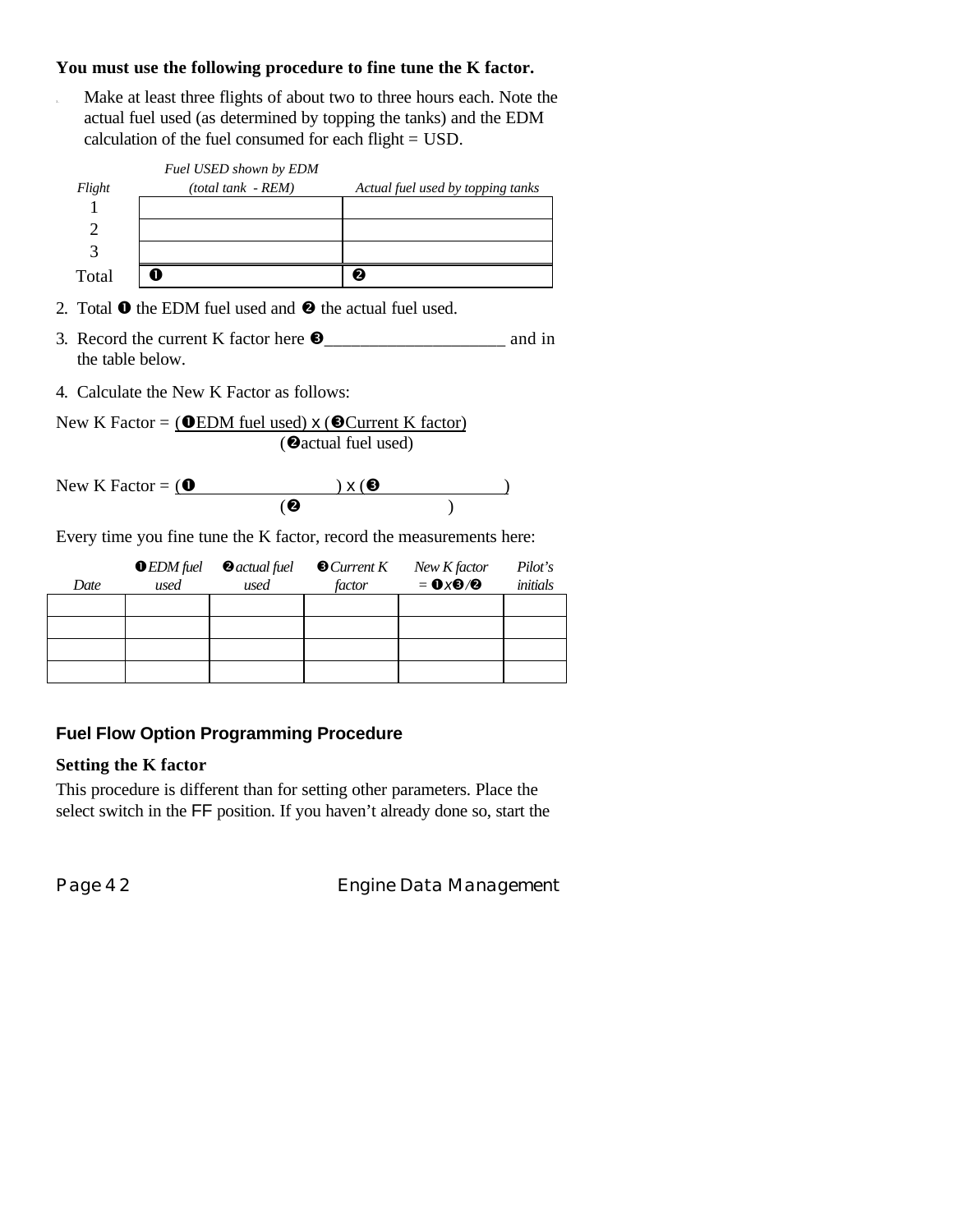pilot programming procedure, simultaneously hold the STEP and LF buttons for five seconds. You will see the word PROGRAM for two seconds.

- 1. Tap STEP button to advance to the KF-SET screen 29.00=KF
- 2. Hold both the STEP and LF buttons simultaneously for five seconds. First digit flashes (shown here as a larger digit only for illustration purposes): 29.00
- 3. Tap or hold the LF button to change flashing digit: I 9.00
- 4. Tap STEP button for next digit: I **9**.00
- 5. Tap or hold the LF button to change flashing digit: 18.00
- 6. Tap STEP button for next digit: I8.00
- 7. Repeat items 5 and 6 for the remaining two digits.
- 8. Hold STEP and LF buttons simultaneously for five seconds to exit.

#### **Accumulate Total—Trip Total**

Select "No" if you wish to display total fuel used since the last time you informed the EDM that the aircraft was refueled. Select "Yes" to display total fuel used for an extended trip with multiple fuel stops. This selection affects only the USD parameter.

#### **GPS-C Comm settings**

See "Setting GPS-C Fuel Flow Communications Format" on page 54.

#### **Programming Long Term Data Memory**

If you haven't already done so, start the pilot programming procedure, simultaneously hold the STEP and LF buttons for five seconds. You will see the word PROGRAM for two seconds. To change the date, time and user id for the Long Term Data Memory, tap the STEP button until the display shows DUMP? N. Next, simultaneously hold the STEP and LF buttons for five seconds. Then set the date and time as show below:

| <b>STEP</b> | LF.                 | <b>Comments</b>                            |
|-------------|---------------------|--------------------------------------------|
| <b>TIME</b> | $2 \Rightarrow 500$ | Record time interval, in seconds           |
| <b>MNTH</b> | $l \Rightarrow 12$  | Month                                      |
| DAY         | $\Rightarrow$ 31    | Day                                        |
| <b>YEAR</b> | $80 \Rightarrow 79$ | Year (note: represents 1980 through 2079)  |
| <b>HOUR</b> | $00 \Rightarrow 23$ | 24 hour time. We suggest you set Zulu time |
| <b>MIN</b>  | $00 \Rightarrow 59$ | This also zeros the seconds                |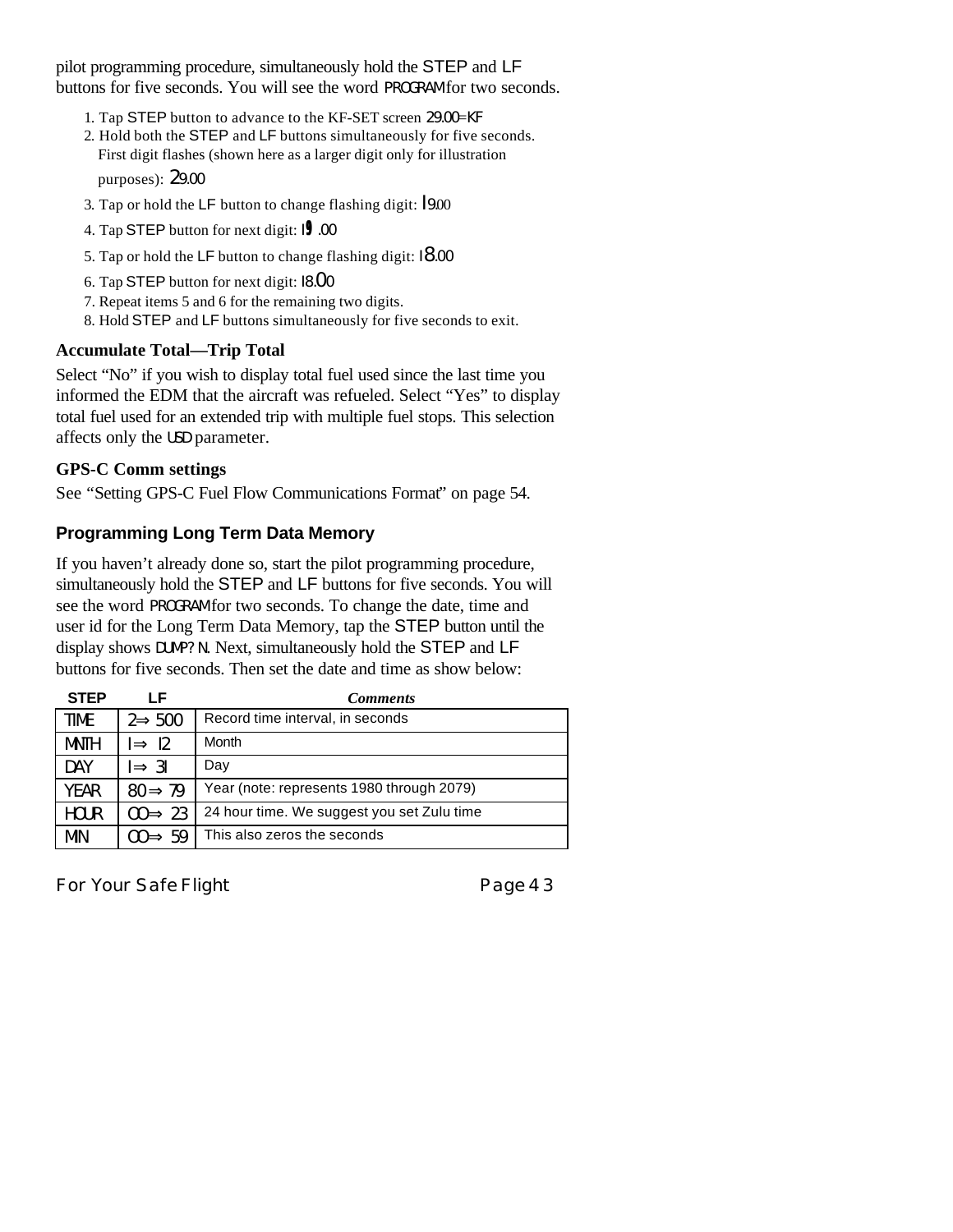|       | N<br>123456 | Current Aircraft ID. To change Aircraft ID, hold both<br>STEP and LF buttons until the first character flashes. LF<br>selects the first character. STEP moves to the next<br>character. To Save, hold both STEP and LF for 5 sec. |
|-------|-------------|-----------------------------------------------------------------------------------------------------------------------------------------------------------------------------------------------------------------------------------|
| FND Y |             | Tap STEP button to exit the procedure.                                                                                                                                                                                            |

#### **Programming Alarm Limits**

#### **Factory Set Default Limits—Non-Primary**

| <b>Parameter</b> | <b>Default Low Limit</b>         | <b>Default High Limit</b>           | <b>Alarm Example</b> |
|------------------|----------------------------------|-------------------------------------|----------------------|
| <b>CHT</b>       |                                  | $450^{\circ}$ F*<br>$230^{\circ}$ C | 465 CHT              |
| OIL              | $90^{\circ}$ F<br>$32^{\circ}$ C | $230^{\circ}F^*$<br>$110^{\circ}$ C | 280 OIL              |
| <b>TIT</b>       |                                  | 1650°F*<br>$900^{\circ}$ C          | $1720$ TIT           |
| <b>CLD</b>       |                                  | $-60^{\circ}$ F/min.<br>٠           | $-65$ CLD            |
|                  |                                  | $33^{\circ}$ C/min.                 |                      |
| <b>DIF</b>       |                                  | $280^{\circ}$ C<br>$500^{\circ}$ F  | 525 DIF              |
| <b>BAT, 24 V</b> | 24 <sub>V</sub>                  | 32V                                 | 22.4 <b>BAT</b>      |
| <b>BAT, 12 V</b> | 12V                              | 16V                                 | 17.6 <b>BAT</b>      |
| <b>MAP</b>       |                                  | 42 inches                           | 46.3 MAP             |
| LO FUEL          | 45 min                           |                                     | $00.20$ H.M          |
| LO TIME          | 10 gal, kg, ltr, lbs             |                                     | 7.2 REM              |

\* for EDM-711 primary instruments you cannot change the CHT HI, TIT HI or H OIL alarm limit settings. The alarm limits may differ from those shown here, depending on your type of aircraft.

If you change the display between Fahrenheit and Celsius, newer instruments will automatically change the alarms to the factory limits.

When an alarm is displayed, tapping the STEP button will temporarily reset that alarm for the next ten minutes. When an alarm is displayed, holding the STEP button until the word OFF appears will reset that alarm for the remainder of the flight. On EDM-711 the alarm and warning lights cannot be extinguished as long as the alarm or warning condition is present.

#### **Changing the Alarm Limits**

You may prefer to set your own alarm limits Follow the procedure outlined below to change any of the factory default settings.

To start the alarm limit procedure, after power up, wait until the EDM completes its self test and is in the Automatic or Manual mode. If in

Page 44 **Engine Data Management**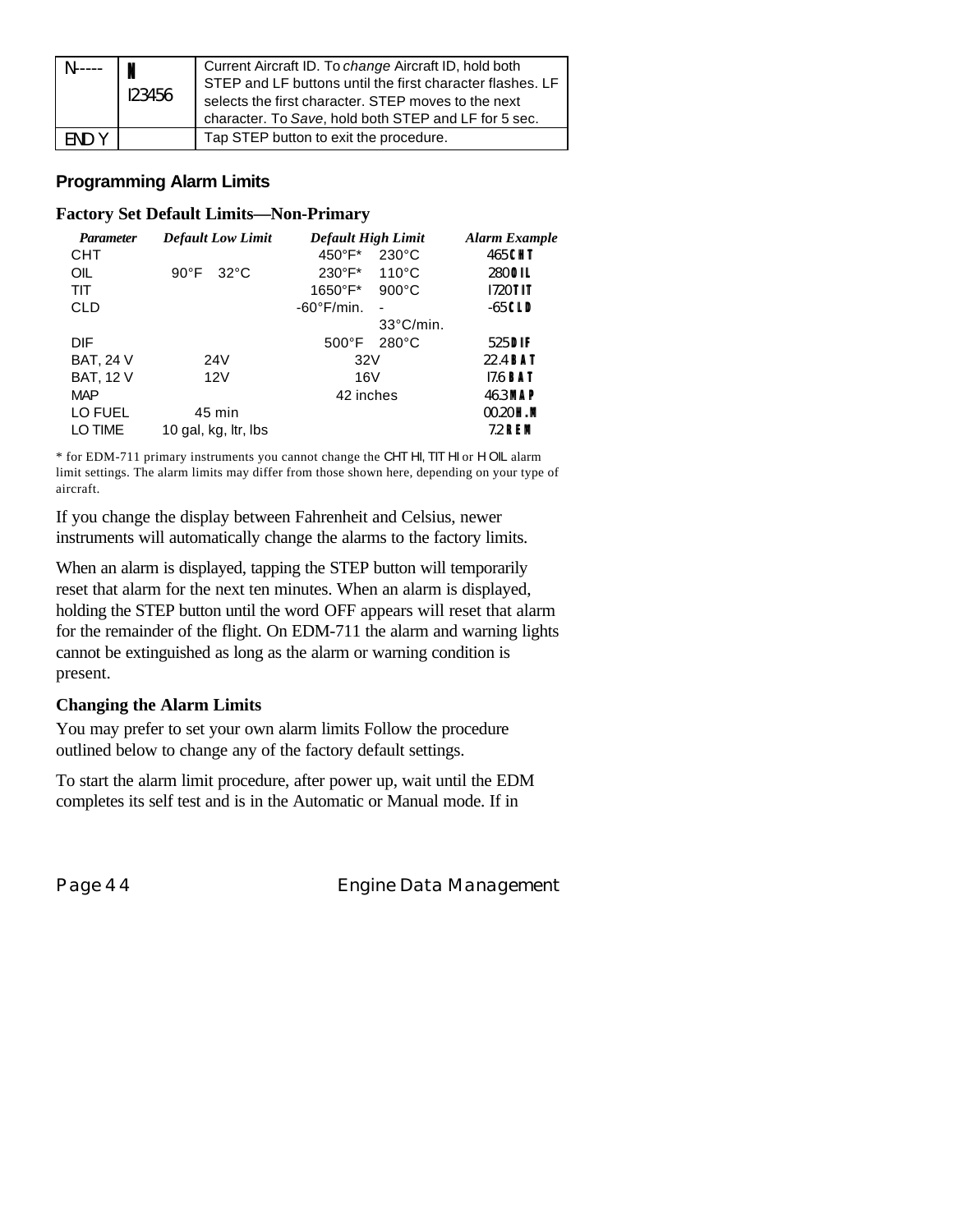doubt, tap the STEP button a few times. Then follow the steps depicted here:



The display will then sequence as shown in the chart below. Tap the STEP button to advance to the next item in the list. Tap the LF button to select alternate values of that item. *Hold* the LF button to increase a numerical value; *tap* the LF button to decrease a numerical value. The shaded areas in the chart below pertain only to the Fuel Flow Option.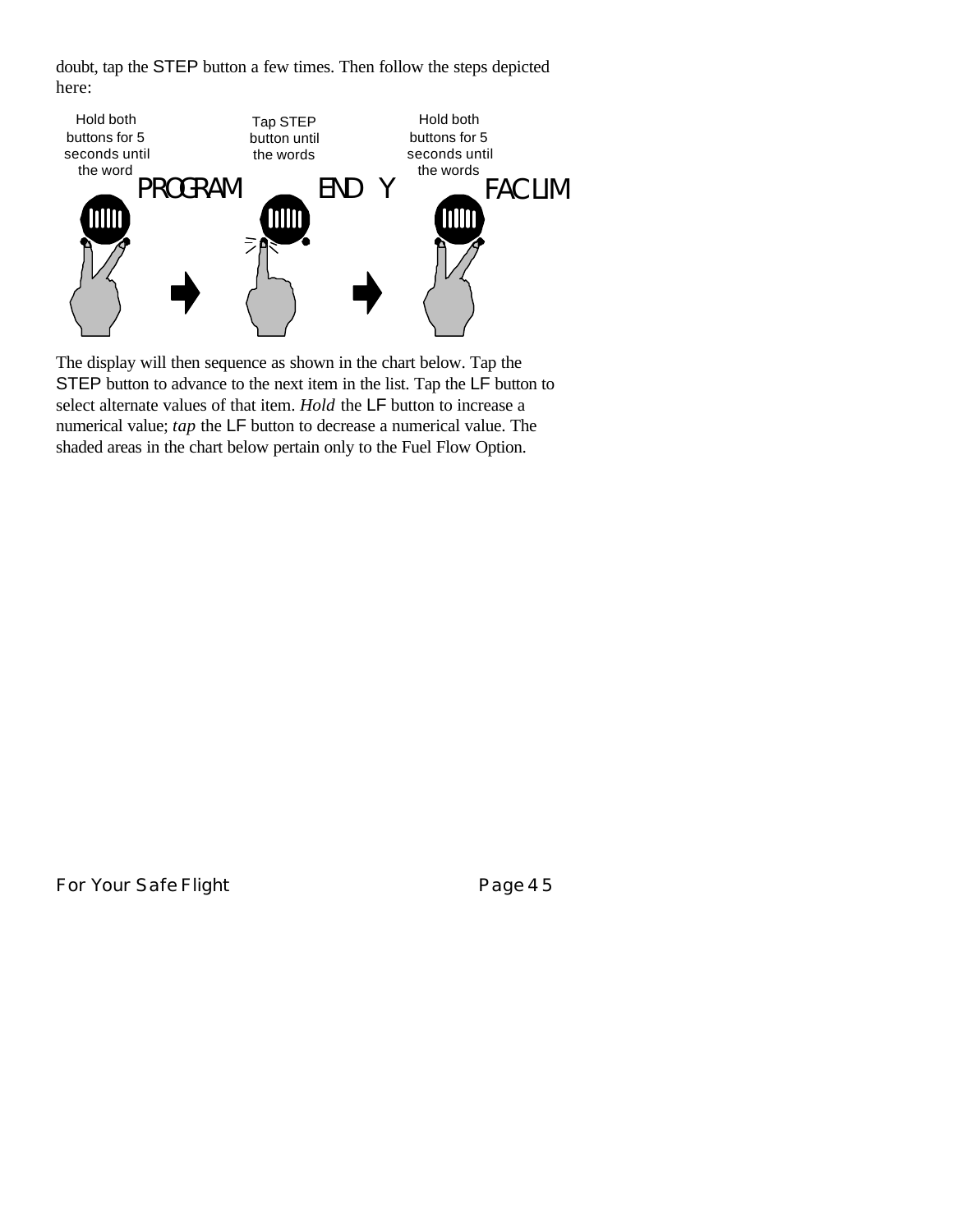Changing the Alarm Limits Procedure:

| Tap STEP<br>to next item | <b>LF</b> sequences through<br>these value ranges                                                    | <b>Description</b>                                                                                      |
|--------------------------|------------------------------------------------------------------------------------------------------|---------------------------------------------------------------------------------------------------------|
| FAC? N                   | $FAC? N \Leftrightarrow FAC? Y$                                                                      | Restore factory defaults?                                                                               |
| <b>ENGF</b>              | $ENGF \Leftrightarrow ENGC$                                                                          | Select F or C degrees for<br>all engine temps. You<br>must also change the<br>alarm limits to °F or °C. |
| I6.0HBAT                 | IO.OHBAT  35.OHBAT                                                                                   | Battery high voltage limit,<br>set in 0.5 volt increments.                                              |
| I2.0 L BAT               | 8.5 L BAT 30.0 L BAT                                                                                 | Battery low voltage limit.                                                                              |
| 500 DIF                  | 30 DIF  990 DIF                                                                                      | EGT difference limit, set in<br>10° increments.                                                         |
| 450HCHT                  | 90НСНТ 500 НСНТ                                                                                      | CHT high limit, set in 5°<br>increments.*                                                               |
| $-60$ CLD                | $-5$ CLD $\ldots$ $-200$ CLD                                                                         | Cooling limit, set in 5°/min.<br>increments.                                                            |
| <b>1650 TIT</b>          | 650 TIT  2000 TIT                                                                                    | Also sets the maximum<br>scale of the EGT and TIT<br>bar graph.*                                        |
| 230 H OIL                | 40 HOIL  500 HOIL                                                                                    | Oil temperature high limit,<br>set in 5° increments.*                                                   |
| 90 L OIL                 | IOLOIL  250 LOIL                                                                                     | Oil temperature low limit<br>set in 5° increments                                                       |
| $MAP=42$                 | $MAP = 25MAP = 60$                                                                                   | MAP overboost alarm<br>(EDM-800 only)                                                                   |
| <b>FUEL GAL</b>          | FUEL GAL $\Rightarrow$<br>FUEL KGS $\Rightarrow$<br>FUEL LTR $\Rightarrow$<br>FUEL LBS $\Rightarrow$ | Selects the units in all<br>parameters where fuel<br>quantity or fuel rate is<br>displayed              |
| $MAIN = 50$              | $MAIN=0MAIN=999$                                                                                     | Main tank capacity, in units<br>selected                                                                |
| AUX? N                   | AUX? N⇔AUX? Y                                                                                        | Y-Yes-aircraft has<br>auxiliary tanks                                                                   |
| $AUX=0$                  | $AUX=0$ $AUX=250$                                                                                    | Auxiliary tank capacity                                                                                 |
| $MIN = 45$               | $MIN = 0$ $MIN = 60$                                                                                 | Alarm limit in minutes for<br>low time in tanks                                                         |
| $REM = 10$               | $REM = 0$ $REM = 200$                                                                                | Alarm limit for low fuel<br>quantity in tanks, in units<br>selected                                     |

Page 46 **Engine Data Management**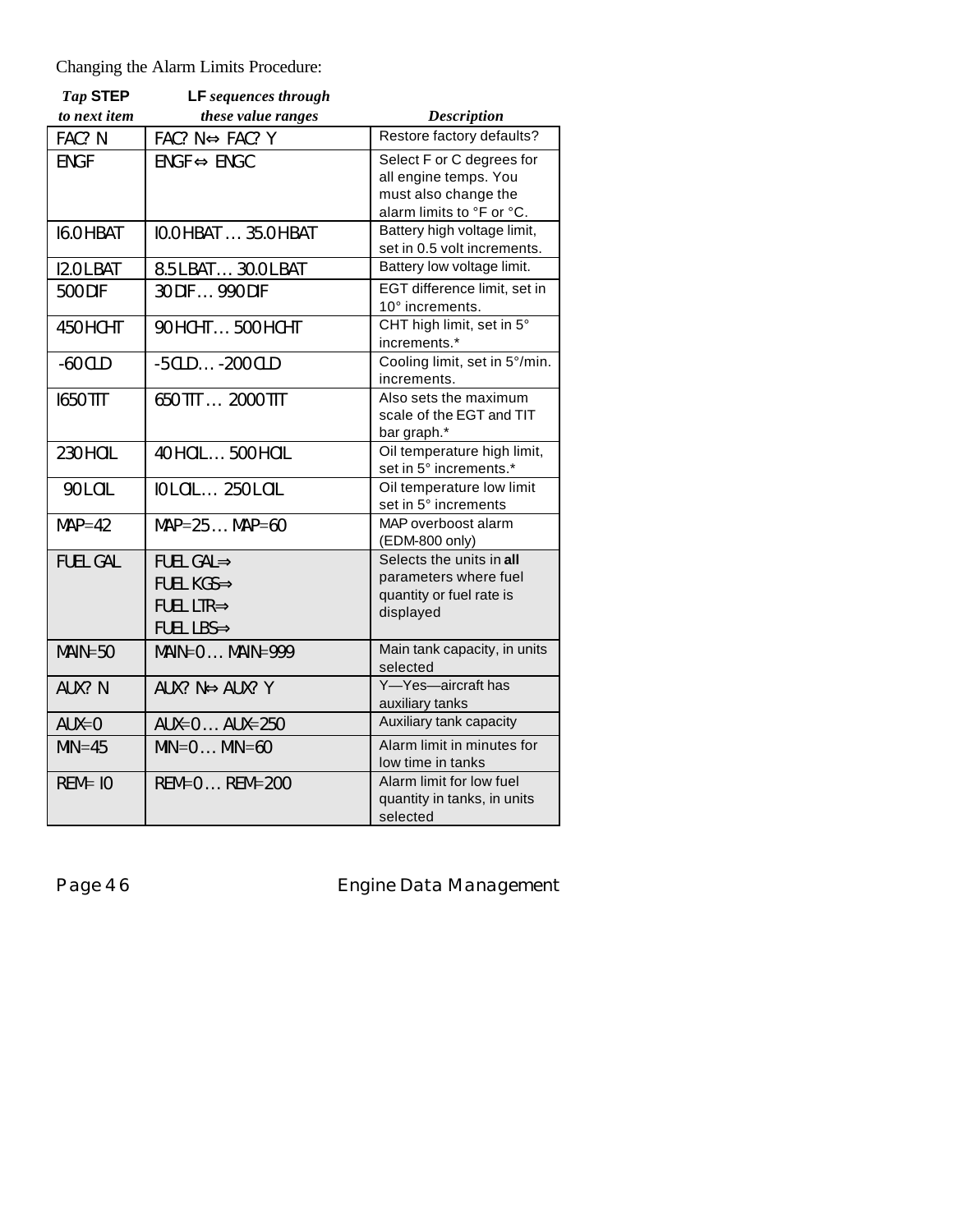| CARB?        | CARB? $N \Leftrightarrow$<br>CARB? Y   | Y-Yes-carbureted<br>engine. If Yes, see next                                    |
|--------------|----------------------------------------|---------------------------------------------------------------------------------|
| CARB $F = I$ | CARB $F = 1$ CARB $F = 3$              | Higher is smoother filter                                                       |
| RECRD?       | RECRD? $Y \Leftrightarrow$<br>RECRD? N | Long Term Memory.<br>Y-only data recording.<br>N-only real-time data<br>output. |
| $CYL=6$      | $CYL=4$ $CYL=12$                       | (EDM-800 only) Set the<br>number of cylinders. See<br>page 48 for exceptions.   |
|              | $END Y \Leftrightarrow END N$          | Y-Yes to exit; N-No to<br>review list again                                     |

\* for EDM-711 primary instruments you *cannot* change the CHT HI, TIT HI or H OIL alarm limit settings.

# **MAP, Fuel Flow Alarm Limits, Units, Fuel Capacity**

# **MAP Overboost Alarm**

Enter the redline for overboost on turbocharged engines.

# **Fuel Flow Units**

Selects the units in *all* parameters where fuel quantity or fuel rate is displayed. If you change this parameter, it does *not* change the numerical value of the fuel tank capacity. You must do this manually. For example if you change from Gal. to Lbs., the tank capacity will be interpreted as 50 Lbs. rather than 50 gallons; the EDM will not convert 50 Gal to equivalent pounds.

# **Main Tank Capacity**

Enter the total capacity of the main tanks in the fuel flow units selected. If you have tank tabs (but no auxiliary tanks) and sometimes fill only to the tabs, set the main tank capacity to the capacity up to the tabs.

# **Auxiliary Tanks**

If you do not have auxiliary tanks or tank tabs, answer "No." If you answer "Yes," you will be asked to input the capacity of the auxiliary tanks in the fuel flow units selected. If you have tank tabs and sometimes fill only to the tabs, set the auxiliary tank capacity to the difference between full tank capacity and tab capacity. The EDM does not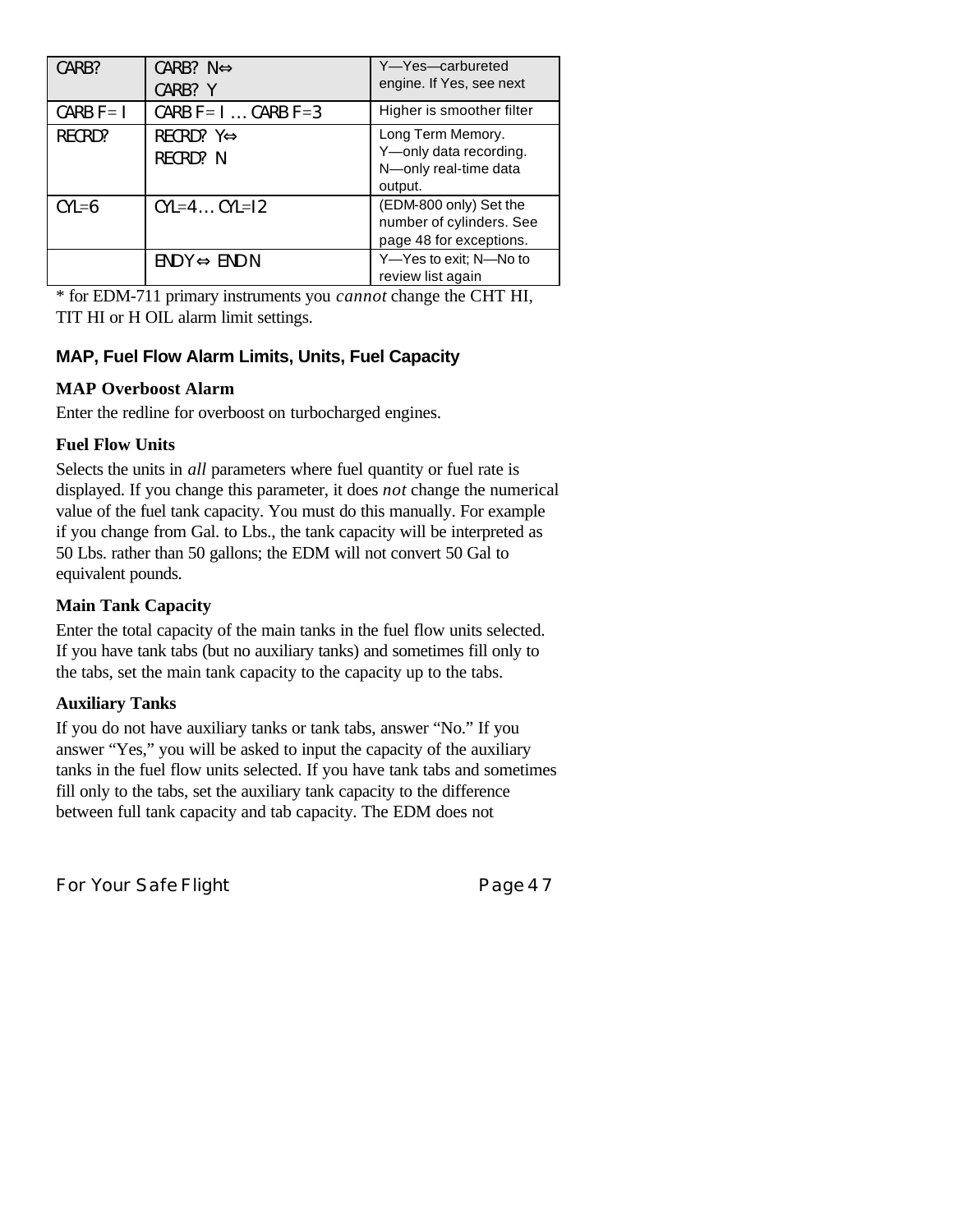differentiate fuel flow between the main and auxiliary tanks; it tracks only *total* fuel in the aircraft.

#### **Low Time Alarm Limit**

Select the value of the time remaining, in minutes, that triggers the alarm. Time remaining is calculated at the current fuel flow rate.

#### **Low Fuel Alarm Limit**

Select the value of the fuel remaining, in the selected fuel flow units, that triggers the alarm. Fuel remaining is calculated at the current fuel flow rate.

#### **Carburetor?**

Different response filters are used depending on whether your engine is carbureted or fuel injected. The filter for a carbureted engine has a slower response time to reduce sudden fluctuations in readings.

#### **Number of Cylinders**

This applies only to EDM-800. Set  $CYL = 4$  or 6 depending on your engine. Exceptions:

- 4 cylinder engine with dual (all-in-one) magnetos set to CYL= 8.
- 4 cylinder Laser ignition set to CYL=8.
- 6 cylinder Laser ignition set to CYL=l2.

Page 48 **Engine Data Management**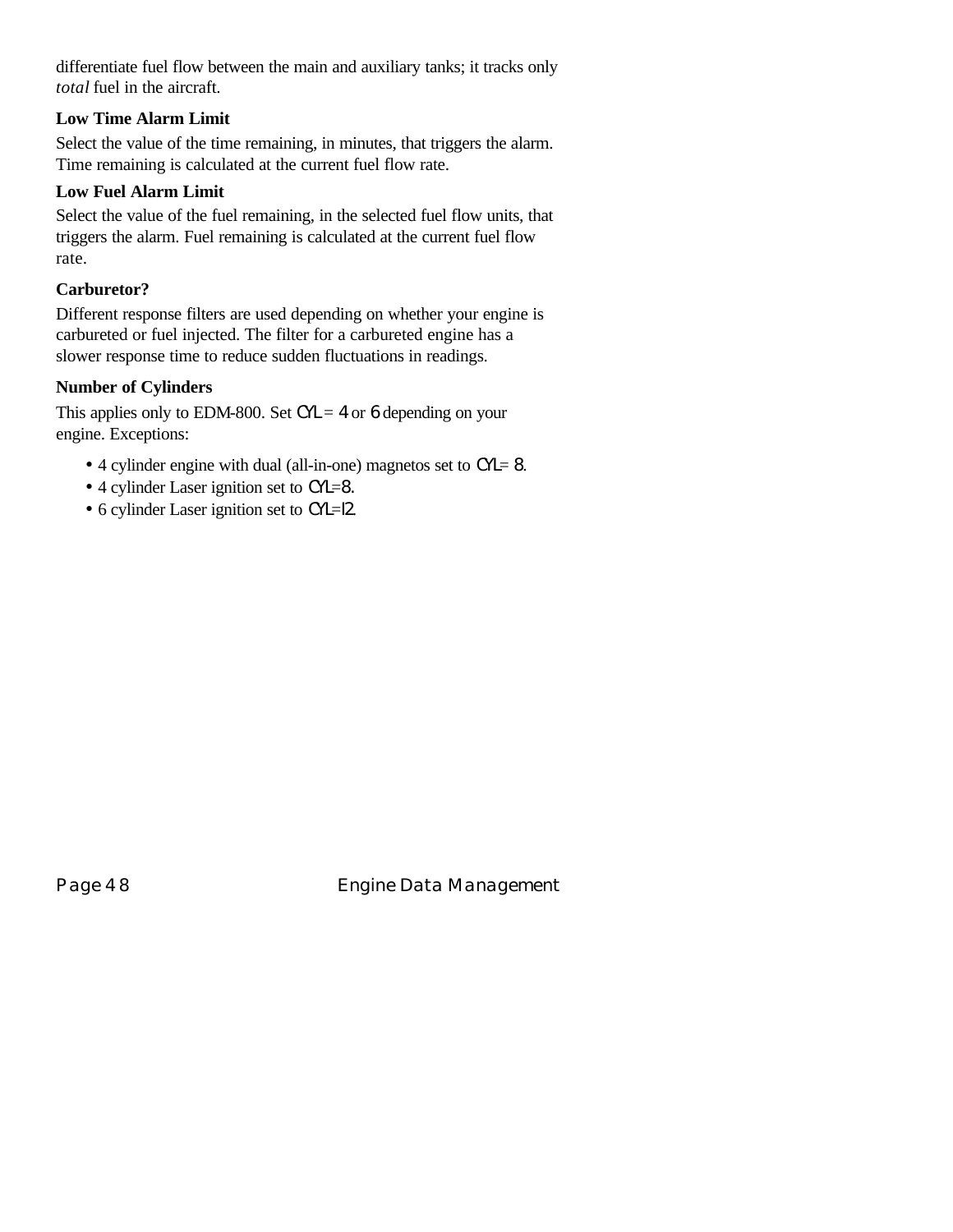# **Section 11 - Troubleshooting the EDM**

# **Common Misapplications**

Some of the more common misapplications made by first-time EDM users are presented here in an attempt to help you avoid similar problems.

| <b>Problem</b>                                           | <b>Situation</b>                                                                                                | <b>Correction</b>                                                                                                                                                |
|----------------------------------------------------------|-----------------------------------------------------------------------------------------------------------------|------------------------------------------------------------------------------------------------------------------------------------------------------------------|
| LeanFind finds a<br>"peak" too soon.                     | Failure to pre-lean before<br>performing LeanFind or<br>pausing while leaning.                                  | Continue to lean without<br>pausing. False peak will be<br>reset and LeanFind will<br>continue.                                                                  |
|                                                          | Leaning too slowly.                                                                                             | Lean more quickly.                                                                                                                                               |
| Peak not found                                           | Lean Find not activated<br>or stopping while leaning                                                            | Lean at the speed of<br>approximately 10°F per<br>second.                                                                                                        |
| Off-scale EGT bars,<br>too high or low                   | You forgot that you set<br>the EDM in the Normalize<br>view and later observe<br>off-scale EGT bar<br>readings. | The higher sensitivity $(10^{\circ}$<br>per segment) of the<br>Normalize view can quickly<br>go too high or low off-<br>scale with only small<br>changes in EGT. |
| No display of %HP                                        | Fuel flow not reading,<br>OAT not reading                                                                       | Fuel Flow reading and<br>OAT is required for HP.                                                                                                                 |
| RPM reads 2/3 of<br>correct value                        | 4 cylinder engine but set<br>to 6 cylinder.                                                                     | In pilot programming<br>change 6 to 4 cylinder.                                                                                                                  |
| <b>First cylinder to peak</b><br>is not the hottest      | This is normal. The first to cylinder peak is not<br>necessarily the hottest.                                   |                                                                                                                                                                  |
| <b>EGTs rise during</b><br>single magneto check          | This is normal, due to incomplete combustion<br>persisting longer.                                              |                                                                                                                                                                  |
| <b>EGTs not uniform</b><br>during low power<br>operation | This is normal. Fuel and air distribution is not optimal<br>at low power settings.                              |                                                                                                                                                                  |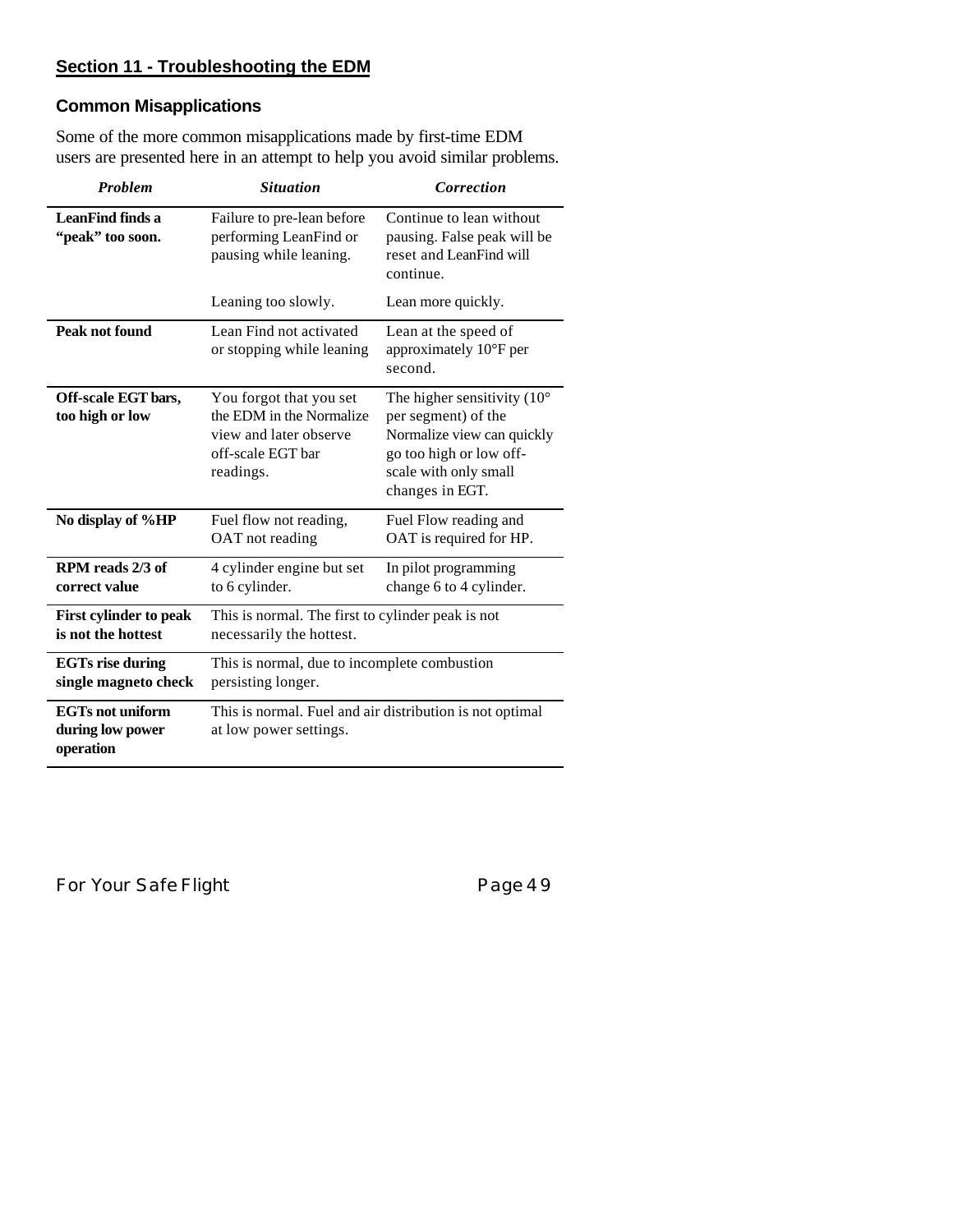# **Diagnostic Testing on Startup and During Flight**

When your EDM is first turned on, all digits light up for a few seconds, permitting you to check for non-functional segments. Then each column is self-tested in sequence while the EDM tests internal components, calibration and integrity of the probes. If a problem is found, it will be displayed as OPEN PRB or CAL ERR**,** followed by the name of the probe or channel.

| Display          | Channel       | Display          | Channel | Display          | Channel    |
|------------------|---------------|------------------|---------|------------------|------------|
| EGT I            | EGT#1         | CHT I            | CHT#1   | OIL              | Oil        |
| EGT <sub>2</sub> | $EGT$ #2      | CHT <sub>2</sub> | CHT#2   | TIT I            | TIT#1      |
| EGT <sub>3</sub> | $EGT \#3$     | CHT <sub>3</sub> | CHT#3   | TIT <sub>2</sub> | TIT#2      |
| EGT <sub>4</sub> | EGT H4        | CHT <sub>4</sub> | CHT#4   | CDT CRB          | CDT carb   |
| EGT <sub>5</sub> | $EGT \#5$     | CHT <sub>5</sub> | CHT#5   | <b>IND</b>       | <b>IAT</b> |
| EGT 6            | <b>EGT #6</b> | CHT <sub>6</sub> | CHT#6   | 0AT              | OAT        |

During flight, probes are constantly checked for inconsistent or intermittent signals. A faulty channel or probe encountered during start-up or during flight will be deleted from the sequence, producing a missing column or blank digital data.

# **Diagnostic Messages, Fuel Flow**

#### **Transducer diagnostics**

The following displays indicate a malfunction in the Fuel Flow Option transducer or associated electrical connections:

| 0.0 GPH | Zero's indicate Fuel flow is too low to register |
|---------|--------------------------------------------------|
| --- GPH | Dashes indicate No fuel flow transducer signals  |
| --- H.M | Dashes indicate No fuel flow transducer signals  |

Page 50 **Engine Data Management**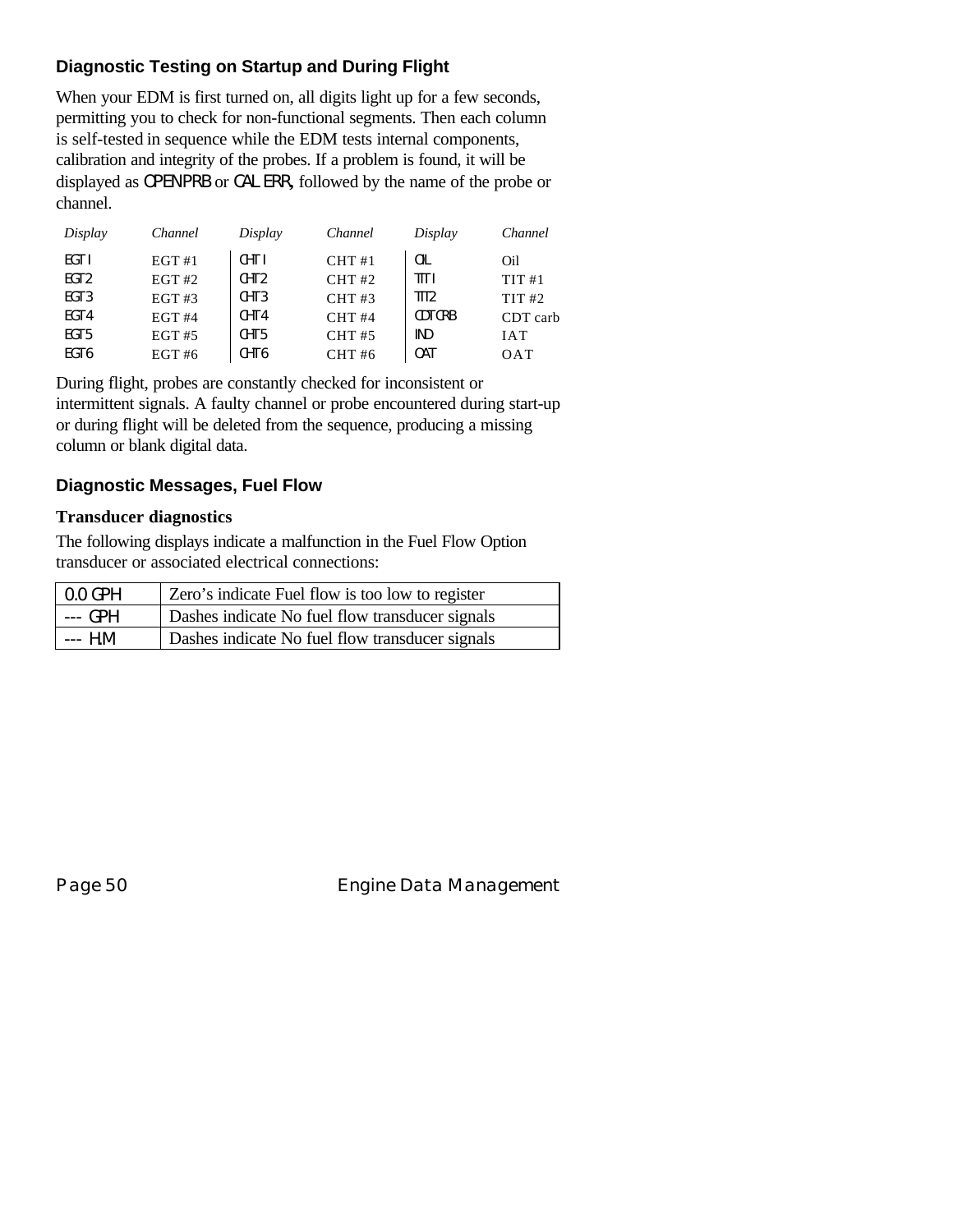#### **GPS Interface Diagnostics**

| Parameters REQ, RES, & MPG are all<br>missing from the scan.     | No communications from GPS receiver to<br>EDM. Possibly no connection or aircraft<br>GPS is off.                                                                     |
|------------------------------------------------------------------|----------------------------------------------------------------------------------------------------------------------------------------------------------------------|
| NO-COM message and parameters<br>$REQ, RES, \& MPG$ are missing. | Communications are received by EDM<br>and the Auto-Protocol setup is in<br>process. Verify correct output format<br>setup in GPS receiver; check GPS<br>connections. |
| NO-SIG message and parameters<br>REQ, RES, & MPG are missing.    | GPS receiver has insufficient signal for<br>valid data.                                                                                                              |
| NO-WPT message and parameters<br>$REQ & RES$ are missing.        | No waypoints are programmed into the<br>aircraft GPS receiver.                                                                                                       |
| ---REQ or ---RES message                                         | Your ground track is more than $\pm 70^{\circ}$ from<br>your course to the next GPS waypoint.                                                                        |

# **Section 12 - Appendices**

#### **Features and Benefits**

The EDM Engine Data Management system is the most advanced and accurate piston engine-monitoring instrument on the market. Using the latest microprocessor technology, the EDM will monitor up to twenty-four critical parameters in your engine, four times a second, **with a linearized thermocouple accuracy of better than 0.1 percent or 2 F°.**

As your built-in flight engineer, the EDM is constantly "red line" checking: all critical parameters are automatically checked four times a second, regardless of the current display status. Leaning is accomplished quickly and automatically using the LeanFind™ procedure. With the EDM it is now possible to have substantially more diagnostic information available to you in a timely and usable manner.

The real-time serial data port—a standard feature—permits you to record scanned parameters in real-time using a user-supplied Palm™ Computer or laptop PC.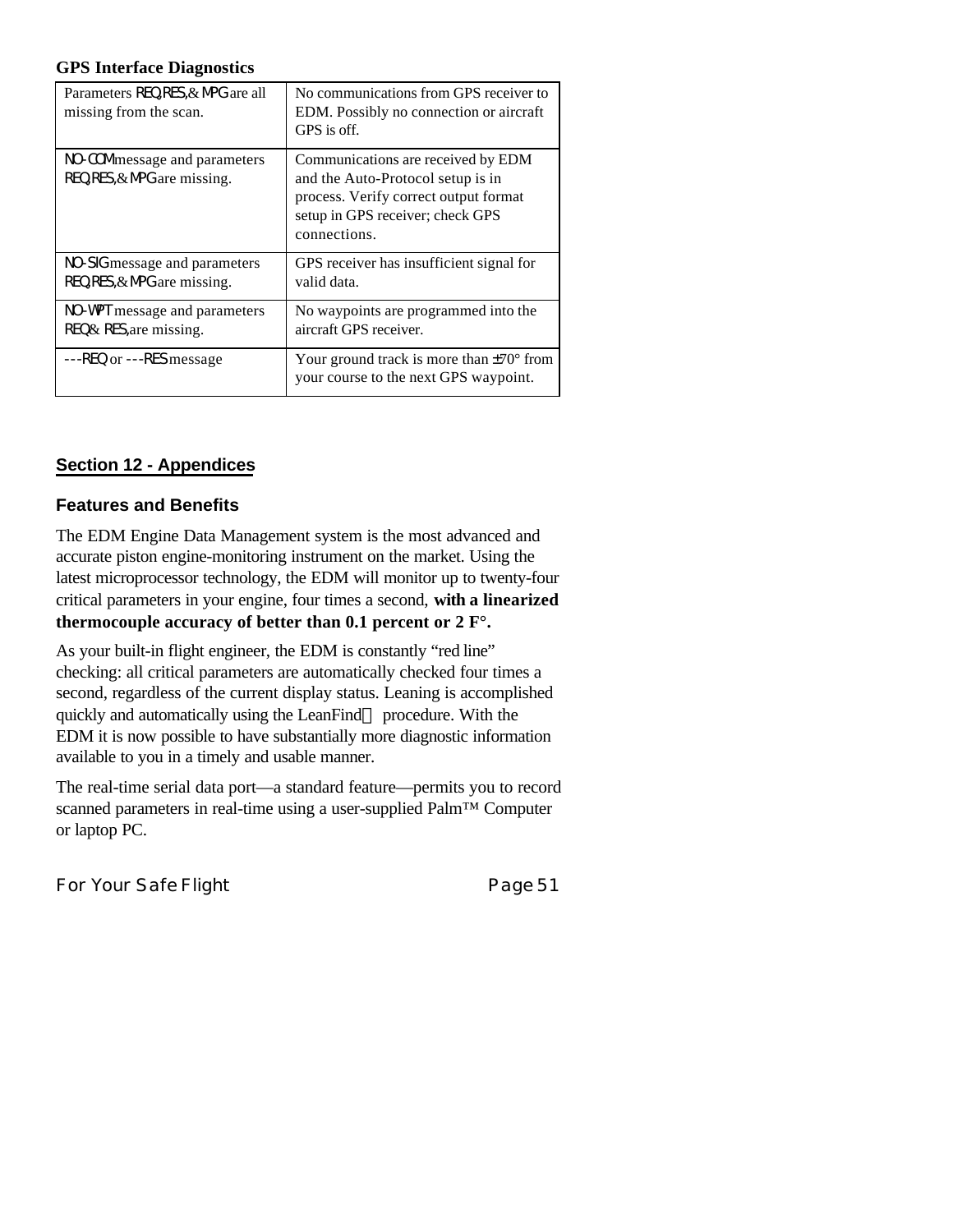#### **Benefits of Proper Mixture Control**

- Improved engine efficiency Reduced maintenance costs
- Greater fuel economy Reduced operating costs
- Smoother engine operation Proper engine temperatures
- Longer spark plug life Reduced engine vibration

#### **JPI Probes**

Temperature information processed by the EDM is captured by **fast response**, grounded *JPI* temperature probes, that accurately measure the small temperature changes—as small as 1°F—that occur during mixture adjustment.



# **Temperature and Mixture**

In a piston engine only a small portion of the energy from combustion produces movement of the piston during the power stroke. The majority of energy passes into the exhaust pipe as hot gasses. By monitoring the temperature of these exhaust gasses you will have an indication of the quality of the combustion process. Low compression, non-uniform fuel distribution, faulty ignition, and clogged injectors diminish the efficiency of the combustion process that generates power.

From the cockpit you can adjust the fuel/air ratio by a process called *leaning*. Retarding the mixture control changes the fuel/air ratio and hence the resulting Exhaust Gas Temperature (EGT).

The following figure depicts the mixture and temperature relationship.

Page 52 **Engine Data Management**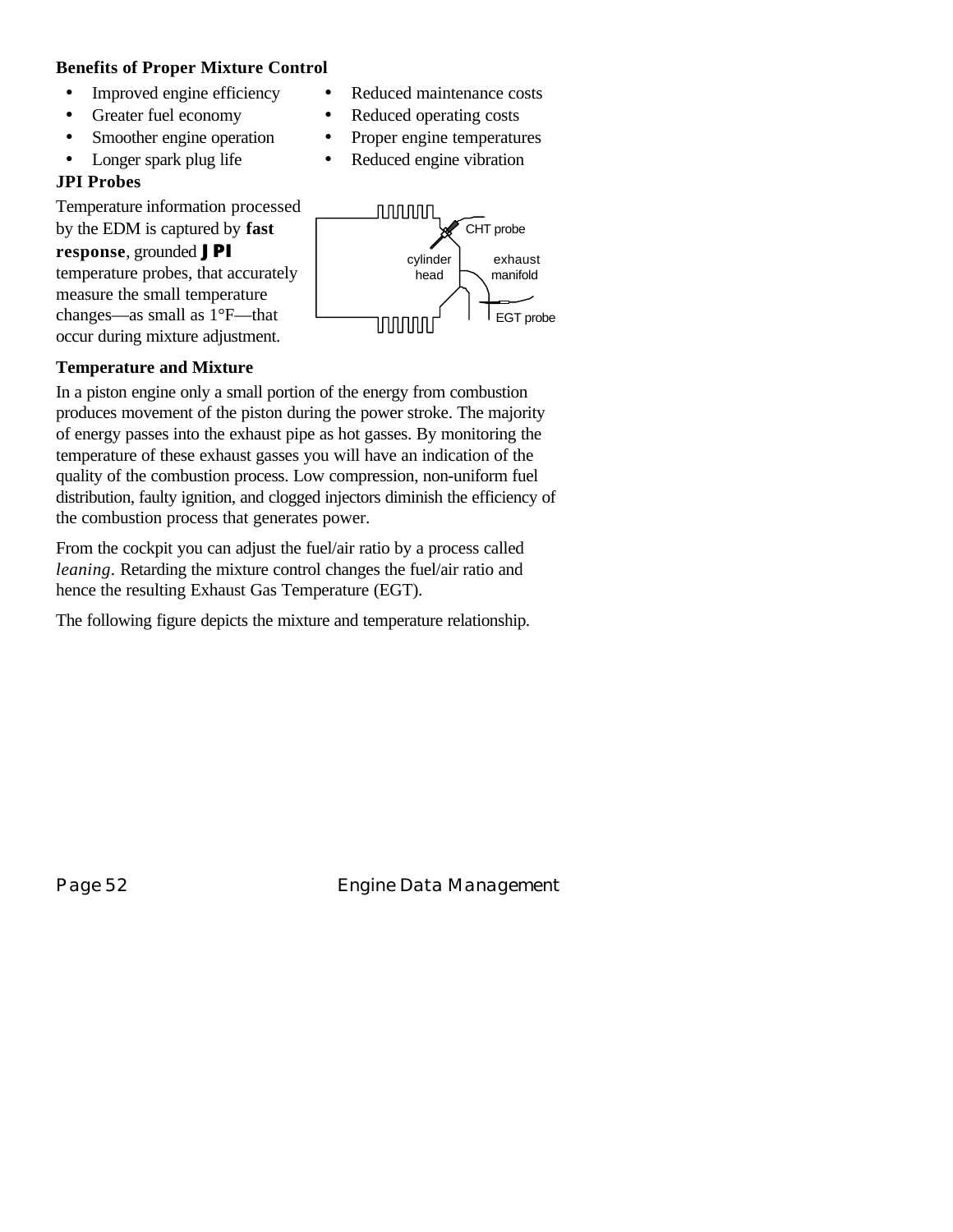

As the mixture is leaned, EGT rises to a peak temperature, and then drops as the mixture is further leaned. Peak *power* occurs at a mixture using more fuel than at peak EGT. Best *economy* occurs at peak EGT. Accurate leaning yields optimal engine temperatures. By being able to precisely adjust the mixture, your engine can produce either the best fuel economy or maximum power, whichever you choose.

A single EGT gauge merely gives you an average of each cylinder's temperature: some cylinders can be too rich, while others too lean. Variations produced by differences in fuel distribution, ignition, and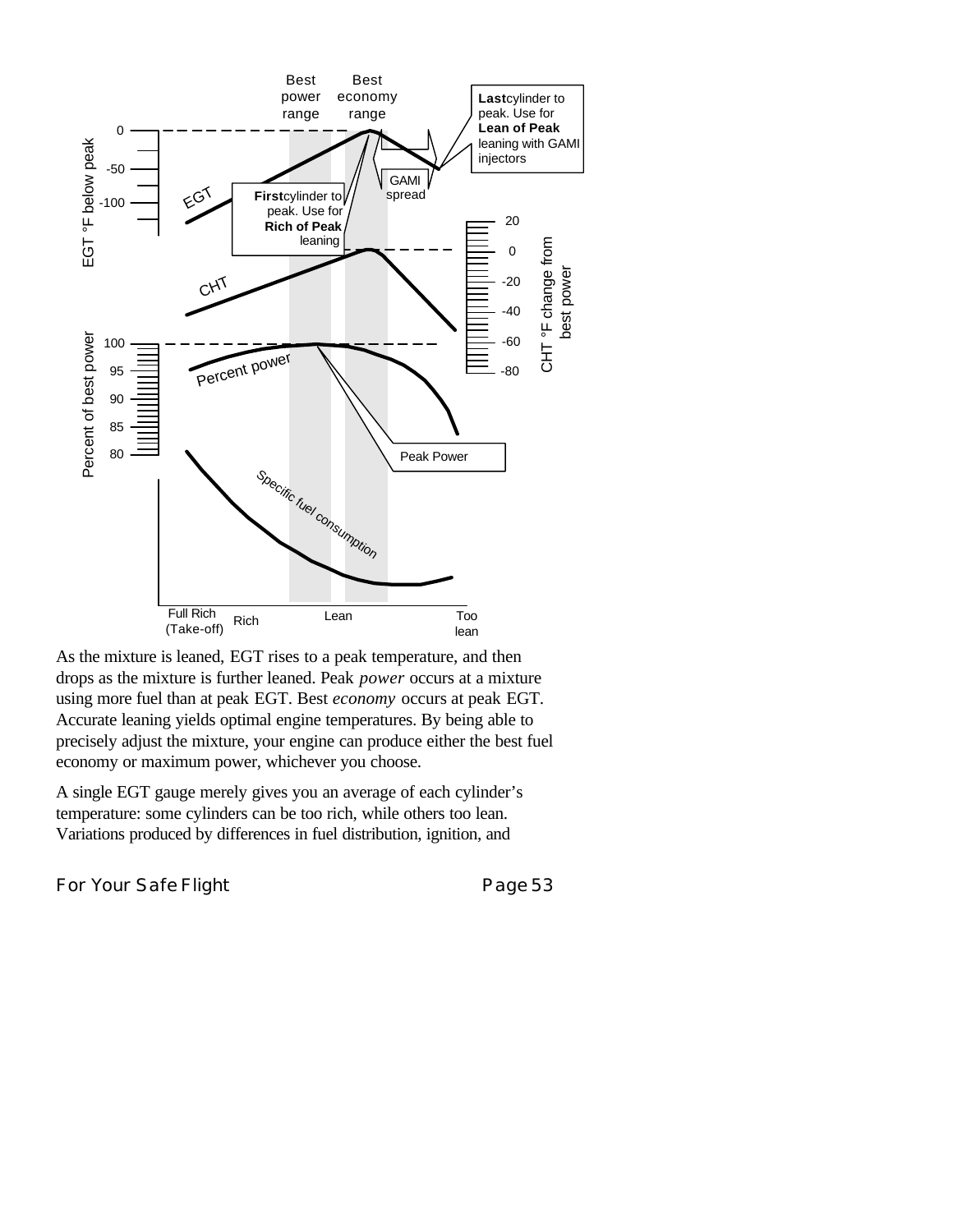compression will cause each cylinder to follow its own mixture and temperature relationship such that one cylinder will reach peak before another.

# **Shock Cooling**

Cooling the cylinders too fast can result in cracking and eventual failure. Lycoming Service Instruction 1094D (March 25, 1994) on *Fuel Mixture Leaning Procedures* **states:**

"At all times, caution must be taken not to shock cool the cylinders. The maximum recommended temperature change should not exceed 50°F per minute."

JPI checks shock cooling on all cylinders displaying the highest reading cylinder.

# **Navigation Data Formats**

Output of GPS; input to EDM. The EDM automatically configures itself for one of three industry standard data formats:

| Format                                         | <b>Baud</b> rate |                                                                                                                                                                                             |
|------------------------------------------------|------------------|---------------------------------------------------------------------------------------------------------------------------------------------------------------------------------------------|
| <b>NMEA-183</b><br>(Marine Nav<br>Data Format) | 4.800            | This is the format for most handheld GPS receivers.<br>Loran must have sentences RMA & RMB. GPS must<br>have sentences RMB & RMC.                                                           |
| <b>Aviation Data</b><br>Format                 | 9.600            | "Output sentence type 1" Required sentences are: A,<br>B, C, D, E, I and L first character identifier byte.<br>Sentence terminator may be either <cr><lf> or <cr><br/>alone.</cr></lf></cr> |
| Northstar<br>(Northstar<br>binary)             | 1.200            | M1 setup select "NO EXTENDED", "NAV ONLY"                                                                                                                                                   |

#### **Setting GPS-C Fuel Flow Communications Format**

| GPS-C | Input to GPS; output of EDM     |
|-------|---------------------------------|
| 0     | No fuel data output             |
|       | Garmin (Shadin Miniflow format) |
|       | Allied Signal (format B)        |
| 3     | Arnav/EI fuel data              |
| 4     | Allied Signal (format C) *      |

Page 54 **Engine Data Management**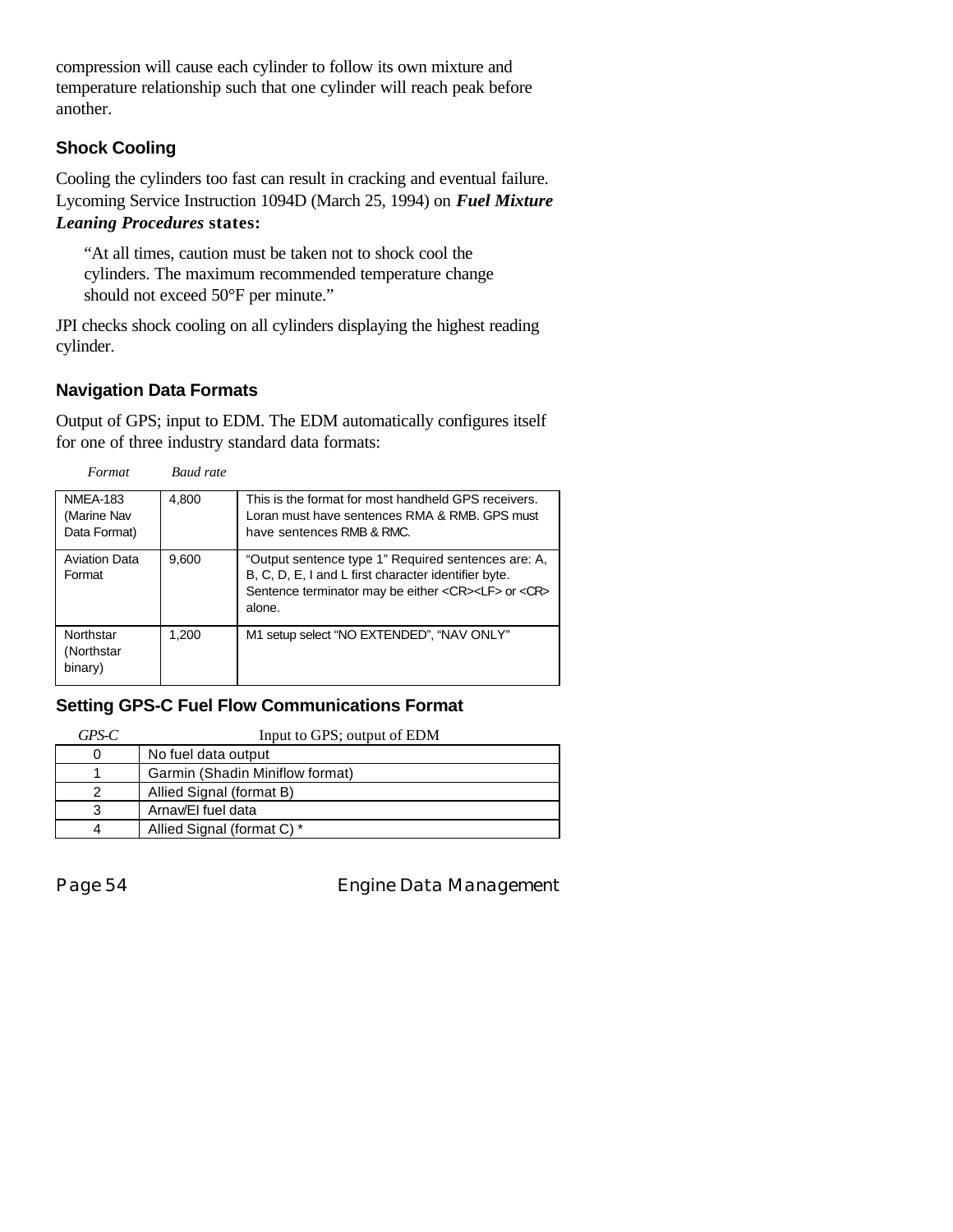| used)<br>'Not            |
|--------------------------|
| UPS/Garmin fuel/air data |

# **Option Connector Pin Assignments**

| P1 (upper) 25-pin connector    |               |                                |  | MAP-RPM 9-pin            |               |  | Fuel Flow Option |                      |  |  |
|--------------------------------|---------------|--------------------------------|--|--------------------------|---------------|--|------------------|----------------------|--|--|
| for 4 or 6 cylinder engines.   |               |                                |  | connector (EDM-800)      |               |  | 15-pin connector |                      |  |  |
| See installation manual for 7, |               |                                |  | 1  <del>2000</del>  4    | MAP conn.     |  |                  |                      |  |  |
| 8, 9 cylinder instruments      |               |                                |  | looking at the hole side |               |  |                  |                      |  |  |
| Pin no.                        | Pin           | Probe or                       |  | Pin no.                  | Function/     |  | Pin no.          | <b>Function</b>      |  |  |
|                                | no.           | function                       |  |                          | sensor pin    |  |                  |                      |  |  |
| yel 1                          | red 2         | OIL                            |  | grn 1                    | RPM sig /1    |  | $\mathbf{1}$     | <b>RS-232</b><br>out |  |  |
| yel 3                          | red 4         | IAT                            |  | blk 2                    | RPM grd /2    |  | $\overline{2}$   | <b>RS-232</b><br>in  |  |  |
| yel 5                          | red 6         | CARB (or<br>$CDT$ <sup>*</sup> |  | red 3                    | RPM pwr/3     |  | wht 4            | FF signal            |  |  |
| yel 14                         | red 15        | <b>OAT</b>                     |  | red 4                    | MAP pwr/3     |  | red 5            | FF power             |  |  |
| yel 16                         | red 17        | TIT                            |  | blk 5                    | MAP grd /1    |  | blk 6            | FF return            |  |  |
| yel 18                         | red 19        | $TIT-2$<br>$(2^{nd}$ TIT)      |  | 6                        | (not used)    |  | $\overline{7}$   | Switch<br>com        |  |  |
|                                | gry 12        | Remote<br>alarm                |  | $\overline{7}$           | (not used)    |  | 8                | Switch<br><b>EGT</b> |  |  |
|                                | red 13        | + Power                        |  | wht 8                    | MAP sig+ $/2$ |  | 9                | Switch<br><b>FF</b>  |  |  |
|                                | wht 24        | RS-232<br>data port            |  | grn 9                    | MAP sig-/4    |  | 11               | Remote<br>FF alarm   |  |  |
|                                | <b>blk 25</b> | Engine<br>ground               |  |                          |               |  |                  |                      |  |  |

\* Displays as CRB if IAT probe is not present; displays as CDT is IAT is present.

# **Navigation Data Ports for GPS Comm**

(These ports are completely independent of the EDM serial data output port.)

#### **Navigation Data (output of GPS; input to EDM)**

Compatible with RS-232, TTL, RS-423, RS-422 SDA.

Serial data format: 8 data, 1 start, no parity. Baud rates: 1,200, 4,800, or 9,600 depending on the GPS data output format. The EDM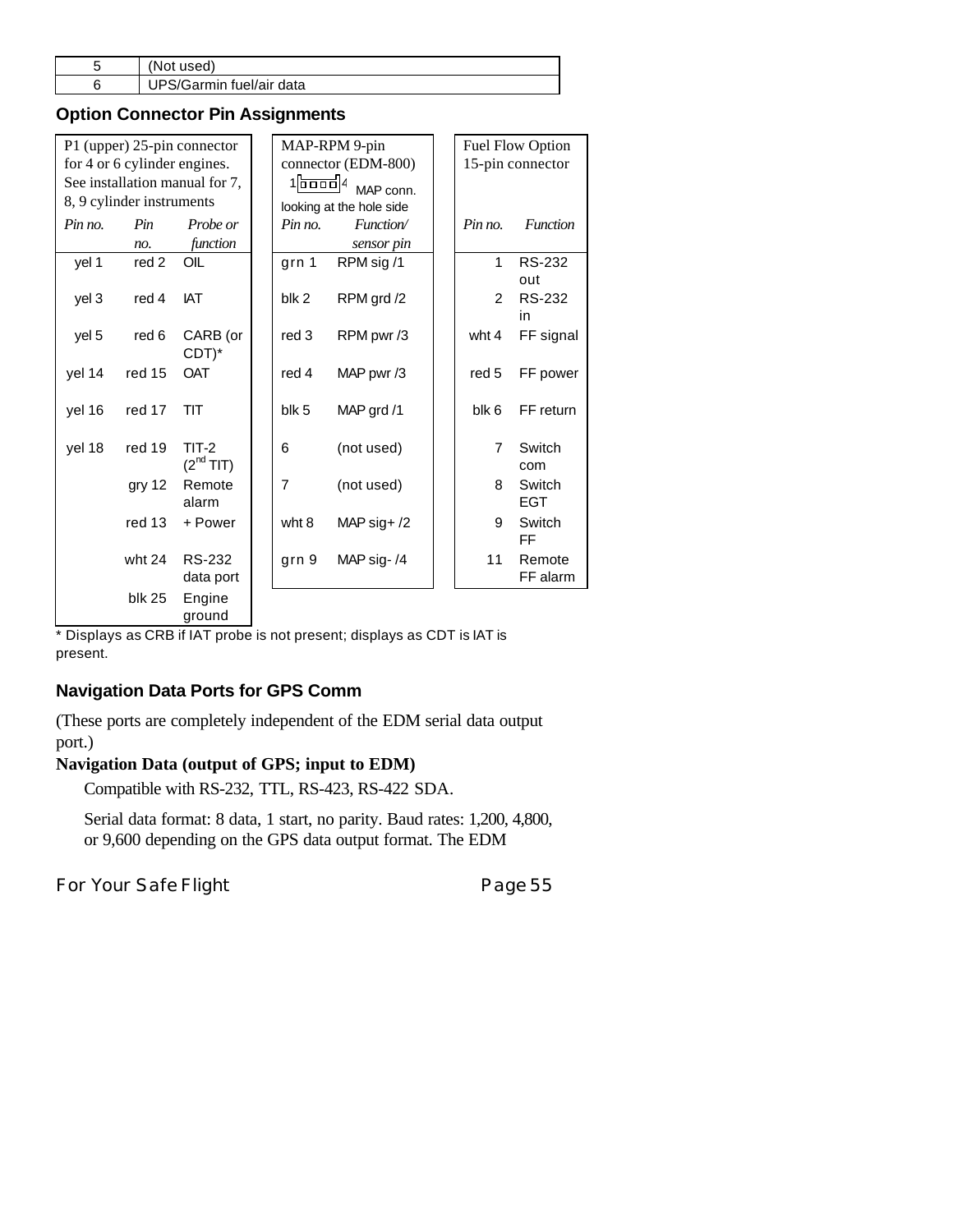automatically detects the GPS data output format and is independent of the GPS-C setting.

#### **Fuel Data (input to GPS; output of EDM)**

RS-232. Serial data format: 8 data, 1 start, no parity. Baud rate: 9,600.

Output format is determined by the GPS-C setting, but may be overridden by the GPS navigation format: If the EDM senses Northstar or NMEA-183 navigation data input, there will be no fuel data output.

# **Reference Reading**

You may wish to know more about the effect of engine operations on EGT and CHT. The reading list below provides general overviews as well as original references on topics that may be of interest.

# **General Overview**

These references are readily available to pilots and provide a readable source of general technical information.

- Teledyne Continental Motors, *Engine Operation for Pilots*, from the FAA Accident Prevention Program, FAA-P-8740-13.
- Editors of *Light Plane Maintenance* Magazine, *EGT Systems*, Belvoir Publications Inc., Greenwich, CT 06836. 1989.
- *Lycoming Flyer* Issue 53 dated January 93.

# **Technical Reviews and Original References**

For those pilots who have engineering backgrounds, the references listed below present the original research on the combustion process and represent the source documents for those with technical interests.

- A. Hundere, "Autogas for Avgas," *AOPA Pilot*, October, 1969.
- A. Hundere and J. Bert, "Pre-ignition and Its Deleterious Effects in Aircraft Engines," *SAE Quarterly Transactions*, Vol. 2, No. 4, pages 547-562, October 1948.

Page 56 **Engine Data Management**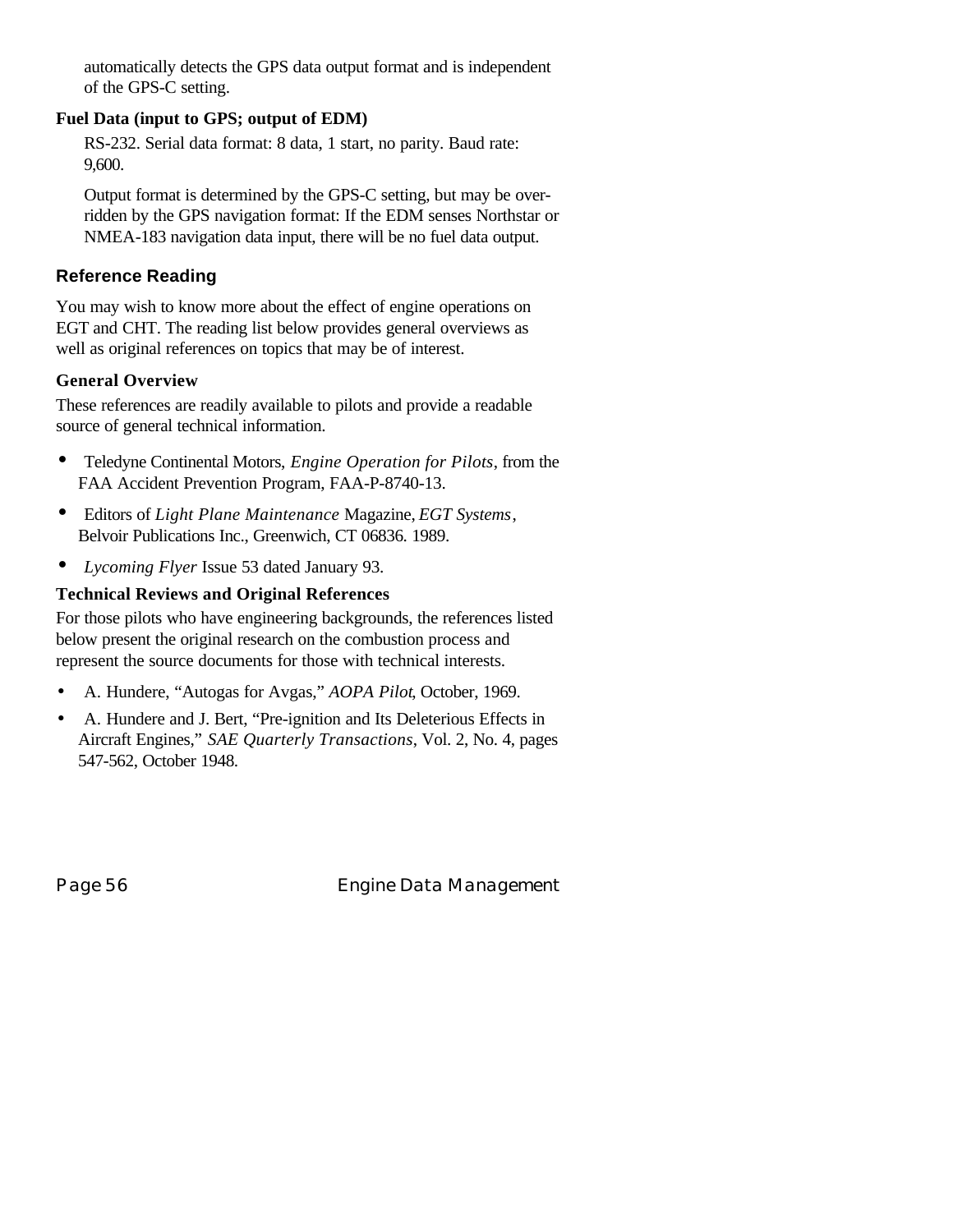# **Section 13 - Technical Support**

*JPI* offers both e-mail and telephone technical support. Have your model and serial number ready when you call. Call *JPI* for a return authorization number before returning any equipment.

# *J.P. INSTRUMENTS Inc.*

3185 B Airway Costa Mesa, CA 92626 800 345-4574

www.jpinstruments.com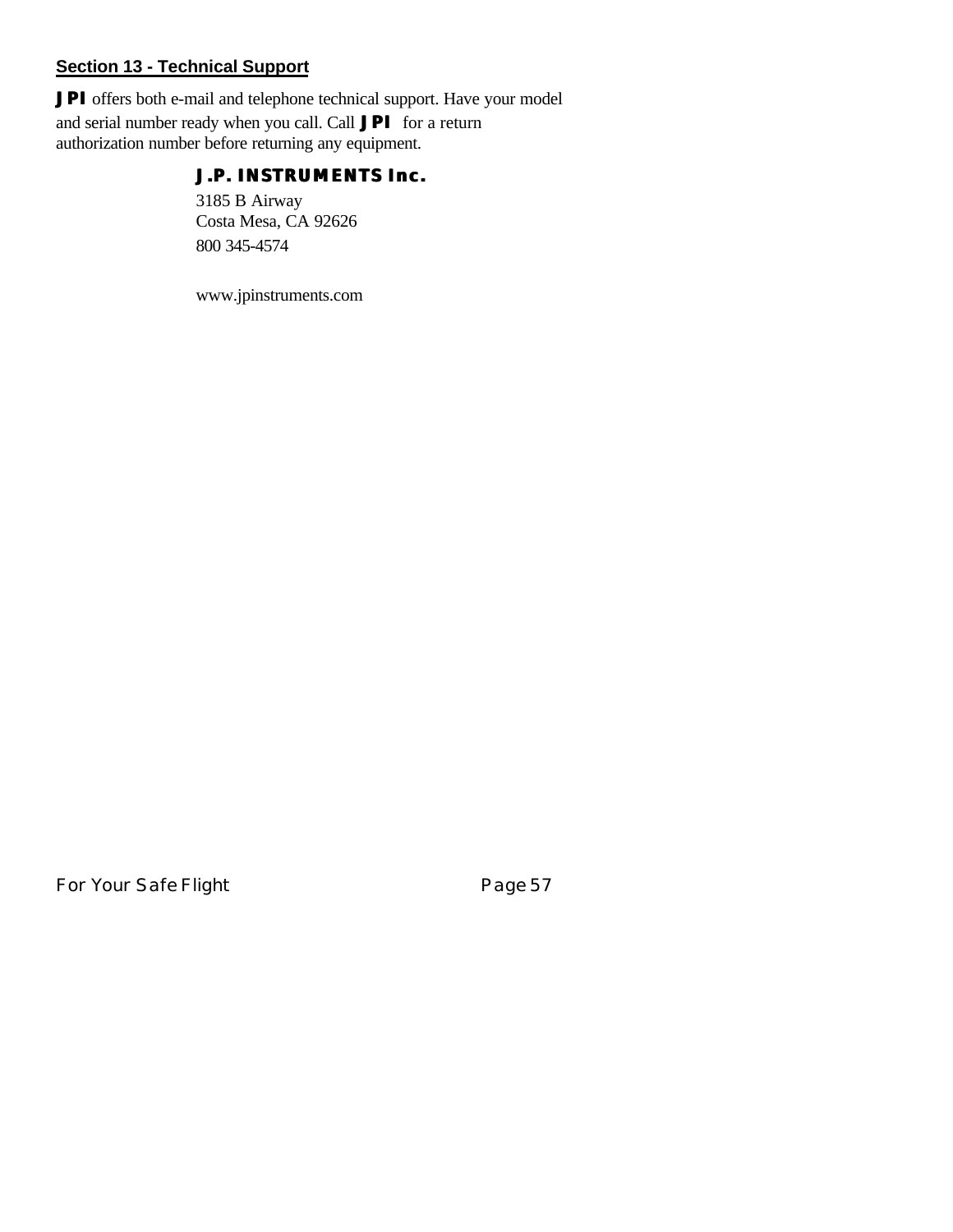# **Limited Warranty**

J.P. Instruments Inc. (JPI) warrants all parts in your new EDM to be free from defects in material and workmanship under normal use. Our obligation under this warranty is limited to repair or exchange of any defective part of this unit if the part is returned, shipping prepaid, within two years for electronics and one year for probes from the date of original purchase. Installation labor is the responsibility of the aircraft owner. Homebuilt aircraft warranty starts when the aircraft is certified for flight. Replacement parts carry a warranty for the balance of the warranty period.

Under this warranty, JPI is not responsible for any service charges, including removal, installation, nor any other consequential damages. JPI incurs no obligation under this warranty unless a Warranty Registration Certificate describing the warranted product has been completed and mailed to JPI with all information requested.

This warranty is void on any product which has been subject to misuse, accident, damage caused by negligence, damage in transit, handling or modification which, in the opinion of JPI, has altered or repaired the product in any way that effects the reliability or detracts from the performance of the product, or any product whereon the serial number has been altered, defaced, effaced or destroyed.

This warranty is in lieu of all other warranties expressed or implied and other obligations of liability on JPI's part, and it neither assumes nor authorizes any other person to assume for JPI any other liability in connection with the sale of JPI products.

To initiate this warranty, the aircraft owner must submit a completed Data Logging Worksheet to JPI. Upon receiving a completed worksheet, JPI will initiate the warranty from the date of original purchase. Any replacement parts carry a warranty that extends for the balance of the period of the original warranty. For homebuilt aircraft the warranty starts when the aircraft is certificated for flight and noted on the warranty card.

| A/C N |      |     | Make      |    | Model<br>Engine |    |    |    |     |     |            |
|-------|------|-----|-----------|----|-----------------|----|----|----|-----|-----|------------|
|       |      |     | EGT / CHT |    |                 |    |    |    |     |     | <b>RPM</b> |
| Date  | Tach | Alt | #1        | #2 | #3              | #4 | #5 | #6 | TIT | DIF | <b>MP</b>  |
|       |      |     |           |    |                 |    |    |    |     |     |            |
|       |      |     |           |    |                 |    |    |    |     |     |            |

EDM-700 Data Logging Worksheet

Page 58 **Engine Data Management**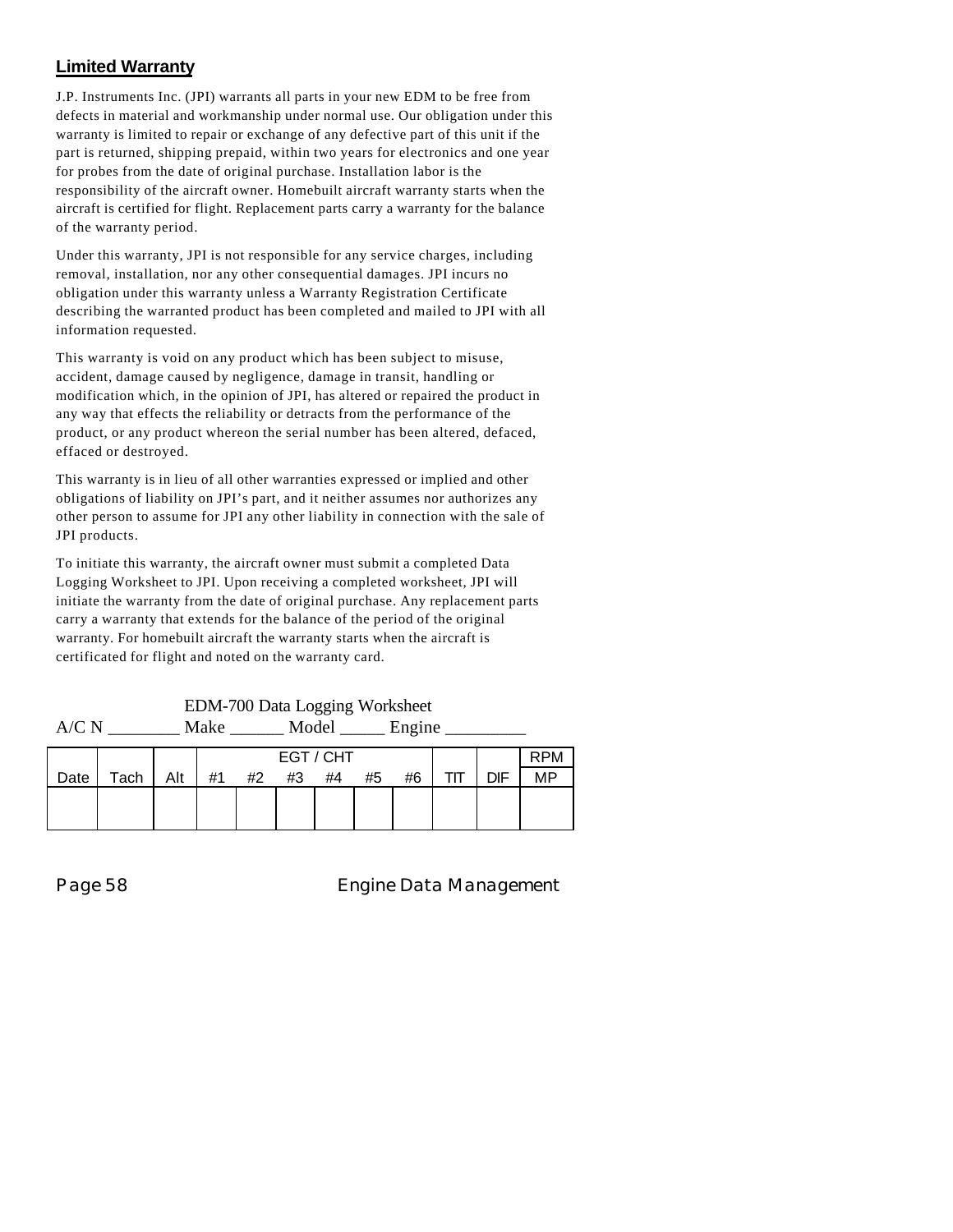#### A

Accumulate, 37, 41 total, 29 Adapter probe, CHT, 7 Adding fuel, 28 Adjusting K-factor, 40 OAT, 36 TIT, factory original, 39 Alarm limits changing, 43 factory defaults, 42 fuel flow, 45 Alarms, 17 Display Lights, 19 low fuel, 45 priority, 18 resetting, 17 ALL, 33, 37 select switch, 25 Allied Signal, 52 Arnav, 52 Automatic mode, 25 AUX, 44 Auxiliary tanks, 45 Avgas, 18 Aviation data format, 52

#### B

Bar graph, 20 column resolution, 22 EGT, 22 Baud rate, 53 Blinking display, 12, 17, 18 Brightness, display, 23 Buttons front panel, 23

For Your Safe Flight **Page 59** 

#### C

CAL ERR, 48 Calibration horsepower, 37 internal self test, 48 K-factor, 40 MAP, 38 OAT, 36 TIT, factory original, 39 Capacity, fuel tank, 28 CARB?, 44 Carburetor, 46 ice, 9 temperature, 27, 30 Celsius display indicator, 21 engine temperatures, 44 OAT, 36 Changing alarm limits, 43 CHT missing segment, 22 probe, 7, 50 too high or too low, 7, 10 CLD. See Shock cooling Climb, 6 Combustion, 18, 50, 54 Compression, 9, 50 high, 18 low, 8 Compressor discharge temperature, CDT, 27, 30 Connector option pins, 53 Cooling. See Shock cooling Cowling, obstruction, 9 Cruise, 6 Custom programming, 35 alarm limits, 42 fuel flow option, 39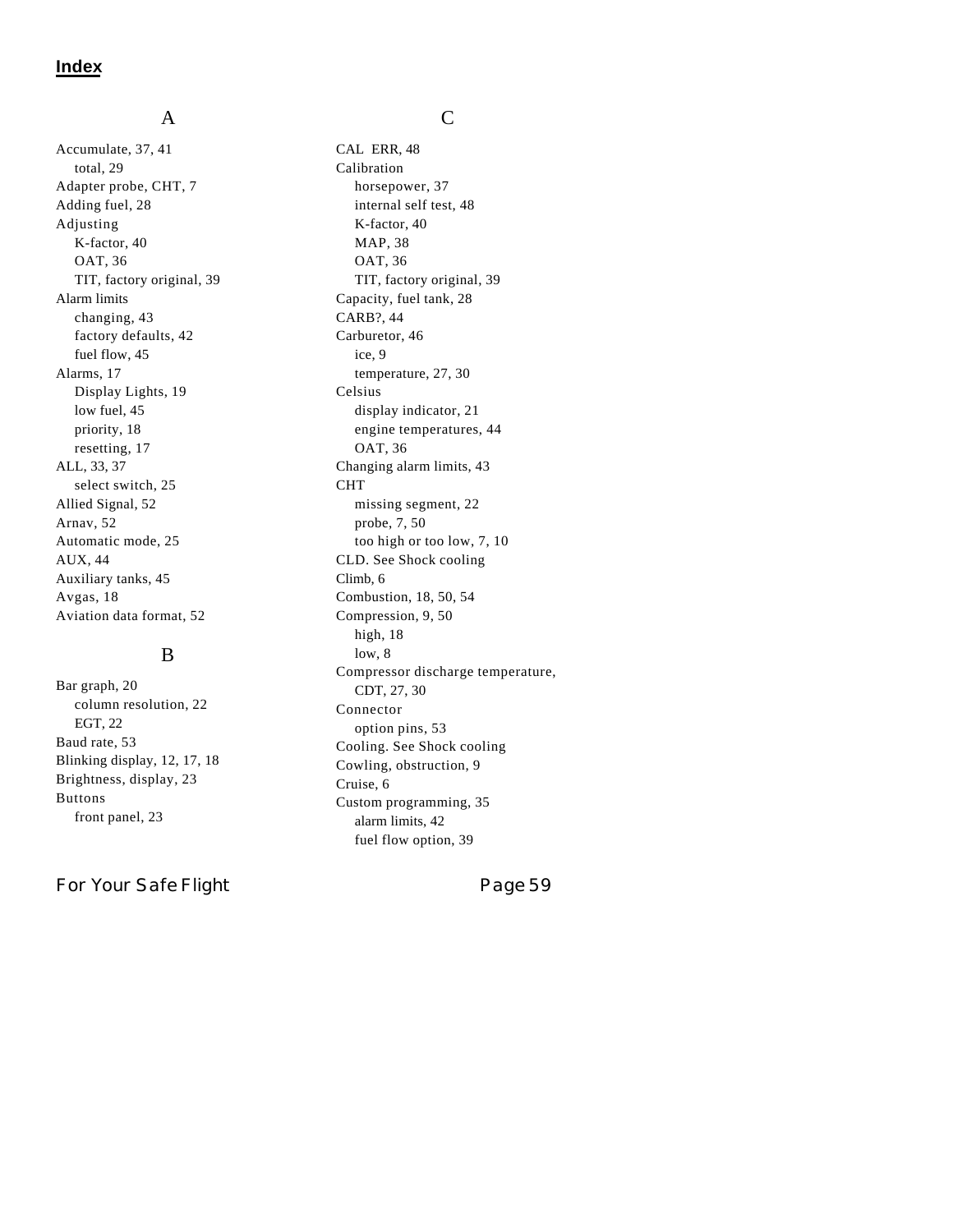Long Term Memory Option, 42 Cylinder numbers, 21

#### D

Data GPS formats, 52 ports, GPS, 53 Default alarm limits, 42 Defueling, 28 Delta EGT, 15 Descent, 6 Detonation, 10, 18 Diagnosing engine problems, 39, 42 Diagnostic fuel flow messages, 48 GPS interface messages, 49 self test, 48 DIF, 17, 27, 30, 44 Dimming, display, 23 Display, 20 analog, 20 digital, 22 flashing, 12, 17, 18 Dot index, 22 Downloading recorded data, 33 DUMP?, 33 Dumping recorded data, 33

#### E

Economy, best, 51 EDM-711, 19 EGT alarms, 17 loss, 8 probe, 50 resolution, display, 36 select switch, 24 too high, 8, 47 too low, 9, 47 Electronics International, 52 Engine

diagnosis chart, 8 limits, normal, 7 run-up, 6 Enunciator, alarm, 17 Exclude parameters, 25 Exhaust leak, 6, 10 EzCapture™, 33 EzPalm™, 32 EzSAVEP™, 32

#### F

Factory default alarm limits, 42 Factory original TIT probe, 39 Fahrenheit display indicator, 21 engine temperatures, 44 OAT, 36 Failure to pre-lean, 47 FF, select switch, 25 Fill options, 28 FILL? N, 27 FILL+, 28 First cylinder to peak, 13 Flashing segment, 22 Flashing display, 12, 17, 18 Flat EGT response, 10 Fouled spark plugs, 21 Fuel accumulate, 29 adding or filling, 28 auxiliary tank capacity, 45 capacity, 28, 45 injectors, 10 injectors, clogged, 6, 9, 50 Octane, 10 pump, 10 remaining, 30 required, 30 reserve, 30 resetting fuel used, 29

Page 60 **Engine Data Management**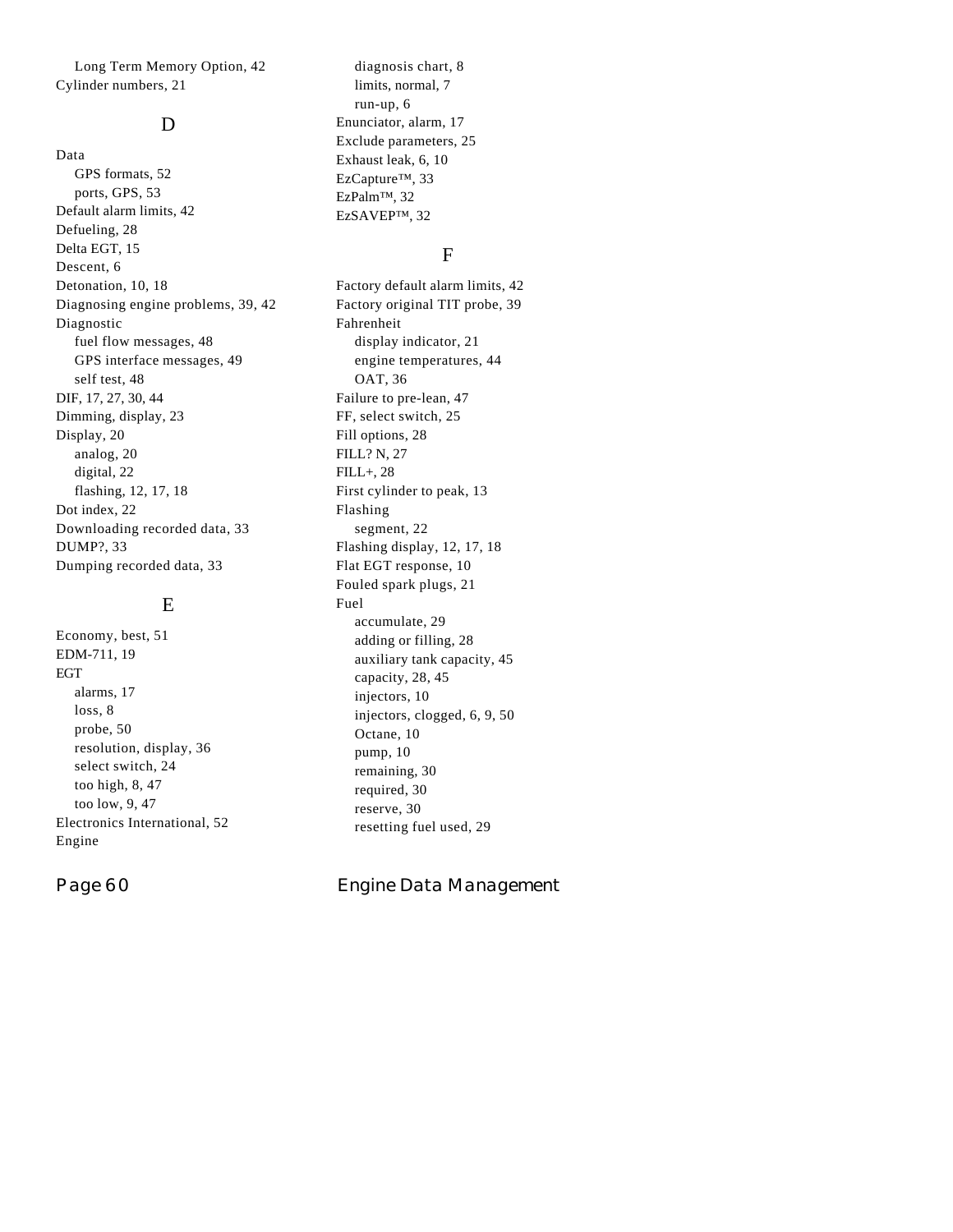start up, 27 tabs, tank, 45 tank capacity, 28, 45 used, 30 Fuel flow alarm limits, 45 connector, 53 diagnostics messages, 48 units, 45 Full throttle, 6

#### G

Gallons per hour, 30 GAMI, 10, 12, 16 Gasket probe, 7 Gasket, manifold, 6, 10 GPH, 30 GPS comm settings, 42 constant, 37 data formats, 52 data ports, 53 GPS-C, 37 interface diagnostics, 49

#### H

H.S, 30 Hastaloy, 17 HBAT, 44 HCHT, 44 HOIL, 44 Holding a button, 2, 23 Horsepower constant setting, 36, 37 Horsepower constant, 37

#### I

Ice, carburetor or induction, 9 Ignition, 10 timing, 8

For Your Safe Flight **Page 61** 

Include parameters, 25 Index dot, 22 Indexing rate, 39 sequence, 30 Induction, 9 air temperature, IAT, 27, 30 Informing the EDM-700 startup fuel, 27 Injectors. See Fuel, injectors Intake valve, 8

#### K

K-factor changing, 36, 41 determing, 40 KPH, 30

#### L

LBAT, 44 Leak manifold, 10 Leak, manifold, 6 Lean of Peak, 16 Lean of Peak Leaning, 16 Leanest cylinder, 12 LeanFind button, 2, 24 mode, 11 procedure, 12 Leaning, 50. See also, LeanFind by TIT, 16 pre-leaning, 13 too quickly, 47 LF. See LeanFind Lights Alarm Display, 19 ListFunctions button, 2 LOIL, 44 Long Term Memory Option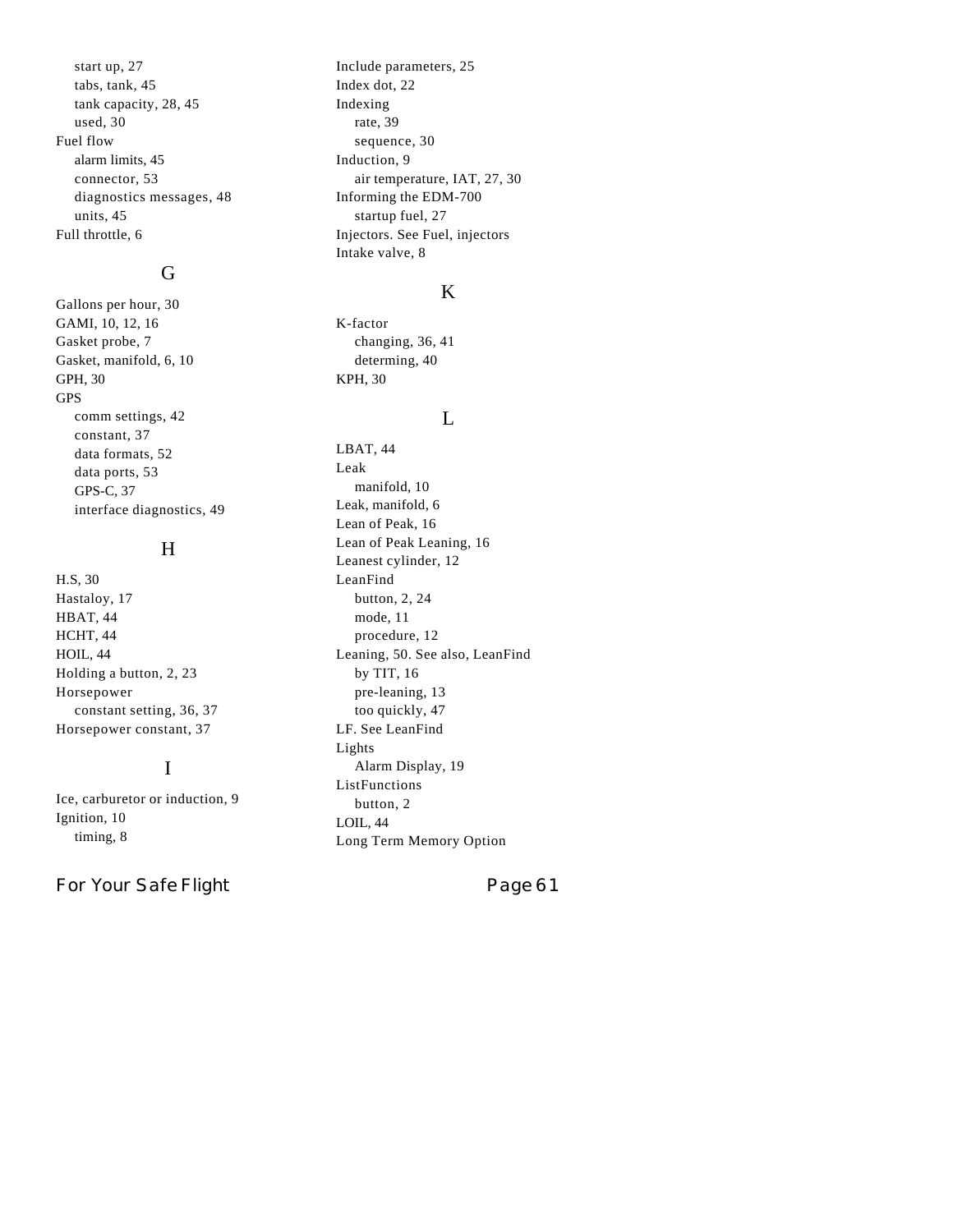mark, 31 operation, 31 Lotus 123, 31 Low fuel alarm, 45 LPH, 30

#### M

Magneto check, 6 MAIN, 44 Manual mode, 26 MAP, 30, 36, 44, 45 calibration, 38 Mark, 31 Methods leaning, 11 Miles per gallon, 30 Misapplications, 47 Missing column, 8 segment, 22 Mixture, 13, 50 best economy, 51 best power, 51 Modes, 25 MPG, MPK, MPL, MPP, 30 MS Excel, 31

# N

Nautical miles per gallon, 30 Navigation data formats, 52 NEW, 33, 37 NMEA-183, 52 NO COM, 49 NO SIG, 49 NO WPT, 49 Normal engine limits, 7 Normalize view, 21 Northstar binary format, 52 NRM, 20

#### O

OAT calibration, 36 F or C, 36 Octane, 10 OFF, 17, 43 Off-scale EGT bars, 47 Oil flashing segment, 22 missing segment, 22 OIL, 27, 30 Oil temperature, 27, 30 OPEN PRB, 48 Operation fuel flow option, 27 temperature scanner, 19 Option connector, 53 Outside air temperature. See OAT

#### P

Palm Computer, 32 Panel Alarm Display, 19 Parameter indexing, 27, 30 Peak EGT, 13 PEAK EGT, 12, 14 Percent HP, 22 Percentage view, 20 Pilot programming, 35 alarm limits, 42 data recording, 42 fuel flow option, 39 Pin assignments, option connector, 53 Power, best, 51 PPH, 30 Pre-ignition, 9, 18 Pre-leaning. See Leaning, preleaning Primary Alarm Display, 19

Page 62 **Engine Data Management**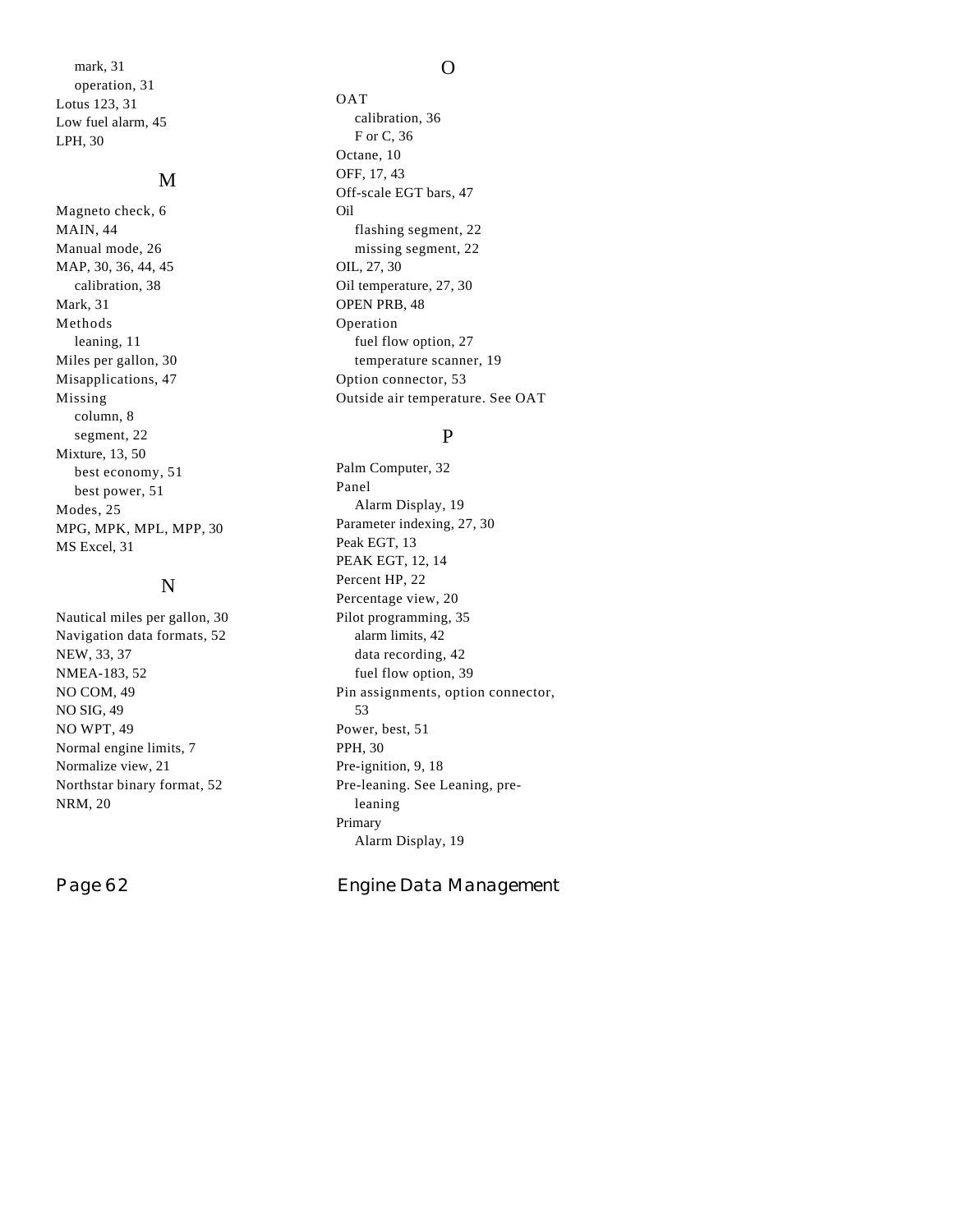Priority, alarm, 18 Product support, 55 Programming, 35 alarm limits, 42 data recording, 42 fuel flow option, 39

#### R

Range, normal temperature, 7 Rate baud, 53 fuel flow, 29, 30 indexing, 39 shock cooling, 6 Real-time, 45 Record, on, off, 45 Recording. See Long Term Memory Option RECRD?, 45 Red line, 7 Reference reading, 54 REM, 30 Removing fuel, 28 REQ, 30 RES, 30 Reset alarm limits, 43 alarms, 17 fuel used, 29 Resolution, EGT display, 36 Rich of Peak, 10 Rough engine, 8 RPM, 22, 30, 36, 37, 47 RS-232, 53 Run-up, 6

### S

Scanning. See Indexing Segment flashing, 22 Select switch, 24

For Your Safe Flight **Page 63** 

Self-test, 48. See also Diagnostic Setting the K factor. See Fuel Flow Setup, 35 alarm limits, 42 fuel flow option, 39 Long Term Memory Option, 42 Shadin Miniflow, 52 Shock cooling, 6, 7, 26, 27, 52 SNAP, 31 Spark plug fouling, 6, 8, 21 Startup diagnostics, 48 fuel, 27 STEP button, 23 Stuck valve, 8 Switch, select, 24

#### T

Tabs, tank, 45 Take-off, 6 Tanks, fuel capacity, 28, 45 tabs, 28, 45 Tapping a button, 2, 23 Technical support, 55 Test, self, 48 Time to empty, 30 Timing, ignition, 8 TIT, 16, 27 factory original probe, 39 missing segment, 22 Toggle, N, P, 21 Top fuel tanks. See Fill Total fuel, 29 used, 30 Transducer, fuel flow, 29 Transferring recorded data, 33 True EGT, 15 Turbocharged Engines, 16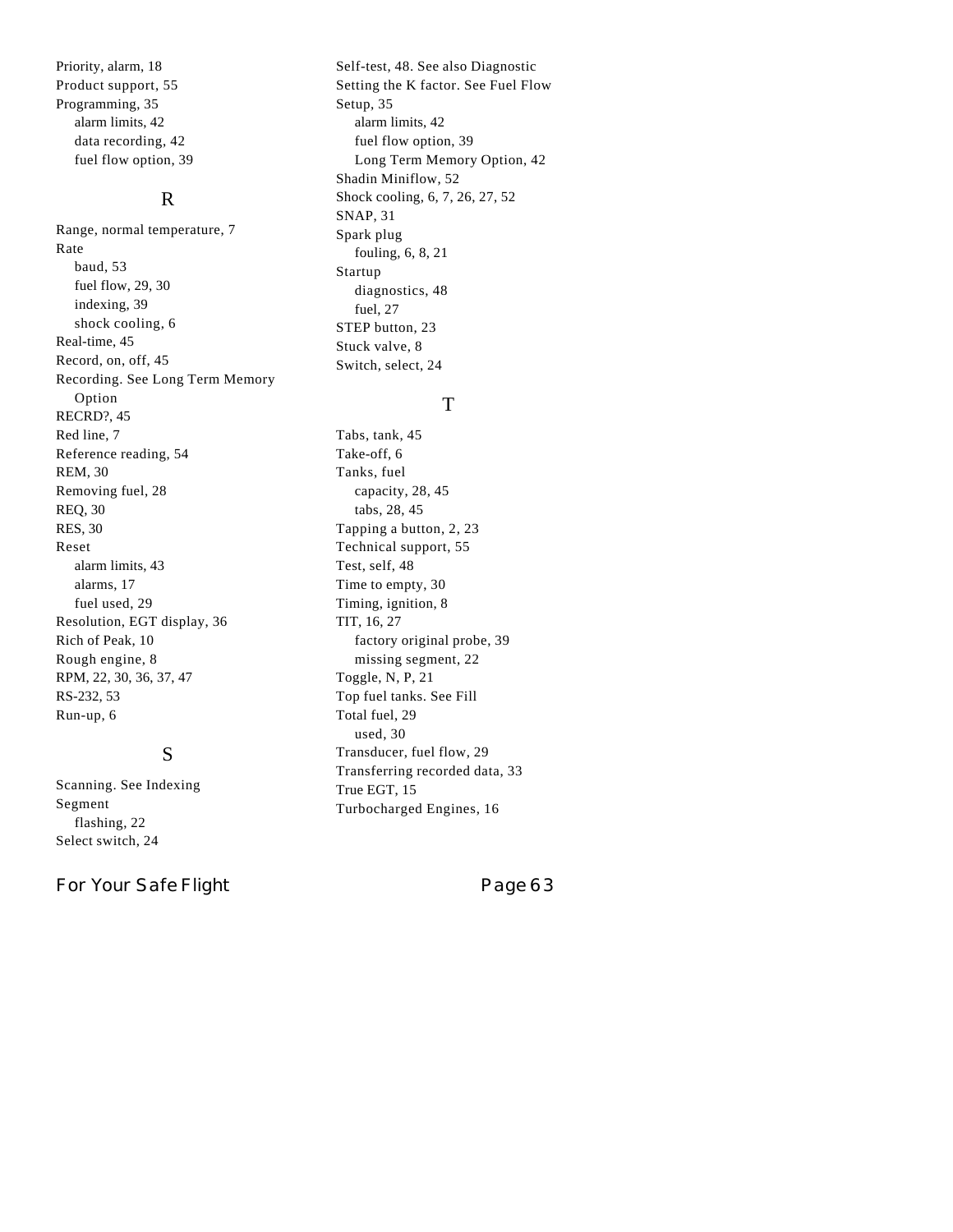# U

Uniform, CHT, EGT not, 9 Units, fuel flow, 45 USD, 30

# V

Valve lifter, 8 stuck, 8 Vapor, 10

#### View

change diagram, 24 normalize, percentage, 20 Voltage, 27, 30

# W

# Z

Zeroing fuel used, 29

Warranty, 56

#### **Notes**

Page 64 **Engine Data Management**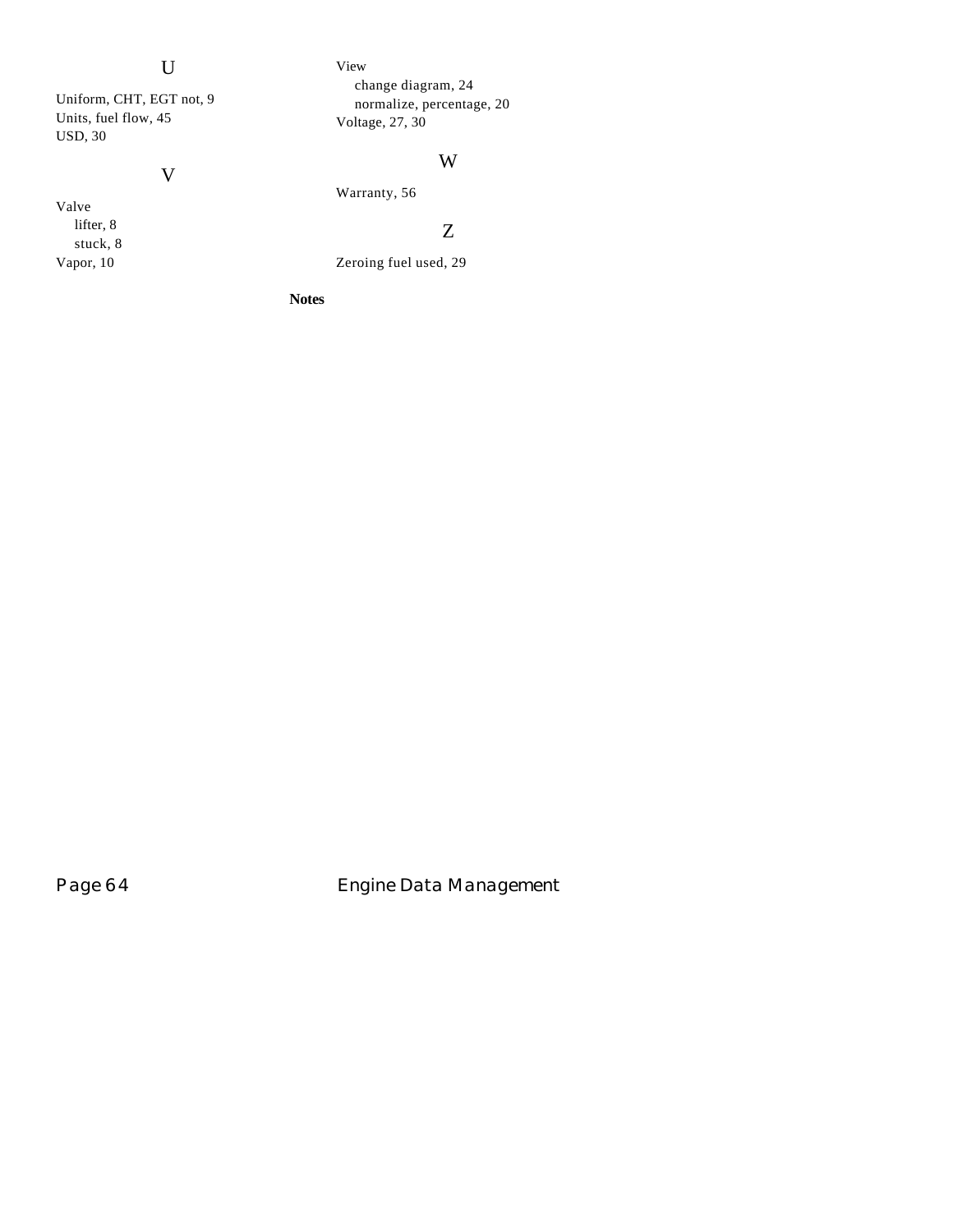#### **Normalize View**

• Hold LF for three seconds.

#### **Percentage View**

• Hold LF for three seconds.

#### **Automatic Scan**

- 1. Tap LF.
- 2. Tap STEP.

#### **Exclude Parameter in Automatic Scan (except EDM-711)**

- 1. Tap STEP to index to the parameter to exclude.
- 2. Tap both STEP and LF.
- 3. See decimal point before parameter name to exclude.

#### **Change Indexing Rate**

- 1. Hold both STEP and LF until the display shows PROGRAM, followed by FUEL?N.
- 2. Tap STEP and see RATE 4.
- 3. Tap LF to change the number: 1 through 9 is the pause time during automatic indexing. 0 sets to never index (except EDM-711).
- 4. Tap STEP until you see END Y, then tap STEP to exit

#### **Mark Data in Memory**

• Tap LF twice.

#### **Reset Fuel Used**

- 1. Tap STEP and see USD.<br>2. Hold both STEP and LF
- 2. Hold both STEP and LF until the display shows .0 USD

#### **Transfer Data in Memory**

- 1. Connect Palm Computer to the EDM serial port.
- 2. Hold both STEP and LF until the display shows PROGRAM, followed by FUEL?N.
- 3. Tap STEP a few times until you see DUMP? N.
- 4. Tap LF until you see DUMP NEW or DUMP ALL.
- 5. On the Palm Computer tap EzPalm, then tap EzCapture.
- 6. On the EDM tap STEP to transfer. (to abort hold STEP and LF for 5 seconds).
- 7. On the Palm Computer close the file with today's date.
- 8. Tap STEP to exit.

#### **Totalize Fuel Used**

- 1. Hold both STEP and LF until the display shows PROGRAM, followed by FUEL?N.
- 2. Tap STEP a few times until you see ACCUM?N.
- 3. If you want accumulate the fuel used, tap LF and see ACCUM?Y.
- 4. Tap STEP until you see END Y and tap STEP once more to exit.